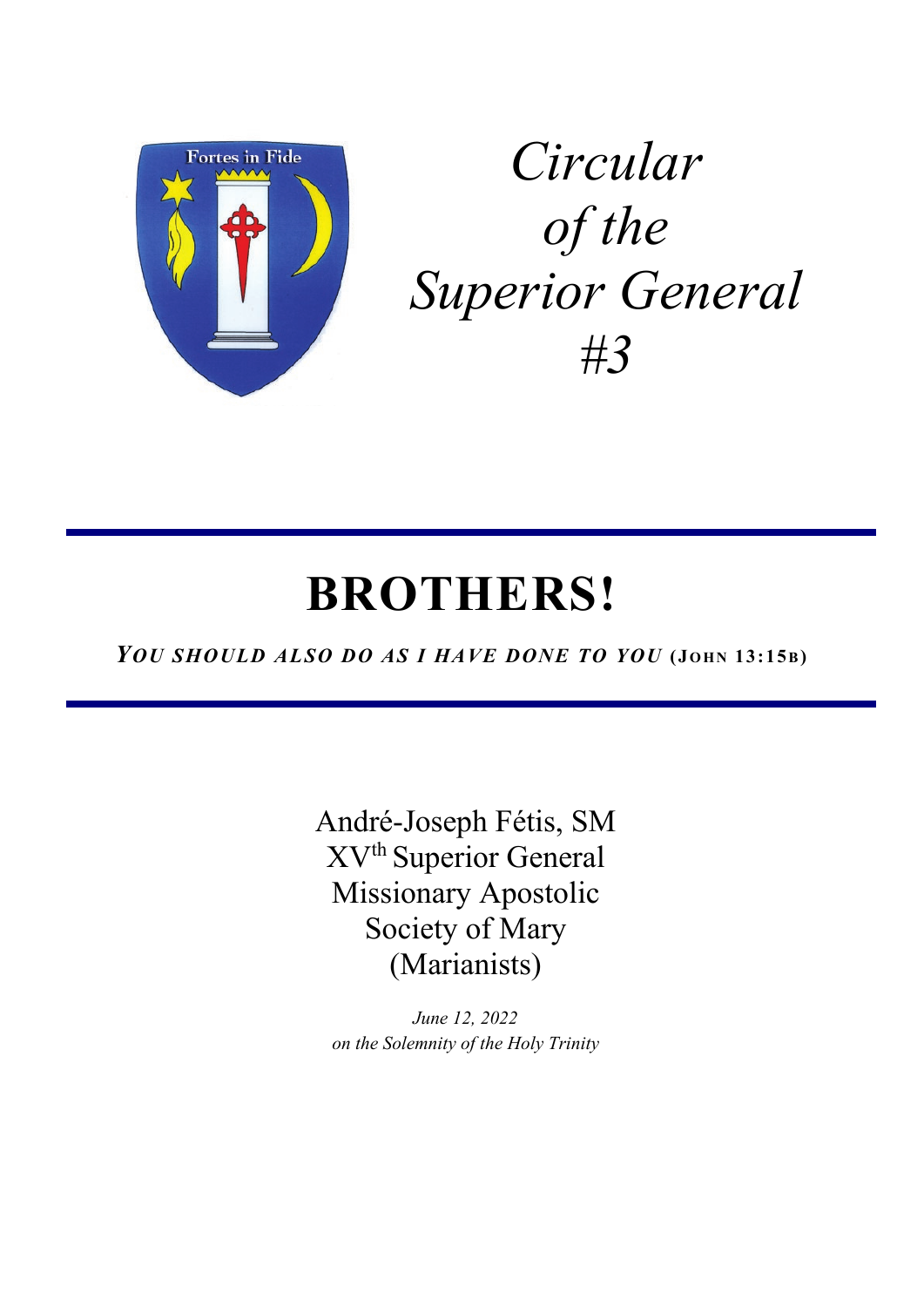# **CONTENTS**

| V. Two Icons of Marianist Fraternity: The Community of Pentecost and the Wedding at Cana 32 |  |
|---------------------------------------------------------------------------------------------|--|
|                                                                                             |  |
|                                                                                             |  |
|                                                                                             |  |
|                                                                                             |  |
|                                                                                             |  |
|                                                                                             |  |
|                                                                                             |  |
|                                                                                             |  |
|                                                                                             |  |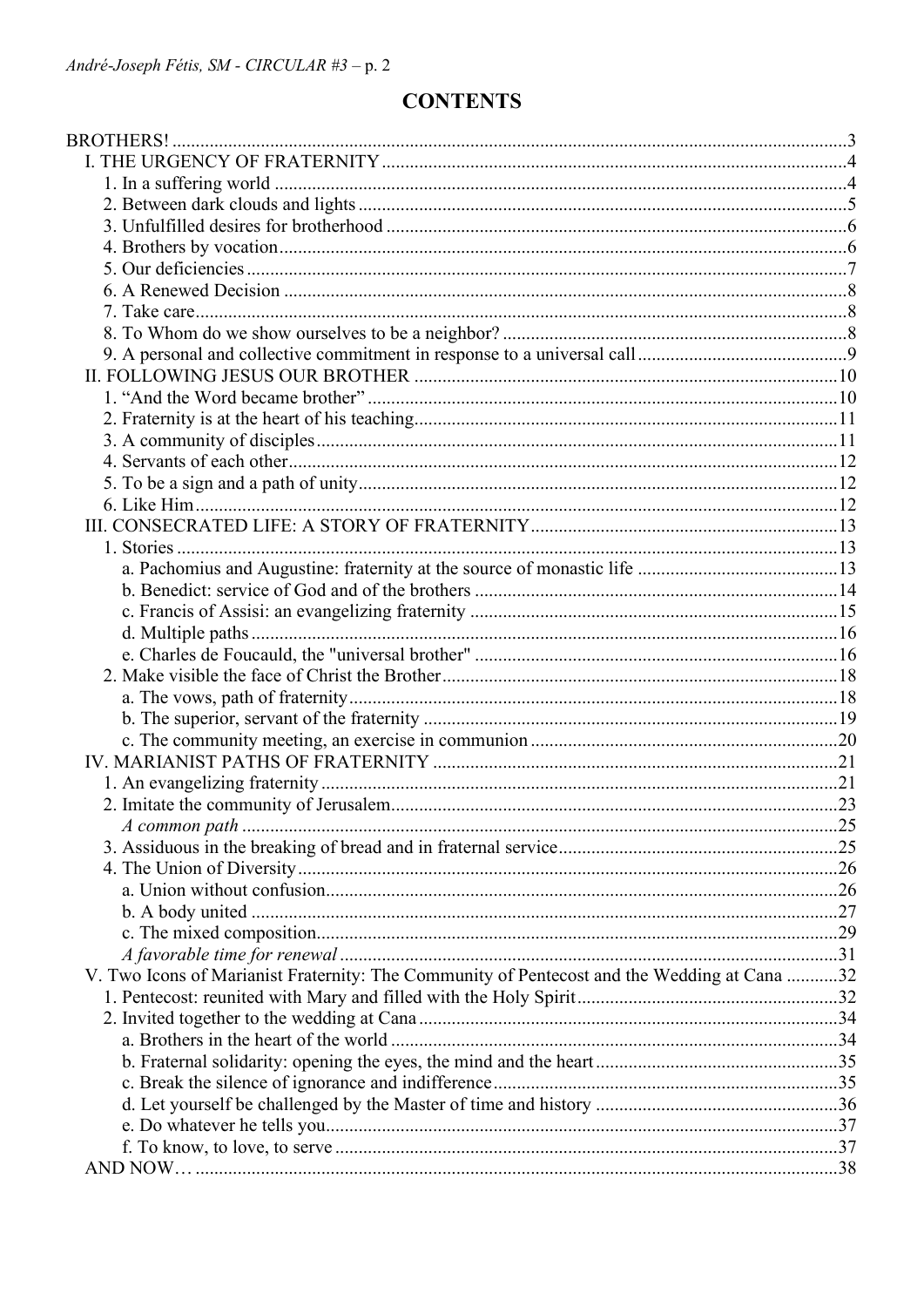# **BROTHERS!**

# *YOU SHOULD ALSO DO AS I HAVE DONE TO YOU* **(John 13:15b) CIRCULAR NO. 3**

<span id="page-2-0"></span>What desire is more universal than to live as brothers?

This aspiration manifests itself in all aspects of human life: in daily relationships, in families, between friends, in neighborhoods and cities, at work or during leisure time, between members of the same generation or one generation to another, between men and women, … in a single country or between several, from one continent to another: everywhere human beings want to stamp their relations with the seal of fraternity.

Yet, is there any path more difficult than this? At all these levels, humanity observes the extreme difficulty of achieving its effective realization. Is it even possible? Could this simply be a utopian quest? Recent events -- the pandemic, war, innumerable forms of violence or divisions — do but increase our concerns.

Yet against all these doubts, on October 2, 2020, Pope Francis published his encyclical *Fratelli Tutti*, inviting all of humanity – and not just Christians – to get back to work, once again. With that text, the pope sent a message of hope to all human beings and challenged us to set out together to achieve that goal of universal fraternity. Going beyond the limits of the Church, he wished "*this reflection an invitation to dialogue with all people of good will*" (FT 6) and that thus "*we can contribute to the rebirth of a universal aspiration to fraternity*." (FT 8).

Because this question intimately touches Christian life, itself called to be a leaven of fraternity in the world, and even more particularly religious life, which recognizes in it an essential aspect of its own mission, it seemed to me that it was necessary for us also, as Marianist religious, to give some thought to it.

What can we do in response to this great desire for brotherhood? What is the particular form of fraternity that we can offer as our participation in this great movement? To what conversions are we called to achieve this? What new avenues are we to take?

Seen within the universal call of the Pope, religious fraternity finds a new light. It is no longer so much a particular path that distinguishes us from others as a path that, on the contrary, unites us to all. This change of perspective profoundly modifies the meaning of what we have to do, its urgency, and opens up new missionary perspectives that we must welcome. Would we not be called to be an evangelical leaven at the heart of this universal search for fraternity? Could we not find in this call the source of a profound renewal of our vocation and of a renewed joy in living it?

The desire to reflect with you about all this prompted me to write this *Circular*. There is no doubt that religious life struggles to find its place today in society and, sometimes, even in the Church. Doesn't this universalist perspective of fraternity remind us of a mission that is not only important, but even essential to our consecrated life? Is it not also at the heart of our existence as a Family?<sup>[1](#page-2-1)</sup> If the only future of the world is in fraternity, then there is no doubt that we have our part to play to make this possible. Our vocation as brothers demands it of us and makes it a

<span id="page-2-1"></span><sup>&</sup>lt;sup>1</sup> I was already advanced in the elaboration of this *Circular* when I realized that the theme of the 8<sup>th</sup> International Meeting of the MLC, which will be held in July near Madrid, will have as its theme: "Dreaming Together the Fraternity." A happy coincidence! Let us help each other to dream, to live and bear witness together to the fraternity so loved and promoted by our Founders.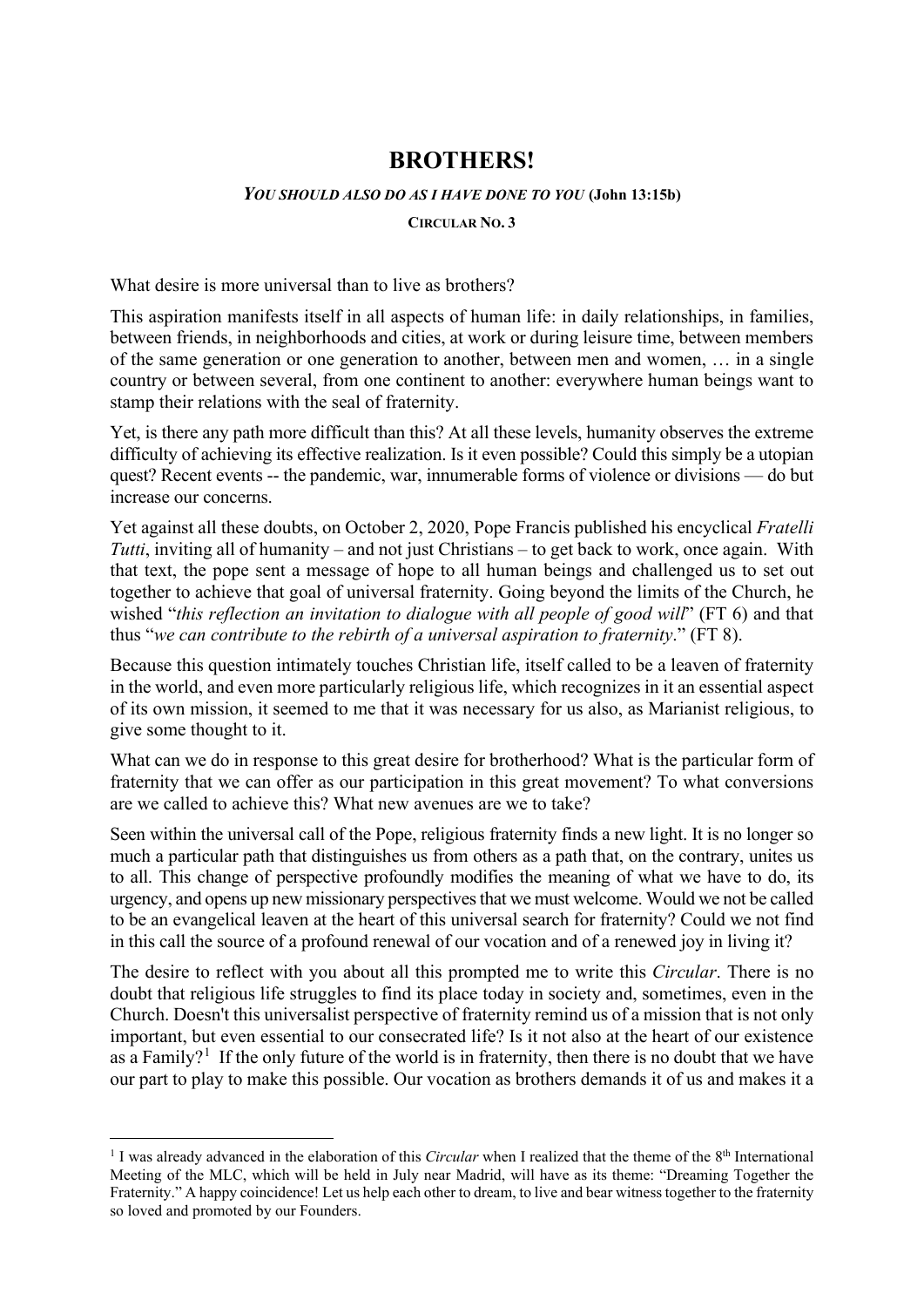duty towards humanity. This is the reflection in which I would now like to engage with you. Let's address the question.

It is my desire that, in this our time, by acknowledging the dignity of each human person, we can contribute to the rebirth of a universal aspiration to fraternity. Fraternity between all men and women. "Here we have a splendid secret that shows us how to dream and to turn our life into a wonderful adventure. No one can face life in isolation… We need a community that supports and helps us, in which we can help one another to keep looking ahead. How important it is to dream together… By ourselves, we risk seeing mirages, things that are not there. Dreams, on the other hand, are built together."<sup>[2](#page-3-2)</sup> Let us dream, then, as a single human family, as fellow travelers sharing the same flesh, as children of the same earth, which is our common home, each of us bringing the richness of his or her beliefs and convictions, each of us with his or her own voice, brothers and sisters all. (FT 8).

# <span id="page-3-0"></span>**I. THE URGENCY OF FRATERNITY**

# <span id="page-3-1"></span>**1. IN A SUFFERING WORLD**

The first observation is that fraternity is lacking almost everywhere. If the aspiration to rebuild it is so universal, it is because it is sorely lacking. The first chapter of the Pope's encyclical gives a strikingly realistic description of it: "Dark Clouds over a Closed World" (FT 9-55). And it seems that since then we've strayed further from that gift. We can re-read this very inspiring first chapter.

On this subject, the reading of certain passages of the Old Testament, impress as they seem current:

 *There is no faithfulness, no love, no acknowledgment of God in the land. There is only cursing, lying and murder, stealing and adultery; they break all bounds, and bloodshed follows bloodshed.* (Hos 4, 1-2) The wicked remove landmarks; they seize flocks and pasture them. They drive away the donkey of the orphan; they take the widow's ox for a pledge. They thrust the needy off the road; the poor of the earth all hide themselves. Like wild asses in the desert they go out to their toil, scavenging in the wasteland food for their young. They reap in a field not their own and they glean in the vineyard of the wicked. They lie all night naked, without clothing,

<span id="page-3-2"></span><sup>&</sup>lt;sup>2</sup> [Address at the Ecumenical and Interreligious Meeting with Young People](http://www.vatican.va/content/francesco/en/speeches/2019/may/documents/papa-francesco_20190507_macedoniadelnord-giovani.html), Skopje, North Macedonia (May 7, 2019): *L'Osservatore Romano*, May 9, 2019, p. 9.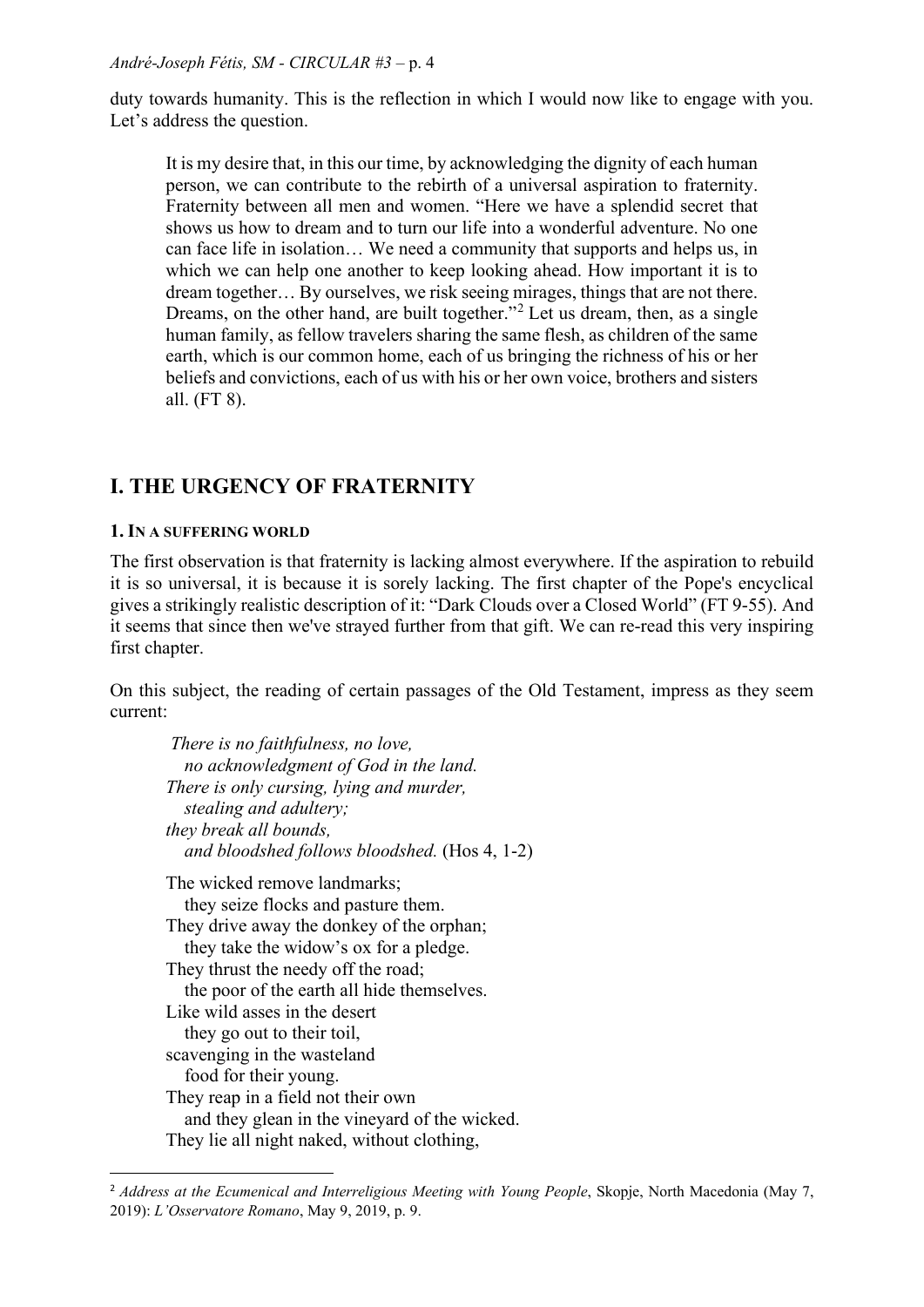and have no covering in the cold. They are wet with the rain of the mountains, and cling to the rock for want of shelter. "There are those who snatch the orphan child from the breast, and take as a pledge the infant of the poor. They go about naked, without clothing; though hungry, they carry the sheaves; between their terraces they press out oil; they tread the wine presses, but suffer thirst. From the city the dying groan, and the throat of the wounded cries for help; yet God pays no attention to their prayer. "There are those who rebel against the light, who are not acquainted with its ways, and do not stay in its paths. The murderer rises at dusk to kill the poor and needy, and in the night is like a thief. The eye of the adulterer also waits for the twilight, saying, 'No eye will see me'; and he disguises his face. (Job 24:2-15)

This evil is so great that it provokes a painful doubt in Job: would God be insensitive to this scandal! (Job 24:12b). That question haunts the minds of those who experience such suffering.

"Nothing new under the sun," one could say with Qoheleth: "What has been is what will be, and what has been done is what will be done; there is nothing new under the sun" (Eccl 1:9). And here we are now in "the dark clouds of a closed world." marked by the destruction of dreams of peace, by the inequalities and injustices affecting a considerable part of the world's population – the poor, women, the sick,  $\dots$  –, by conflicts and deep divisions, by loneliness or the absence of real communication, by the domination of money and the economy over people. Nothing new under the sun.

To the pandemic that came by surprise and invaded the whole world, there has now been added a deadly and senseless conflict in Eastern Europe, on a continent that thought it was done with the scourge of war. Now, this dream seems to be "broken to pieces" (cf. FT 10) and more difficult to achieve than ever. Who will be able to erase the wound now inscribed in the hearts of so many families and children, in Ukraine and Russia, in Syria, in Ethiopia, in Darfur, in Yemen, in Libya, or in Lebanon?

#### <span id="page-4-0"></span>**2. BETWEEN DARK CLOUDS AND LIGHTS**

The magnitude of evil can affect us very negatively.

*By pessimism*. Like the skeptical philosopher Thomas Hobbes in the 17th century, the persistence of evil can lead us to the conclusion that *Homo homini lupus*, according to the famous adage of Latin antiquity. That is all.

*By disengagement*. The abundance of difficulties can extinguish our desires for brotherhood. Thus develops a "shallow, short-sighted culture . . . bereft of a shared vision" (FT 17), seeking "globalization and progress without a shared roadmap" (FT 29-31), individualistic and fragmented, little able to respond to the challenges of society. It is characterized by the absence of common horizons that unite us" (FT 26). We are thus entering a vicious circle of disengagement and disenchantment, even when the response is so necessary and urgent.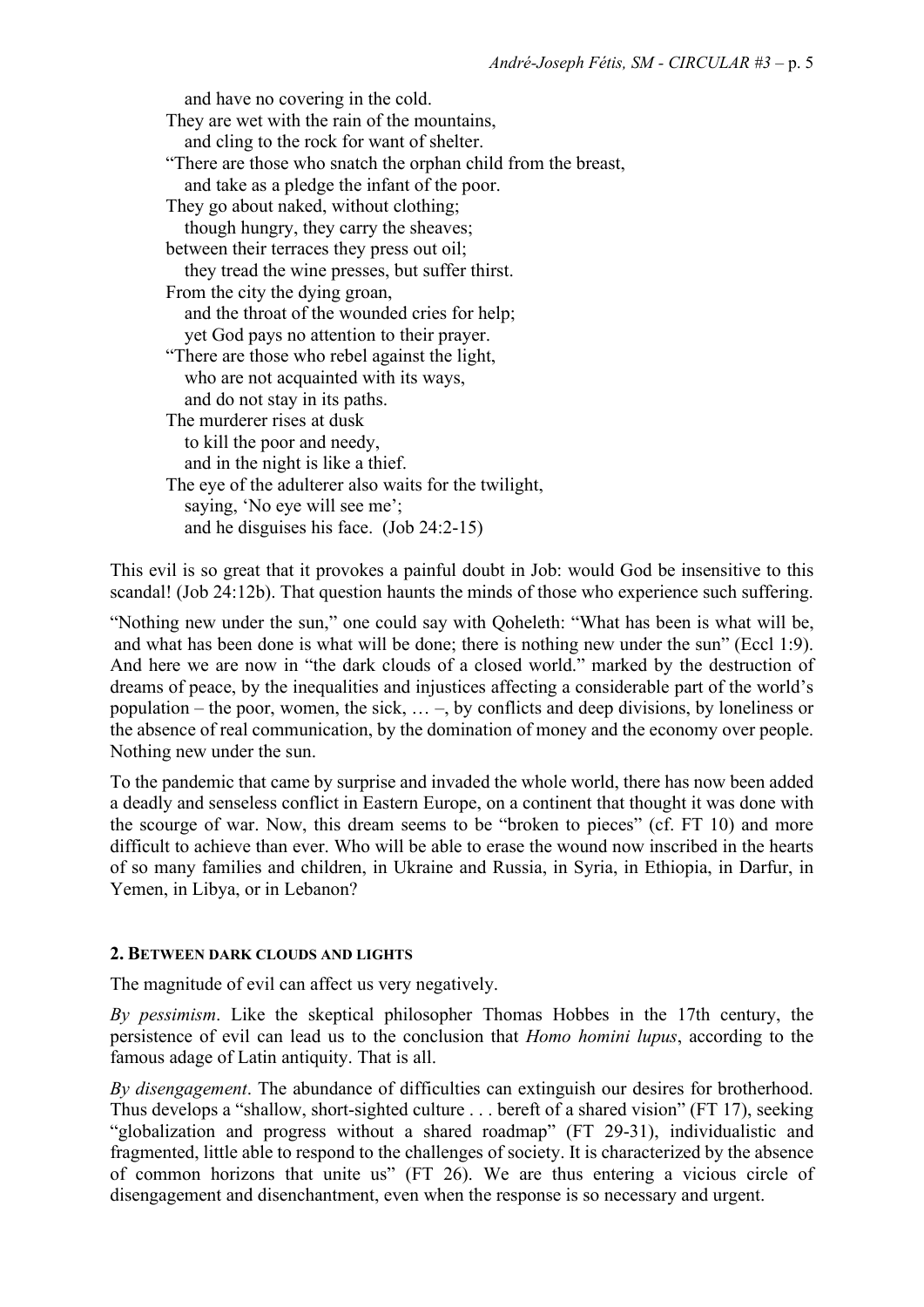*Out of indifference* and *carelessness*. The search for tranquility prevails over human solidarity and attention to one's brother.<sup>[3](#page-5-2)</sup> The culture of well-being, comfort, consumption, and an excessive search for personal fulfillment push in this direction. We can live in the image of these neighborhoods protected by high walls that leave the problems of the world on the other side. To remain deaf to the cries of our brothers, isn't that our temptation? "Am I my brother's keeper?" asked Cain (Gen 4:9b).

*Spurred by the Gospel*. The Gospel removes these obstacles and opens the way to "the human family's innate vocation to fraternity" (FT 26). We must not give in to selfish acedia (*Evangelii Gaudium* [EG] 81-83), nor to "ancestral fears" (FT 27) which divide, nor even to sterile pessimism (EG 84-86); "Let us not allow ourselves to be robbed of hope!" The Gospel protects us from a "false communitarian mystique" (FT 28) that maintains tranquility in the midst of injustice. Despite everything,

We are always capable of going out of ourselves towards the other... Disinterested concern for others, and the rejection of every form of selfcenteredness and self-absorption, … If we can overcome individualism, we will truly be able to develop a different lifestyle and bring about significant changes in society (*Laudato Sí* [LS] 208).

## <span id="page-5-0"></span>**3. UNFULFILLED DESIRES FOR BROTHERHOOD**

Hope is reborn by noting that immense desires for fraternity inhabit hearts. Young people, above all, eagerly seek places and spaces for encounter and dialogue. Even if they are marked by current individualism, they place family and friendship at the forefront of their values. The Synod on *Young People, Faith and Vocational Discernment* echoed their desire, whether Christian or not, to live a "personal commitment to a fraternal, welcoming, joyful and committed community, prophetically combatting social injustice."[4](#page-5-3)

All generations experience this desire for greater fraternity because it is so often lacking. Divisions appear in families, at work, in society, between countries, cultures, races, religions, or between generations, …. This sometimes degenerates into opposition, confrontation, demands, violence or war.

The itinerary for building fraternity is often lacking, as well as experienced guides who might open the way. That presupposes knowing how to overcome self-centeredness in order to enter into the perceptions of others by showing empathy. It takes patience and perseverance to overcome obstacles. "It's the time you lost for your rose that makes your rose so important," said the fox to the Little Prince.<sup>[5](#page-5-4)</sup> And we are so stingy with our time...

#### <span id="page-5-1"></span>**4. BROTHERS BY VOCATION**

The call to fraternity touches the Christian deeply since he is the disciple of the one who made himself the brother of all and placed charity at the heart of his life and his teaching. "By this everyone will know that you are my disciples, if you have love for one another" (John 13:35). "Truly I tell you, just as you did it to one of the least of these who are members of my family, you did it to me.'" (Mt 25.40). Consequently, it is a duty for the Christian to support the journey of all humanity towards fraternity, to enrich it with the resources of the Gospel and the witness

<span id="page-5-2"></span><sup>&</sup>lt;sup>3</sup> During the pandemic, reflections have multiplied, particularly in the English-speaking world, on the importance of care, of an attitude of "care" towards others.

<span id="page-5-3"></span> $4$  Final document,  $8\,57$ .

<span id="page-5-4"></span><sup>5</sup> Antoine de Saint-Exupéry, *Le petit prince*, (Boston: Houghton-Mifflin Co., 1946,) p. 72.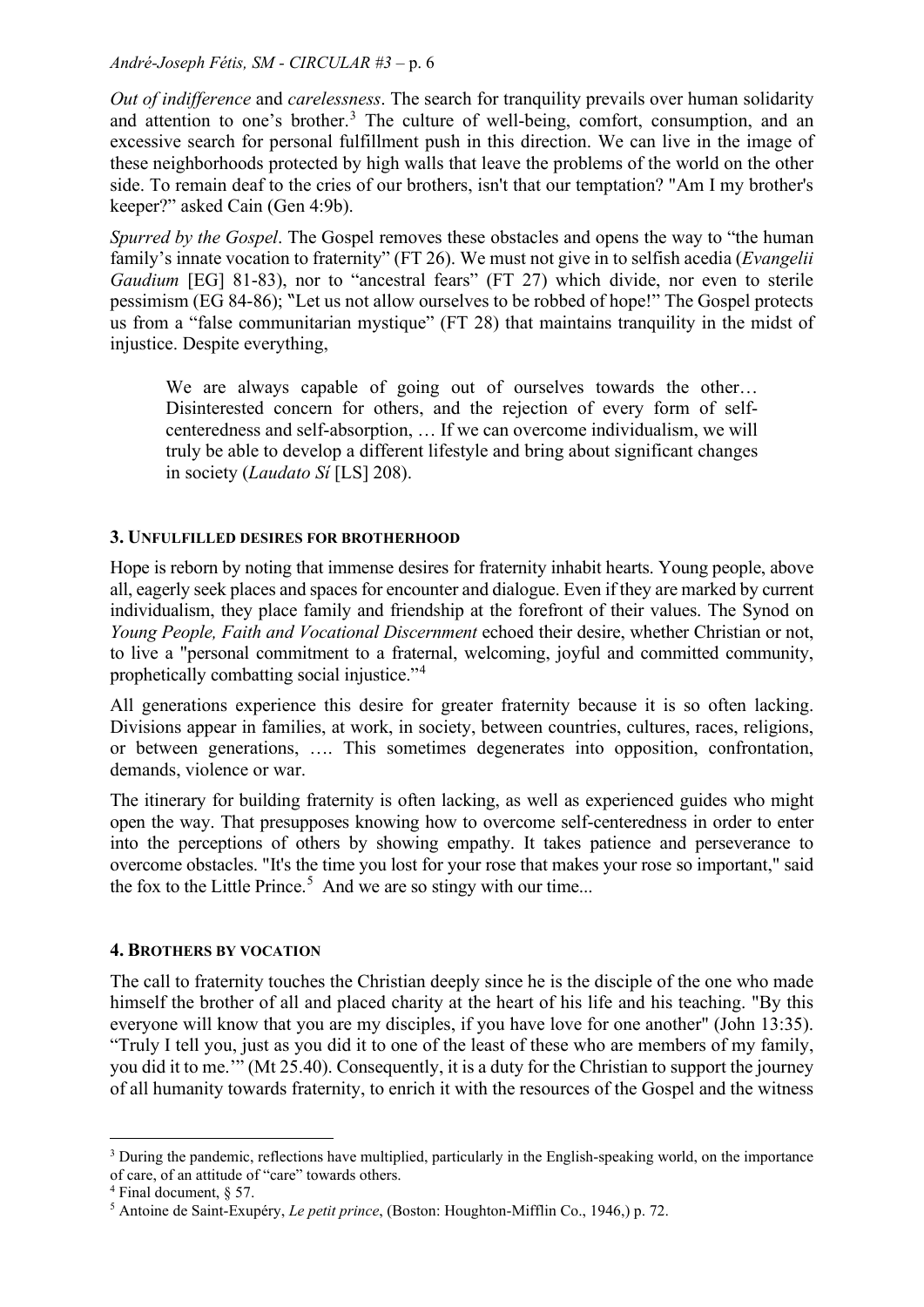of Christ: the disciples of Christ must become experts in fraternity. For this, they are not more suitable or more worthy than others, but their Master invites them insistently.

This is especially true of religious; fraternity occupies a privileged place in their style of community life and in their missionary action.

In our *Rule of Life*, this call to communitarian fraternity resounds strongly: "… therefore we manifest our love for the Lord by giving a preferential place to love for our fellow Brothers" (RL 21); we want "… a fraternal attitude [that] creates a climate of joy and hope. Thus, the Marianist community becomes a center of human and evangelical friendship" (RL 3.7). "In [Jesus] we are all brothers" (RL 44). Fraternity is also realized through mission: "We come together to form communities of faith, and we aim to share the same faith with our brothers and sisters" (RL3); we want "to reflect to those around us Mary's warmth of welcome to God and to others" (RL 8); we ask God that by offering him "an undivided heart, he makes it a rich source of life and of unselfish, universal love" (RL 18). Many other citations could be mentioned.

Among Christians and religious there is no lack of awareness of this call. Let us remember, for example, the remarkable commitment of the Christian community in Japan, after the devastating tsunami of Fukushima, in March 2011. Let us observe the many current forms of solidarity with Ukraine, inside and outside the country. Look at all those who dialogue with members of other religions. The social, charitable, or educational commitments of Christians are very abundant. For fifteen years, in South Sudan, a team of men and women religious from several congregations have been at the service of the population in very difficult conditions and at the risk of their lives.<sup>[6](#page-6-1)</sup> The lay Catholic community, Sant'Egidio, has played an important diplomatic role in resolving international conflicts, praying for peace, and forming persons for peace, especially young people.<sup>[7](#page-6-2)</sup>

# <span id="page-6-0"></span>**5. OUR DEFICIENCIES**

But we must also recognize the many weaknesses of Christians in this area. The Church is also marked by disengagement, individualism, divisions, lack of communication. This affects, and sometimes limits, her life and her mission. It is often difficult for her to reach the poor, the young, the people in difficulty who do not really feel at home there.

Religious life also shows its weaknesses. To speak only of us, our communities are often too isolated and difficult to access. Our lifestyle isolates us when it is too comfortable, selfsufficient, indifferent to the preservation of our common home. Our social status is intimidating; we are tempted to protect ourselves and keep our distance. The digital and the virtual invade our lives and isolate us and reduce the space dedicated to personal encounters. Spiritual union needs to be strengthened; exchanges of faith between brothers lack frequency. Too often even, divisions arise within communities, with the risk of passing them on to those around us.

Yet it is a reality that the quality of fraternal life is a characteristic of Marianist life. Many perceive this and are grateful to us. We do not need to create it so much as to renew it. To be a ferment of fraternity in society and in the Church, we must be aflame to be sources of radiant and contagious fraternity. This is probably one of the most important missions of religious life today, in our world that has so much need for brotherhood. Let us not be robbed of this mission and this role in the Church and the world. "You are the salt of the earth; but if salt has lost its taste, how can its saltiness be restored? It is no longer good for anything, but is thrown out and trampled underfoot" (Mt 5:13). The Gospel is very demanding!

<span id="page-6-1"></span><sup>6</sup> [https://solidarityssudan.org](https://solidarityssudan.org/) 7 [https://www.santegidio.org](https://www.santegidio.org/) 

<span id="page-6-2"></span>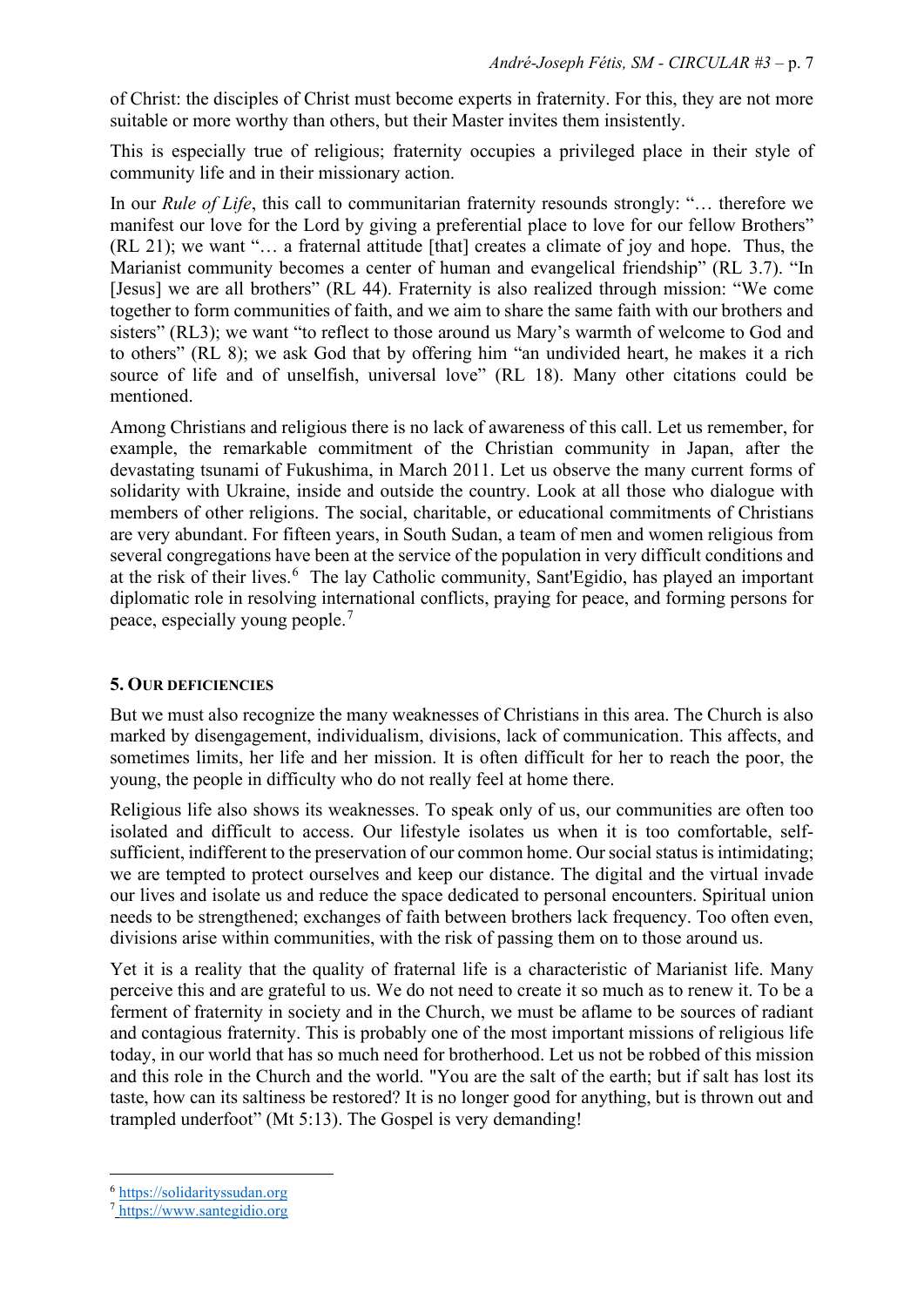# <span id="page-7-0"></span>**6. A RENEWED DECISION**

The needs of the world and our specific vocation in this area call us to a new commitment to promote a pact of universal brotherhood. This is our profound vocation: to become, according to the expression of Charles de Foucauld, "universal brothers", to ignite contagious sources of fraternity everywhere.

This decision presupposes choosing a "culture of encounter" (FT 30) and fraternity. That encounter opens the eyes to real life situations that remain engraved in the memory and in the heart.

I remember an old man alone, isolated by age; his armchair was placed facing a bowl of fish, his only daily conversation partners. What loneliness! I also remember a visit to a nice apartment in a big city; there again, an old man alone. His kitchen was cluttered with moldy food scraps; the human distress was palpable. A short time later, I presided over the funeral of this old man in the presence of five people, only one of them from his family. Why didn't you take the time to return to greet this man? This question still haunts me. So many dramas of this type are happening on our doorstep, calling us to give birth to a "culture of encounter" and fraternity...

Without relationships, man withers and dies. In his terrifying autobiographical testimony, *Night*, Elie Wiesel recounts the exodus of deportees between the camps of Auschwitz and Buchenwald. In their extreme weakness, only those who remained united to the group survived. Any distance immediately caused a mortal danger. The guards pushed the prisoners to such a level of weakness that they gave up trying to help others in order to survive. To annihilate all attention to the other is to destroy what makes us human beings, gifted with relationships, attention, and fraternity. To have experienced that is an indelible humiliation.

#### <span id="page-7-1"></span>**7. TAKE CARE**

In response to indifference and individualism, particularly as a result of the Covid epidemic, the awareness has arisen that we are all called to take care of each other. It requires showing empathy to be able to put ourselves in their place<sup>[8](#page-7-3)</sup> without filtering out what disturbs our tranquility. It is the other who teaches me the correct response to his needs. Then, empathy must be translated into concrete actions, not limited to good feelings. The quality of care is based above all on the depth of the relationship established between the people concerned, it is a reciprocal learning process.<sup>[9](#page-7-4)</sup>

Our communities are called to be places of mutual help. Can we accept and recognize each other, not only as people with valuable talents, but also as vulnerable people who need mutual help?

#### <span id="page-7-2"></span>**8. TO WHOM DO WE SHOW OURSELVES TO BE A NEIGHBOR?**

This is the central question addressed to us by the Pope in the second chapter of *Fratelli Tutti*, through his meditation on the parable of the good Samaritan. It is a reading that challenges our

<span id="page-7-3"></span><sup>8</sup> "Caring for someone is...forming a relationship with another that we might never have chosen to know. It's about doing virtually everything we do with the intention of growing in a relationship of respect, listening, presence and truthfulness." Henri J. M. Nouwen, *A Spirituality of Caregiving*, John S. Mogabgab (Editor), (Nashville: Upper Room Books, 2011), p. 27.

<span id="page-7-4"></span><sup>9</sup> There is "a dimension of reciprocity in the care relationship: the reaction of the other is the criterion for evaluating the "success" or at least the appropriateness of the acts of care. … [this] introduces reciprocity into the dynamics of care. The giver *needs* the response of the other." Agata Zielinksi, "The ethics of *care*, a new way of taking care," *Etudes*, 2010/12, p. 635.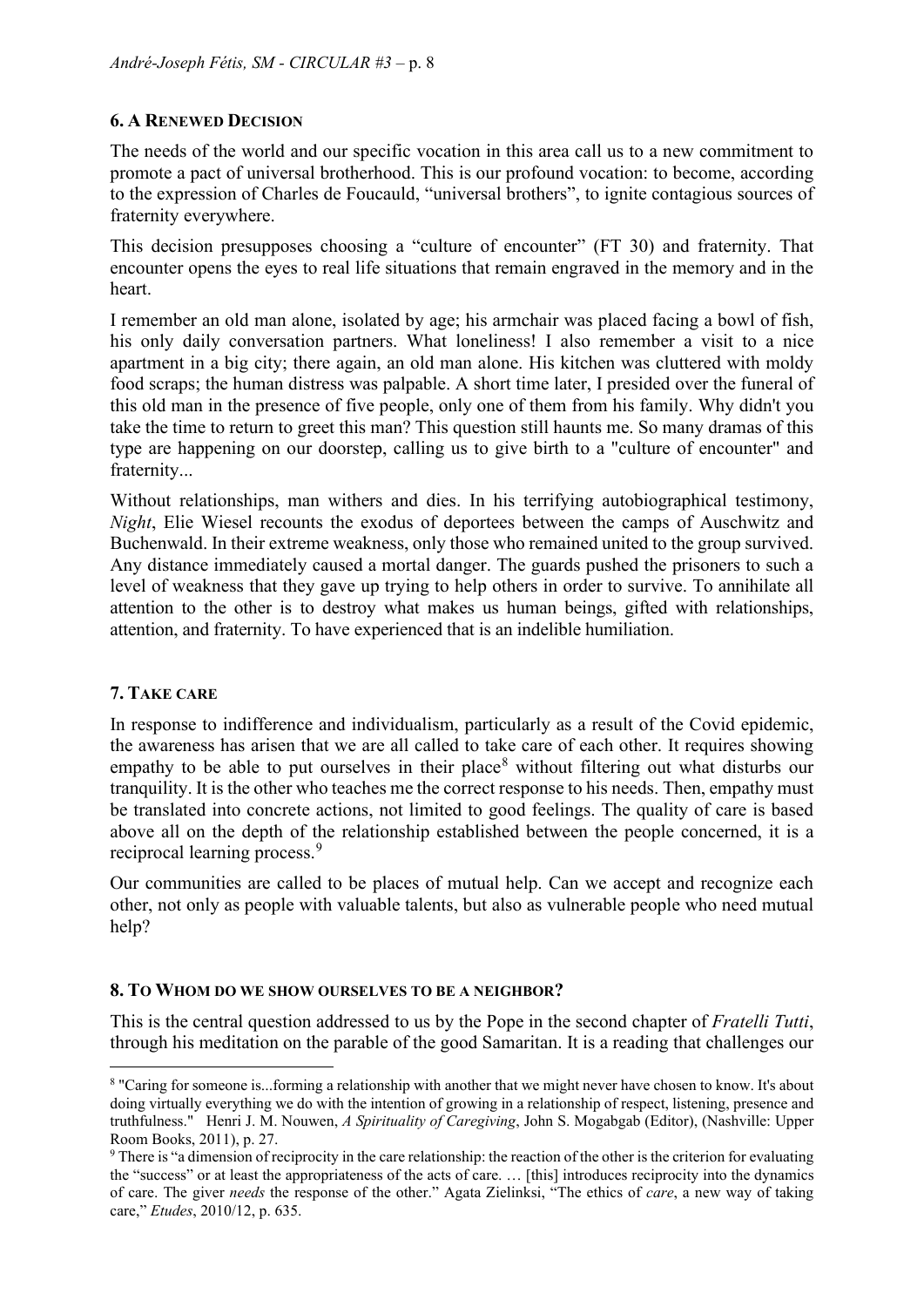conscience and that it is good to revisit. This is consistent with what we know about Jesus' associations. He has always shown himself to be the neighbor of all, and especially of sinners, despite the scandal that he causes:

And as he reclined at dinner in the house, many tax collectors and sinners came and were reclining with him and his disciples. When the Pharisees saw this, they said to his disciples, "Why does your teacher eat with tax collectors and sinners?" But when he heard this, he said, "Those who are well have no need of a physician, but those who are sick" (Mt 9, 10-12).

We too are those sinners at whose table our Master came to take his meal. Like him, we must also open our table. This is how we can be a "holy Church of sinners," according to the expression of Yves Congar. We are, in fact, "a holy community of sinners," called to be neighbors to one another through mutual help.

#### <span id="page-8-0"></span>**9. A PERSONAL AND COLLECTIVE COMMITMENT IN RESPONSE TO A UNIVERSAL CALL**

To open up the space for our commitment to fraternity, we can make the impressive declaration of *Fratelli Tutti* No. 285 our own. This is the *Document on Fraternity and Social Friendship,* the declaration signed on February 4, 2019, in Abu Dhabi by the Grand Imam of Cairo Ahmad Al-Tayeb and Pope Francis:

**FT 285** […] In the name of God, who has created all human beings equal in rights, duties and dignity, and who has called them to live together as brothers and sisters, to fill the earth and make known the values of goodness, love and peace;

"In the name of innocent human life that God has forbidden to kill, affirming that whoever kills a person is like one who kills the whole of humanity, and that whoever saves a person is like one who saves the whole of humanity;

"In the name of the poor, the destitute, the marginalized and those most in need, whom God has commanded us to help as a duty required of all persons, especially the wealthy and those of means;

"In the name of orphans, widows, refugees and those exiled from their homes and their countries; in the name of all victims of wars, persecution and injustice; in the name of the weak, those who live in fear, prisoners of war and those tortured in any part of the world, without distinction;

"In the name of peoples who have lost their security, peace and the possibility of living together, becoming victims of destruction, calamity and war;

"In the name of *human fraternity*, that embraces all human beings, unites them and renders them equal;

"In the name of this *fraternity* torn apart by policies of extremism and division, by systems of unrestrained profit or by hateful ideological tendencies that manipulate the actions and the future of men and women;

"In the name of freedom, that God has given to all human beings, creating them free and setting them apart by this gift;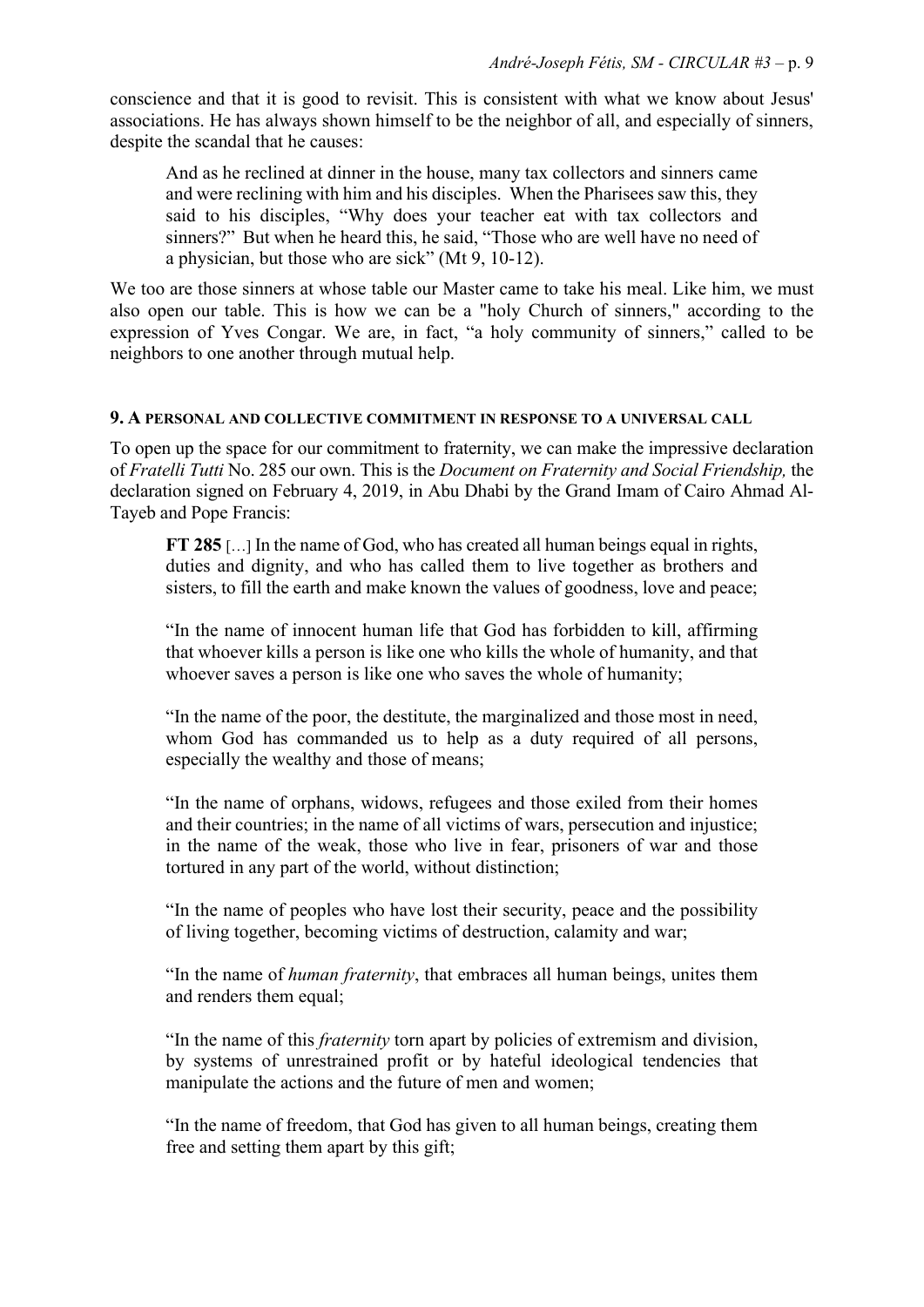"In the name of justice and mercy, the foundations of prosperity and the cornerstone of faith;

"In the name of all persons of goodwill present in every part of the world;

"In the name of God and of everything stated thus far, [we] declare the adoption of a culture of dialogue as the path; mutual cooperation as the code of conduct; reciprocal understanding as the method and standard."

# <span id="page-9-0"></span>**II. FOLLOWING JESUS OUR BROTHER**

The Christian is called to live fraternity in the following of Christ who made himself our brother and, in doing so, made possible new relationships between men. His message and his witness never cease to challenge us and open paths of hope.

## <span id="page-9-1"></span>**1. "AND THE WORD BECAME BROTHER"**

Through the incarnation, the Son of God made himself one of us, Jesus of Nazareth: he became like men, "being made in human likeness." (Phil 2:7).

*For by His incarnation the Son of God has united Himself in some fashion with every man. He worked with human hands, He thought with a human mind, acted by human choice and loved with a human heart. Born of the Virgin Mary, He has truly been made one of us, like us in all things except sin.* (cf. Heb 4:15) (Gaudium et Spes, 22).

*He wanted redemption to spring, so to speak, from within humanity, as something from itself. Christ wanted to help man, not as a stranger, but as a brother, making himself like him in everything except sin (*cf. Heb 4:15*)*. [10](#page-9-2)

Since sin has not touched him, it cannot exercise its habitual power of division in him or through him (cf. Heb 7:26; 9:14).

When Jesus puts blood ties in the background in favor of those created by a righteous life, he opens fraternity to a universal dimension, beyond the natural family. When it is said to him: "Look, your mother and your brothers are standing outside, wanting to speak to you." **<sup>48</sup>** But to the one who had told him this, Jesus replied, "Who is my mother, and who are my brothers?" **<sup>49</sup>** And pointing to his disciples, he said, "Here are my mother and my brothers! **<sup>50</sup>** For whoever does the will of my Father in heaven is my brother and sister and mother" (Mt 12:47- 50). Bishop Jean-Luc Vesco comments:

*This answer, extremely shocking in appearance but so liberating, commands us to consider as our brothers and our sisters all those who do good, whatever their religion, or their absence of religion*. [11](#page-9-3)

<span id="page-9-2"></span><sup>10</sup> John Paul II, Mass at Ephesus, November 30, 1979, § 2.

<span id="page-9-3"></span><sup>11</sup> Jean-Luc Vesco, O.P., *Construire la fraternité*, pastoral letter, (Oran, Algeria: 2021), p. 12.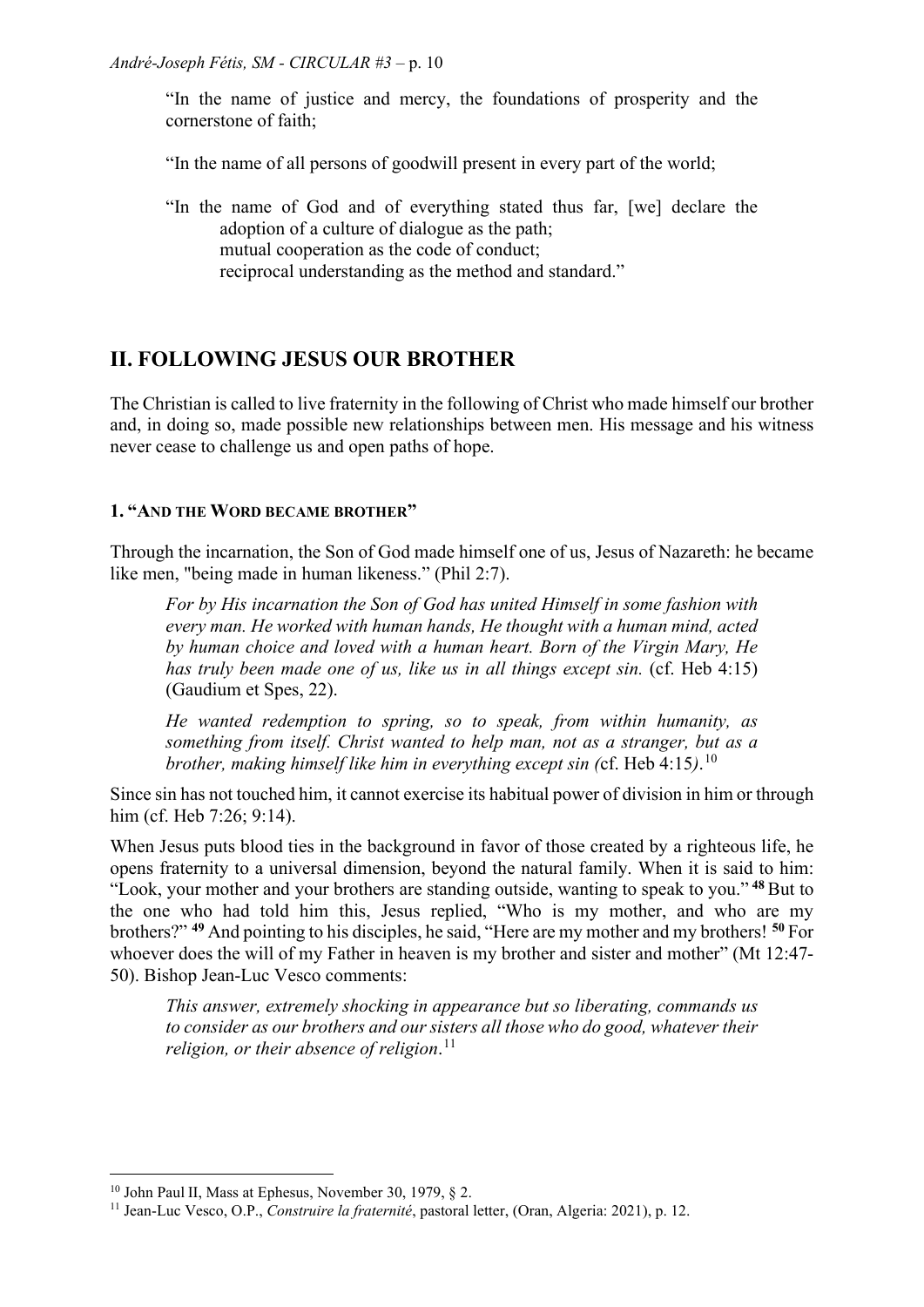For Jesus, openness to fraternity is universal, without preferences or limits. He expresses it by his words and by his deeds. Christian de Chergé summarized this in an expressive formula: "The Word became brother."<sup>[12](#page-10-2)</sup>

#### <span id="page-10-0"></span>**2. FRATERNITY IS AT THE HEART OF HIS TEACHING**

This is the appeal he addresses to his disciples: "*By this everyone will know that you are my disciples, if you have love for one another*" (Jn 13:35). Fraternity manifests itself in caring for others, especially the little ones, as the final judgment will reveal: *"just as you did it to one of the least of these who are members of my family, you did it to me"* (Mt 25). Here too, the way is open to all since no criterion of belonging to a religious group is mentioned in the text. Brotherly love is a universal path to reach God. Saint John of the Cross summed it up in a famous sentence: "In the evening of our life, we will be judged on love" (*Dichos de luz y amor,*  59).

#### *Jesus teaches brotherhood through his own testimony of life*

He allows himself to be approached by all and dialogues with all: rich, poor, religious leaders, simple believers, sinners or possessed persons, and even an army centurion (Lk 7:2-9). It is particularly striking and unusual, in the context of the Judaism of his time, that he welcomed among his disciples a whole group of women. They were "many" and "followed him from Galilee" at the time of the Passion (Mt 27:56-57); a whole group of them were with him during his mission (Lk 8:2-3). Many women were the object of his attention, of his words, of his gratitude, often through healing (Lk 4:38-39; 7:11-15; 13:11-12; …).

He frees himself from traditional limits and allows himself to be approached by a prostitute (Lk 7:37-38) or converses at length with a Samaritan woman (Jn 4) or a Syro-Phoenician woman (Mk 7:24-31). He approaches the sick and heals them, the possessed and frees them. He speaks to everyone, listens, approaches, and touches. He eats with his friends Lazarus, Mary and Martha, but also at the table with sinners. In all of this is revealed the closeness of Christ to every human being.

#### <span id="page-10-1"></span>**3. A COMMUNITY OF DISCIPLES**

From the beginning of his mission, Jesus forms a community of disciples whom he freely chooses and calls. In the Gospels of Mark and Matthew, it is his first action, as soon as he begins preaching (Mk 1:16-20; Mt 4:17-23). The teaching of Christ is not simply a theory but it is meant to be lived and practiced. In this community, the disciples are called to listen to his teaching, to understand it and to put it into practice; they will also have to teach it to others. The reception and transmission of the teaching of Jesus are linked from the outset to an intense communitarian fraternal experience. The criteria that governed the choice of the disciples escapes us. What characterizes above all the community of the disciples is its diversity of ages, professions, temperaments, religious sensitivity. These men are only together because of the call received and then the sending on a mission. There is nothing monochromatic here, no prior selection based on a common sensitivity or pre-selected apostolic choices. This is a strong message for us.

The human composition of the community of disciples will be the source of many difficulties that the evangelists have the great merit of not hiding from us. Jesus will have to call them to order more than once. He is saddened to see that they are so slow to understand (Mk 7:18; 8:18;

<span id="page-10-2"></span><sup>12</sup> Blessed Christian de Chergé, Prior of Tibhirine*, Homélie du Jeudi Saint 1995*, [https://www.abbaye](https://www.abbaye-echourgnac.org/prier/le-temps-liturgique/la-semaine-sainte.html)[echourgnac.org/prier/le-temps-liturgique/la-semaine-sainte.html .](https://www.abbaye-echourgnac.org/prier/le-temps-liturgique/la-semaine-sainte.html)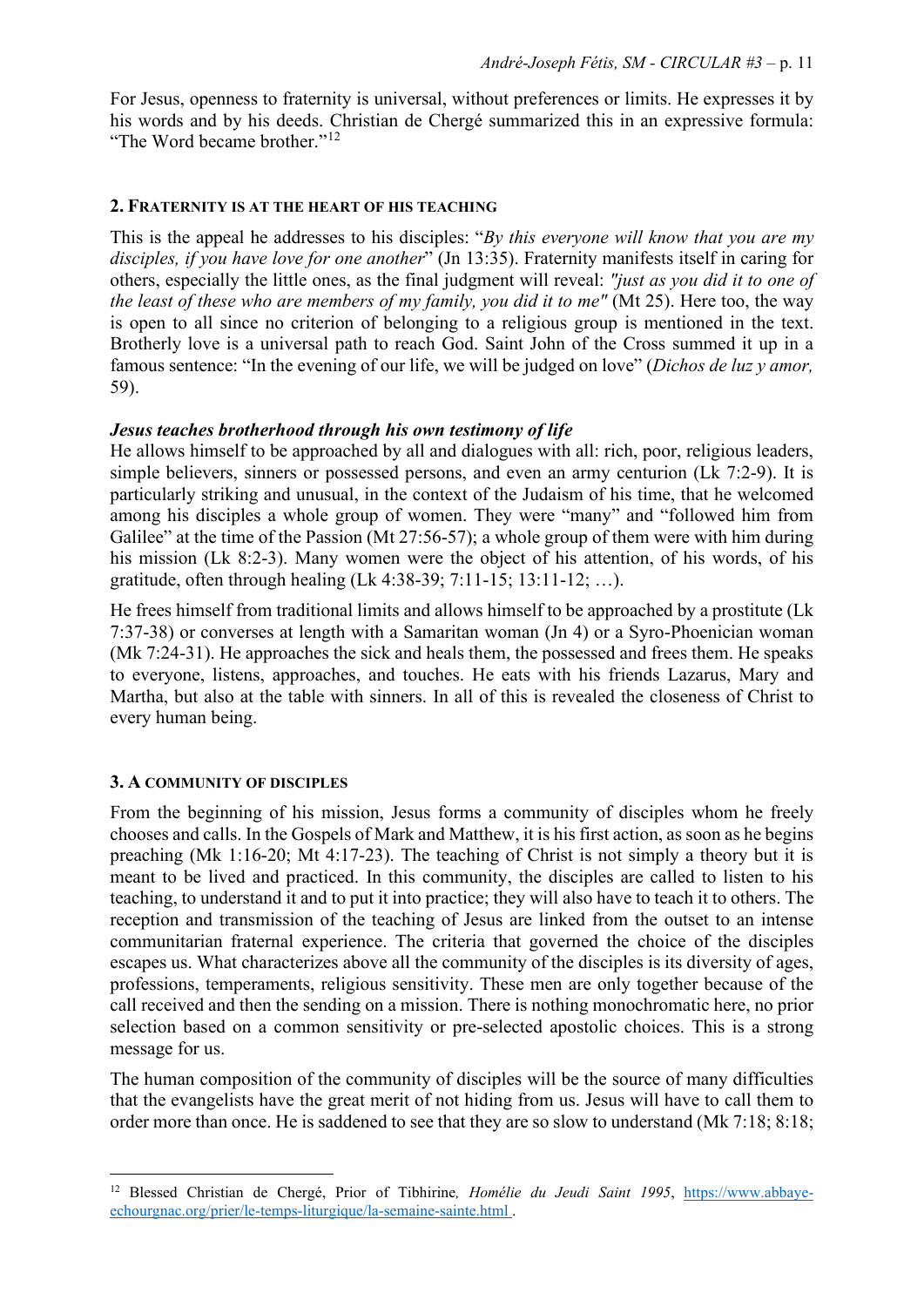Lk 24:25; …), that differences and rivalries disunite them or that their faith is so weak (Mk 9: 19; 16:14; …).

#### <span id="page-11-0"></span>**4. SERVANTS OF EACH OTHER**

Jesus calls his disciples to follow him especially in the way of service, renouncing their personal worldly ambitions. "*You know that the rulers of the Gentiles lord it over them, and their great ones are tyrants over them.26 It will not be so among you; but whoever wishes to be great among you must be your servant*" (Mt 20:25-26). The distinctive sign of the disciples of Christ is service, but it is also brotherly love, one expressing the other. At the same time as Jesus declares that "*By this everyone will know that you are my disciples, if you have love for one another"* (Jn 13:35), he also invites them to become servants to one another.

The culmination of this journey occurs on Holy Thursday, with the experience of the Eucharist and the washing of the feet. Both gifts are definitive and called to endure simultaneously in the community. He said to them, *"<sup>14</sup> So if I, your Lord and Teacher, have washed your feet, you also ought to wash one another's feet. <sup>15</sup> For I have set you an example, that you also should do as I have done to you.* (Jn 13:14b-15). It's all in these words. The call is launched to follow Jesus in the radical gift of his life, and to "love to the end" (Jn 13:1), like he did, expressing it through the gesture of mutual service. Service simultaneously unites the disciples to each other and to Christ: his love is the deep source of their unity.

#### <span id="page-11-1"></span>**5. TO BE A SIGN AND A PATH OF UNITY**

The community receives and embodies the teaching delivered by Jesus. It is like a laboratory for experimenting with this new message which is thus made visible not only in the person of Jesus but also in those who listen to it and put it into practice. This small community becomes, despite its obvious limitations, a sign for others. It is like a prefiguration of what will be the Church which is "in Christ like a sacrament or as a sign and instrument both of a very closely knit union with God and of the unity of the whole human race" (*Lumen Gentium*, 1). The community of Jesus' disciples foreshadows this, in a still hidden way. The religious community, like any Christian community, also expresses something of this reality. It is also a mission: modestly, but really, through the union of brothers, to work for the unity of the human race and for its union with God. The community is, at its own level, a sign and means of union and unity. It is, at the heart of the world, a seed of universal brotherhood.

#### <span id="page-11-2"></span>**6. LIKE HIM**

Let us conclude this reflection with the words of Blessed Christian de Chergé, commenting on the founding moment of the washing of the disciples' feet by Jesus:

*He loved me to the extreme, the extreme of me, the extreme of him...* (…)

*He loved me as I do not know how to love: this simplicity, this forgetfulness of self, this humble and ungratifying service, without any self-love.* (…)

*here he is at my feet* (…)

*Here he is passing on to the feet of the men and women who are my neighbors, and of Judas himself,* (…)

*He loved his people to the extreme, all his people, they are all his, each as unique, a multitude of unique persons.* 

*God so loved human beings that He gave them his Unique One: and the Word became BROTHER, brother of Abel and also of Cain, brother of Isaac and*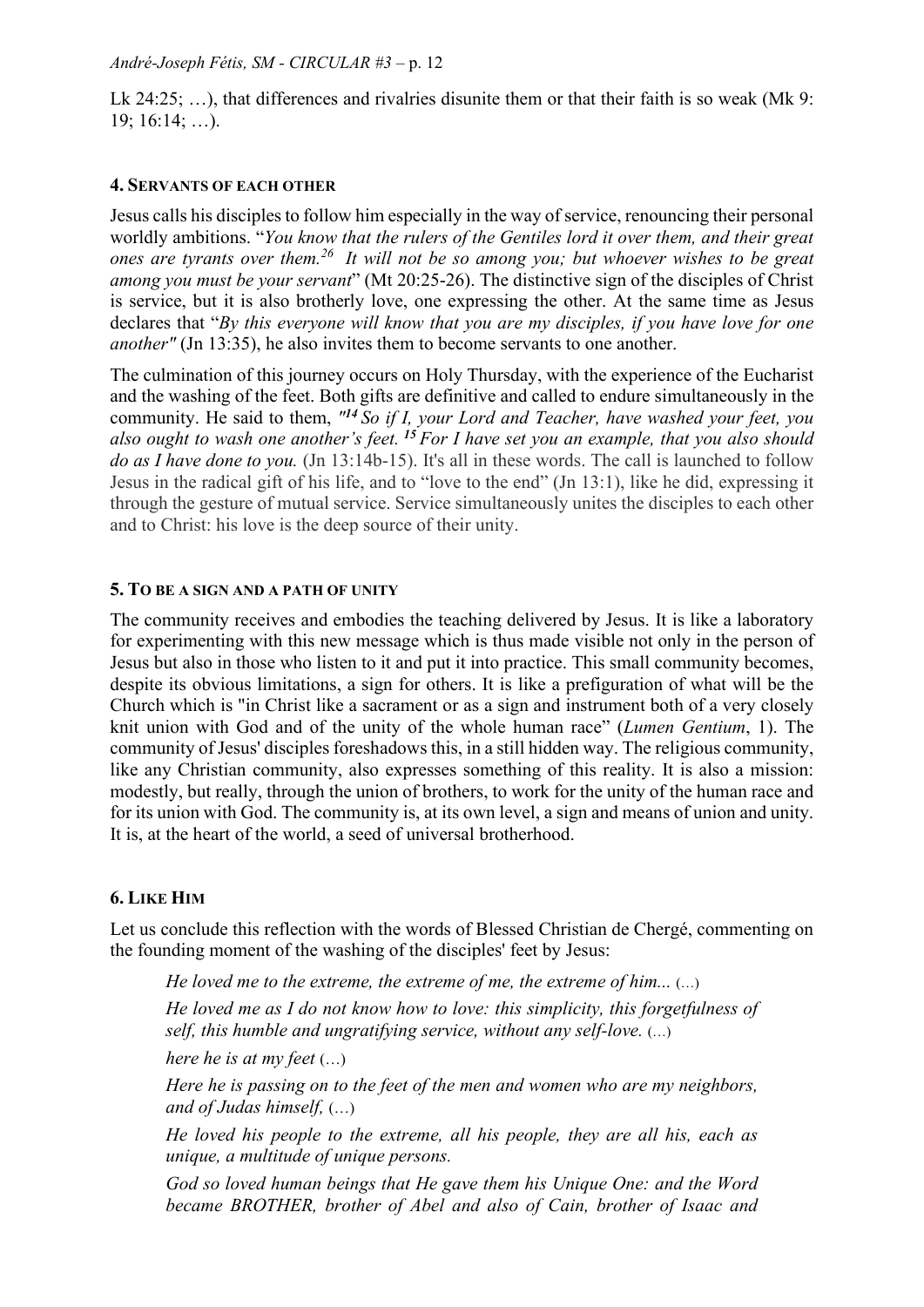*Ishmael at the same time, brother of Joseph and of the eleven others who sold him, brother of the plain and brother of the mountain, brother of Peter, of Judas and of both in me.* 

*The Hour has come for God to learn what it costs to enter into brotherhood. An only son he came (from God). Brother to the infinity of men, he returns to God, leading the multitude to the extreme of the Only One.* 

*It's an example that I gave you: the lesson of things is there, on the table, with this bread and this cup to share, but the Master's book is this gesture of servant heart and body delivered, there, from foot to foot, from brother to brother, to engrave it in memory.*

*"My brother and my sister, and my mother, these are the ones who will do to the youngest of my brothers what I have done to you there."* 

**There is nothing purer from now on than a multitude of brothers loving each more and more to the extreme of patience and compassion, so that none of those may be lost whom JESUS, our brother, offers tonight to his Father like his own Body and his own Blood.[13](#page-12-3)**

# <span id="page-12-0"></span>**III. CONSECRATED LIFE: A STORY OF FRATERNITY**

Religious are "experts in communion": they "are called to be an ecclesial community in the Church and in the world, witnesses and architects of the plan for unity which is the crowning point of human history in God's design. … they are a sign of fraternal fellowship."[14](#page-12-4) The expertise of religious in this area is the fruit of their nearly two-thousand-year-old history. Let us be enlightened and inspired by the example of some of our predecessors.

# <span id="page-12-1"></span>**1. STORIES**

# <span id="page-12-2"></span>**a. Pachomius and Augustine: fraternity at the source of monastic life**

Already at the beginning of the 4th century, Pachomius, one of the initiators of cenobitic life, emphasized the service to the brother in his communities. A Roman soldier, still pagan, he was taken prisoner in Egypt, with other companions. Christians came to their aid and fed and cared for them, completely gratuitously, simply in the name of their faith in Jesus Christ. This testimony of fraternal love overwhelmed Pachomius; that was the origin of his conversion and then of his choice to live first as a hermit, then in community with those who came to join him. The rule that he wrote for them integrates the service of the brother, obedience to a superior, a sign of unity, and proposes the pooling of goods as a sign of fraternity and for the service of the poor. For him, fraternal life is a *koinonia*, a communion.

**Augustine** put fraternal charity at the heart of his life and his action. He wanted to reunite the Christian community wounded by doctrinal divisions and heresies. His remarkable commentary on the first Letter of Saint John seeks to contribute to this by calling for union through charity. He cannot conceive of his activity as bishop without the support of a fraternal community. The *Rule* he wrote in 397 synthesizes the lived experience and describes its ideal. It contains a strong appeal to fraternal life. It opens as follows: "The first thing for which you are gathered in one

<span id="page-12-3"></span><sup>&</sup>lt;sup>13</sup> Blessed Christian de Chergé, Prior of Tibhirine, *Homélie du Jeudi Saint 1995*, https://www.abbaye-echourgnac.org/prier/le-temps-liturgique/la-semaine-sainte.html.

<span id="page-12-4"></span><sup>&</sup>lt;sup>14</sup> Congregation for Institutes of Consecrated Life and Societies of Apostolic Life [CICLSAL], *Fraternal Life in Community*, 1994, No. 10.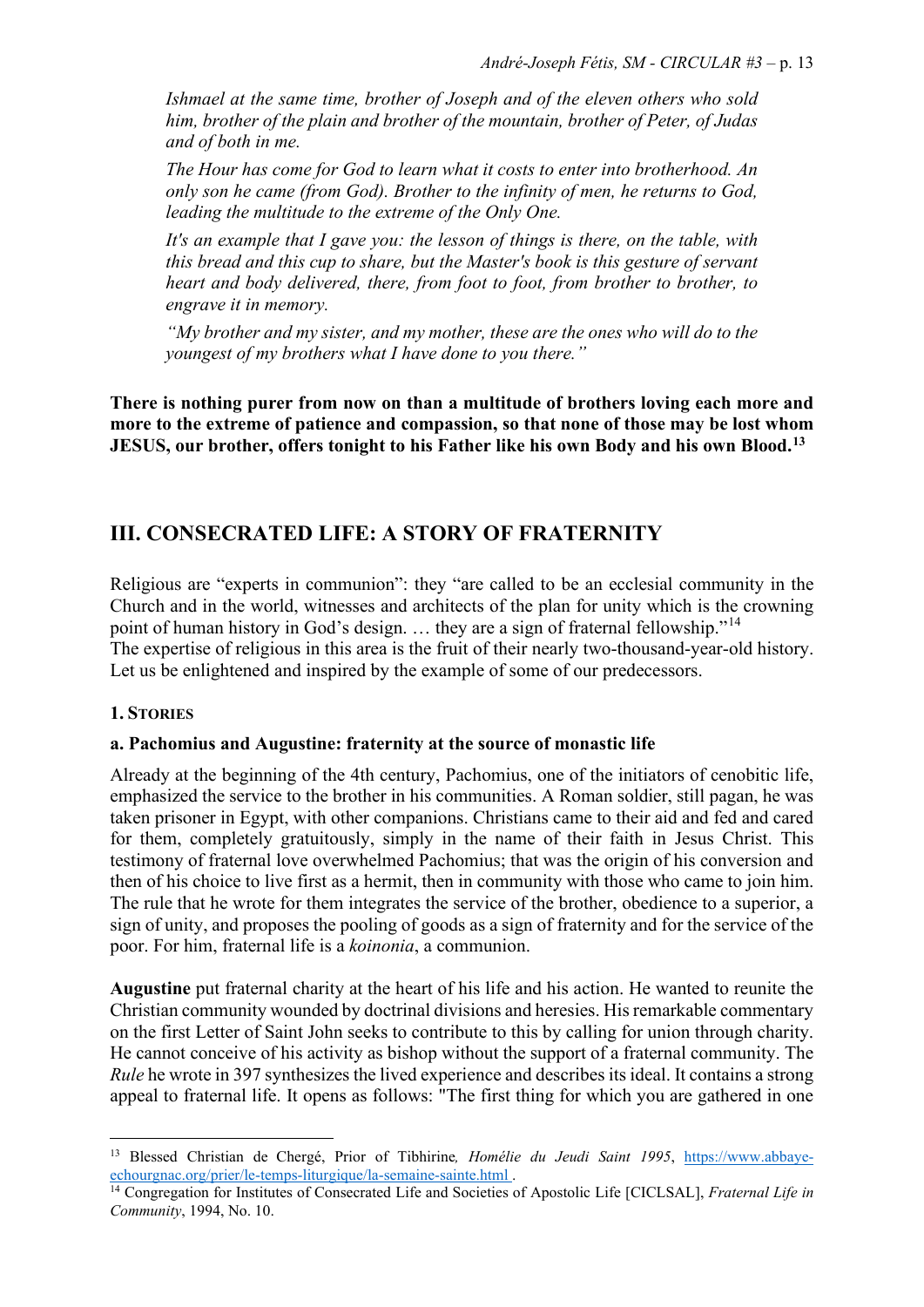[Ps 132] is to live together at home and to have one soul and one heart [Acts 4:32] stretched out towards God."[15](#page-13-1) The fraternal harmony of the brothers in the community is destined to provoke that of the Church by contagion, as the community of Jerusalem had done in the nascent Church.

## <span id="page-13-0"></span>**b. Benedict: Service of God and of the brothers**

**Benedict** also strongly emphasizes the importance of community and brotherly love. Like Pachomius, he passed from an eremitic life to a cenobitic life under the influence of the disciples who came to join him. For Benedict, the community – the monastery – is a "school of service" to the Lord<sup> $16$ </sup> where the brothers help each other to faithfully put into practice the teaching of Christ. We find this same idea, in his spirit, in our *Rule* at Articles 39 to 41. The abbot watches over his brothers and helps them to respond to the call received. He helps them to fight against their "evil inclinations," with prudence and love, in a way adapted to each one.

*8 The abbot knows … that he must be a servant rather than a master. [17](#page-13-3)*

*10 He always puts tenderness before justice (James 2:13), so that God might treat him in the same way* (Cf. Mt 5:7).

*11 He hates evil inclinations, but he loves the brothers.*

*12 When he corrects others, he is careful. He does not exaggerate anything; otherwise, by scraping the rust too much, he will puncture the dish.*

*13 He never forgets that he is fragile, too. He remembers not to crush the reed already split* (Mt 12:20).

*15 The abbot will seek to be loved by the brothers rather than to be feared.*

*16 He is not restless, he is not worried. He does not exaggerate things, he is not stubborn. He is not jealous and he knows how to trust the brothers. Otherwise, he will never know rest*.

Benedict draws attention to the value of daily fraternal service through ordinary tasks. The chapter on cooks (RB 35) is a good example.

*1 Brothers will serve one another. So no one will be exempted from the service of the kitchen (…) . 2 Indeed, this service increases the reward and makes love grow. 6 all the other brothers will serve each other with love. 9 The cook who ends the week and the brother who is about to start it also wash everyone's feet. 15 On Sunday, immediately after Lauds, the cooks who are about to begin their week of service and those who have finished it kneel down before everyone in the oratory, and they ask the brothers to pray for them. 18 The New Cook Gets a Blessing, Then He Starts the Week*.

For this service, he is also asked to take care of the "serving utensils." They will be clean and in good condition. (RB 35,10). It is also said to the cellarer: "All the objects of the monastery and all its goods he regards as the sacred vessels of the altar" (RB 31,10). The service of the brother joins that of God. "*For the whole community he will be like a father. 3 He will take care of all.* Goods are at the service of the fraternity and must therefore be cared for accordingly.

Another remarkable aspect of the Benedictine fraternity is the reception of the stranger (RB 53):

<sup>1</sup> All arriving guests will be received as Christ. Indeed, he himself will say: "I *was a guest and you received me" (Mt 25:35).*

<span id="page-13-1"></span><sup>&</sup>lt;sup>15</sup> Translation quoted by Dominique Nau, O.P., "Une approche de la théologie de la vie monastique augustinienne à travers la Règle," in *Vies Consacrées,* (Bruxelles:1998), No. 4, p. 235.

<span id="page-13-2"></span><sup>&</sup>lt;sup>16</sup> Rule of Saint Benedict (RB): Prologue, No. 45.

<span id="page-13-3"></span><sup>&</sup>lt;sup>17</sup> RB 64, like all the following verses.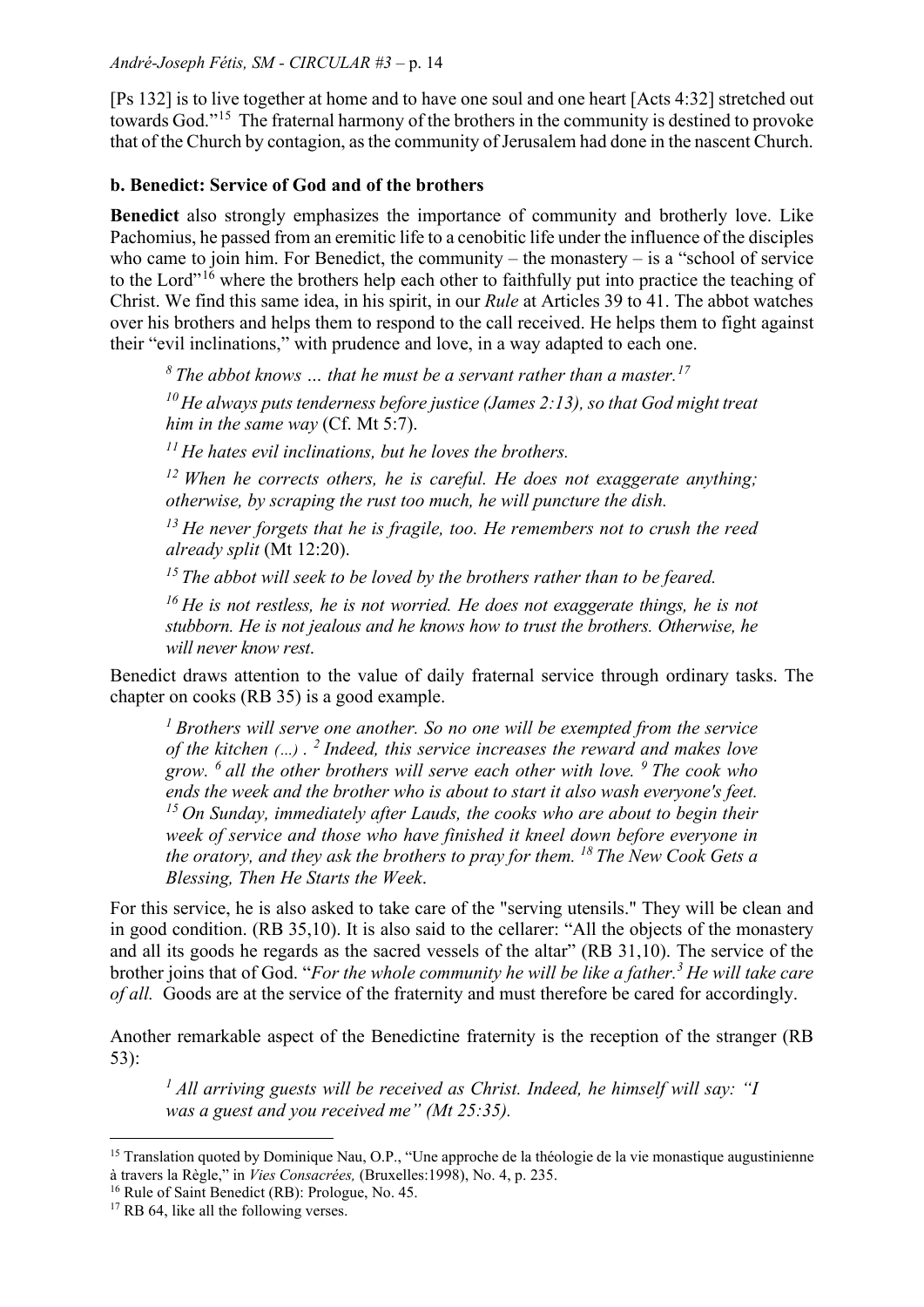*2 They are all received with the respect due to everyone, especially Christian brothers and strangers (Gal 6:10).*

*3 This is why, as soon as the arrival of a guest is announced, the superior and the brothers go to meet him with all the honor that love inspires. (…)*

*7 We bow our heads or prostrate ourselves on the ground to adore in them the Christ whom we receive.*

*8 After this welcome, the guests are led to prayer. Then the superior or the brother he sends sits down with them.*

*9 One reads the law of God before the guest, to do him good. Then, we give him all the marks of hospitality.*

*12 The abbot pours water on the hands of the hosts.*

*13 With the whole community, the abbot washes the feet of all the guests.*

*14 After the washing of the feet, we say this verse: "God, we have received your tenderness in your holy house" (Ps 47,10).*

*15 The poor and foreigners are received with the greatest care and attention. Indeed, it is above all through them that we receive Christ*.

Benedict presents a true mystique of hospitality. It is Christ who is welcomed, especially in the poor and the stranger.

The penultimate article of the *Rule* (RB 72) reaffirms the importance of fraternal relations. This location, just before the conclusion of the *Rule*, is far from trivial:

*4 Everyone will want to be the first to show respect to their brother.*

*5 [the brothers] will bear with great patience the weaknesses of others, those of body and those of character.*

*6 They will obey one another wholeheartedly.*

*7 No one will seek his own interest, but rather that of others.*

*8 They will love one another without selfishness, like brothers of one family.*

*9 They will respect God with love.*

*10 They will have a humble and sincere love for their abbot.*

*11 They will prefer absolutely nothing to Christ*.

These admirable texts deserve to be meditated upon by confronting them with our experience. They are a synthesis of wisdom that Benedict himself received from his predecessors, enriching them with his own experience. They offer deep and rich motivations.

#### <span id="page-14-0"></span>**c. Francis of Assisi: an evangelizing fraternity**

Much later, Francis of Assisi (1181-1226) responded to the new challenges of his time. The Franciscans are preachers, living more in contact with the city. Fraternity opens the hearts of those to whom the brother is sent, through simplicity, a peaceful attitude or detachment from possessions, a source of freedom.

Francis achieved the miracle of a meeting with Sultan Malik-el-Kamil, in Egypt, in 1219, while the Fifth Crusade was underway. He favored dialogue over confrontation. Through that episode, Francis teaches us that fraternity also requires taking risks. It is not the virtue of weak people, but on the contrary requires a lot of inner strength. Francis had to overcome his fears and those of all the persons who advised him against making such a trip; the inner call and his own discernment were stronger than those powerful restraints. Often fear drives people away and provokes violence. People are rejected or mistreated because of the fear they inspire. Their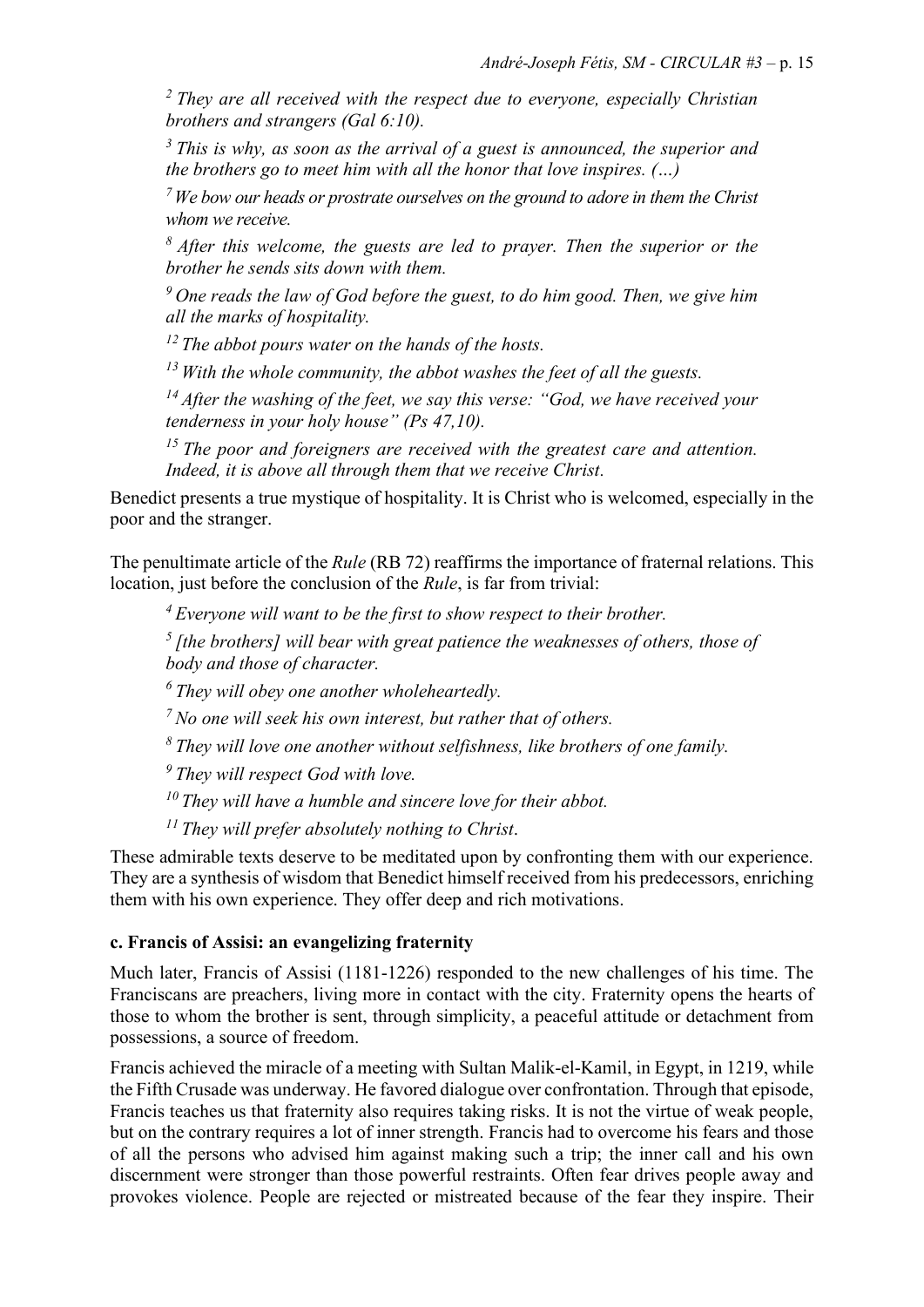power, their number, their difference in appearance are enough for this, in addition to the irrationality of personal or collective fears. Anti-Semitism is a tragic past and present example of this. This type of prejudice or fear makes brotherhood difficult or even impossible.<sup>18</sup> With us, it happens that the meeting of two people, sometimes of two brothers, is made impossible by the prejudices and fears they have about each other. Saint Francis teaches us to overcome this by listening to a deeper call.

The Franciscan fraternity asks to renounce any form of power over the other. It is the opposite of violence and intimidation. Its strength is the weakness that allows it to disarm the aggressiveness of the other. This is the fundamental attitude of non-violence. It was the strength of the young man who knew how to stop the tanks in Tian-an-men Square on June 5, 1989, by standing in front of one of them, defenseless; his example continues to arouse admiration and provoke emulation.

Francis, remarked the Pope, went to meet the Sultan with the same attitude that he instilled in his disciples: if they found themselves "among the Saracens and other nonbelievers", without renouncing their own identity they were not to "engage in arguments or disputes, but to be subject to every human creature for God's sake." <sup>[19](#page-15-3)</sup> This is a Franciscan attitude that has become a universal path.

# <span id="page-15-0"></span>**d. Multiple paths**

Religious fraternity will find other fields of realization in active orders or congregations. It is particularly expressed in the service provided by each of these foundations. St. John of God, Louise de Marillac, and Camille de Lellis assist the sick; Vincent de Paul,<sup>20</sup> Mother Cabrini, Mother Theresa of Calcutta served the poor; Joseph Calasanz, Angela Merici, Elizabeth Seton, Jean-Baptiste de La Salle or Marcellin Champagnat educated poor children; Jean-Joseph Lataste visited prisoners; Damien Veuster and Marianne Cope treated lepers in Molokai; Daniel Comboni and François Libermann defended the dignity of the poor in Africa and fought against remaining forms of slavery. These are all paths of fraternity offered to us as examples and inspirations.

#### <span id="page-15-1"></span>**e. Charles de Foucauld, the "universal brother"**

Charles de Foucauld, canonized recently, opens fraternity to the universal. Through it, the Christian makes present the gratuitous friendship of Christ for all persons and evangelizes human relations. *Fratelli tutti* repeatedly presents Charles de Foucauld as a source of inspiration for our time. Let's listen to him:

<span id="page-15-2"></span><sup>18</sup> Father Joseph Wresinski, founder of the ATD-Quart-Monde movement wrote: "*we are afraid, we are afraid of the poor*; *the poor who are on our doorstep can talk to us about freedom with much more intensity, I was almost going to say "truthfully." But we don't hear them because at the start, we are afraid, we are afraid of them, we believe that they carry hatred when they only carry despair.*" Joseph Wresinski, Interview, in: *Revue Quartmonde*, 240, 2016/4, p. 54 [\( https://www.revue-quartmonde.org/6759 \)](https://www.revue-quartmonde.org/6759).<br><sup>19</sup> FT 3, which specifies in a note that the quotation is from Francis of Assisi, *Rule non bullata* of the Friars Minor,

<span id="page-15-3"></span><sup>16, 3.6.</sup>

<span id="page-15-4"></span><sup>20</sup> Vincent de Paul wrote: "*We must make [his] feelings our own and do what Jesus did: care for the poor, serve the poor, comfort them, succor them, help them. He himself wanted to be born poor, to welcome the poor among his friends, to serve the poor, to put himself in the place of the poor, to the point of saying that the good or the bad that we do to the poor he considers as done to his own divine person. God loves the poor and therefore loves those who love the poor. In fact, when we love someone very much, we have affection for his friends and his servants. So we have reason to hope that, out of love for them, God will love us, too."* Vincent de Paul, Letter 2546, *Correspondence, entrevues, documents*, Paris 1922-1925, VII. This letter is quoted in part at the Office of Readings for the Memorial of Saint Vincent on September 27.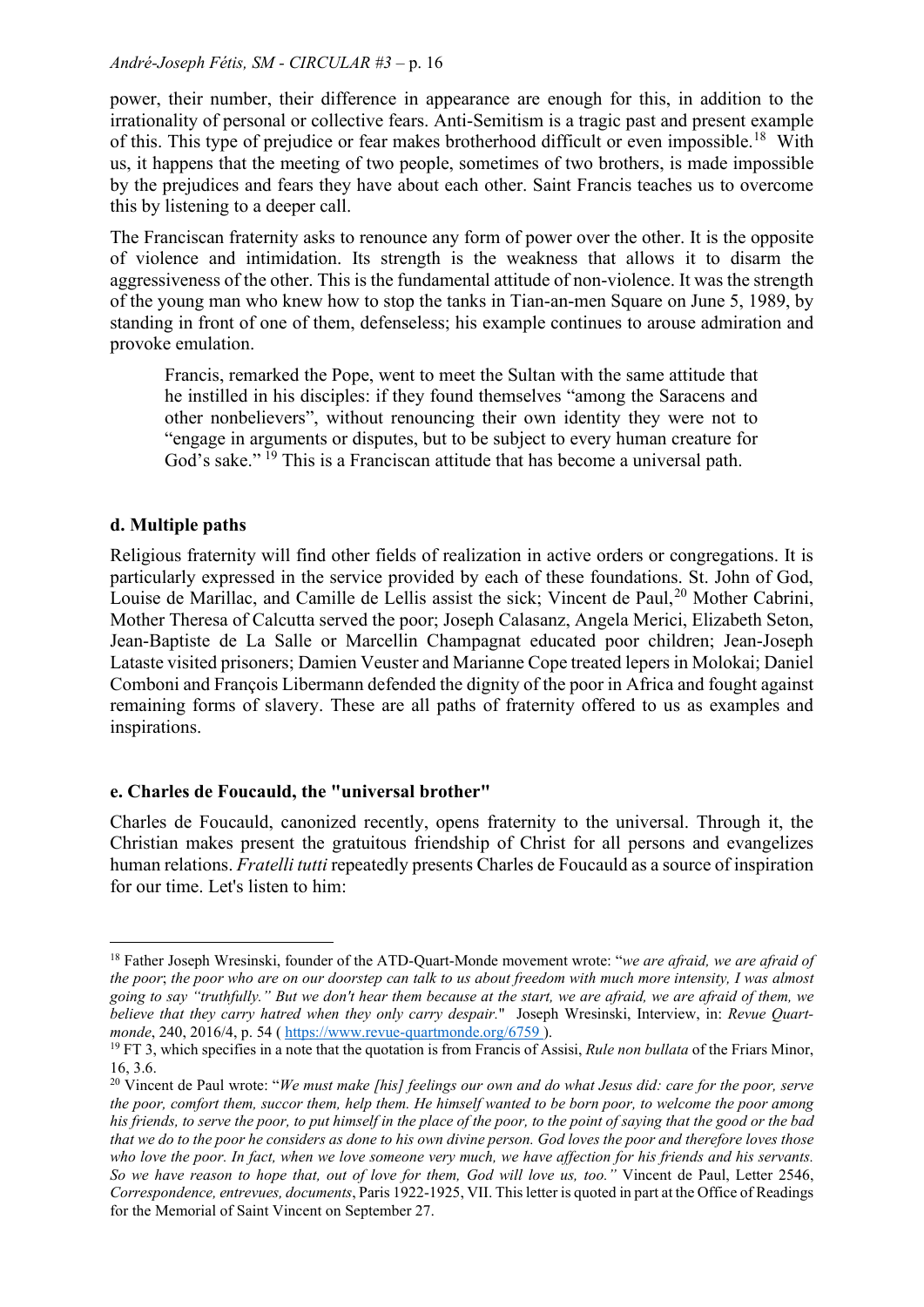*Our whole life, however mute it may be, ... must be a preaching of the Gospel, not by preaching it by mouth but by preaching it by example, not by announcing it but by living it.*

*Every Christian must be an apostle: [...] - To be an apostle, by what means? […] by kindness, tenderness, fraternal affection, the example of virtue, by humility and gentleness always attractive and so Christian; with some without ever telling them a word of God or religion, patient as God is patient, being good as God is good, loving, being a tender brother and praying; with others, talking about God as far as they can bear it. . . Above all, to see a brother in every human - "you are all brothers, you have one father who is in heaven" - to see in every human a child of God, a soul redeemed by the blood of JESUS, a soul loved by JESUS, a soul whom we must love as ourselves and for whose salvation we must work. . . What a great distance is there between the way of doing and speaking of JESUS and . . . of those who . . . see enemies who must be fought, instead of seeing sick brothers who must be cared for, the wounded lying on the roadway, for whom you have to be good Samaritans*. [21](#page-16-0)

Through his own experience, he understands how much the negative attitude of Christians in the Muslim world makes it difficult for those who do not share this faith to have their religion respected.

*What are we doing for evangelism . . .? We can say: nothing. Do not seek for a long time to make conversions, but to love, to be good, to be virtuous, to make close contact with the Tuaregs...* 

*But if these unfortunate Muslims do not know any priest, see as so-called Christians only unjust, tyrannical, harsh exploiters, setting an example of vice, how will they convert, how will they not hate our Holy Religion? . . . how will they not be more and more our enemies?* (Letter of December 11, 1912).

He also writes in his personal notes: "*My apostolate must be the apostolate of goodness. Seeing me, one must say to oneself: "Since this man is so good, his religion must be good.*"[22](#page-16-1) In conclusion to *Fratelli Tutti* (FT 287), the Pope says, about Charles de Foucauld: "he wanted… to be 'the universal brother.'<sup>[23](#page-16-2)</sup> But it was only by identifying himself with the least that he succeeded in becoming the brother of all. May God inspire that dream in each one of us."

Christian brotherhood is by nature universal, as is that of Christ, open to all. It leads us to ever larger spaces. It cannot limit itself to a selective circle, abandoning others. It leads us to venture beyond our comfort zone, where the announcement will be more uncertain and probably less easily received.

Only when the last, the farthest has been joined, can brotherhood be considered truly universal. Thus, Fr. Joseph Wresinski, founder of the ATD-Fourth World [*Agir Tous pour la Dignité*] movement, thought that the access of the poorest to the presidential palace of his country or to the Vatican could be the real sign that all have effectively become capable of entering it.<sup>[24](#page-16-3)</sup> It is in following a similar idea that the Pope first visits the most remote places, thereby reaching all of humanity.

<span id="page-16-0"></span><sup>21</sup> Charles de Foucauld, *Letter to Joseph Hours*, Tamanrasset, May 3, 1912.

<span id="page-16-1"></span><sup>22</sup> Idem, *Notebooks of Tamanrasset*, p. 188.

<span id="page-16-2"></span><sup>&</sup>lt;sup>23</sup> The expression is found in a letter of January 7, 1902, to Madame de Bondy, his cousin.

<span id="page-16-3"></span><sup>&</sup>lt;sup>24</sup> "When we asked him how he had been able to become a priest himself despite the extreme poverty of his family, he said: " *[I] had the chance to meet in (my) life priests who were real priests because they had put, I was going to say, on the pediment of their presbytery: 'Here any man who presents himself is welcomed, any man who presents himself is a brother.'" Wresinski,* "Interview," in: *Revue Quart-monde*, 240, 2016/4, p.54 [\(https://www.revue-quartmonde.org/6759\)](https://www.revue-quartmonde.org/6759).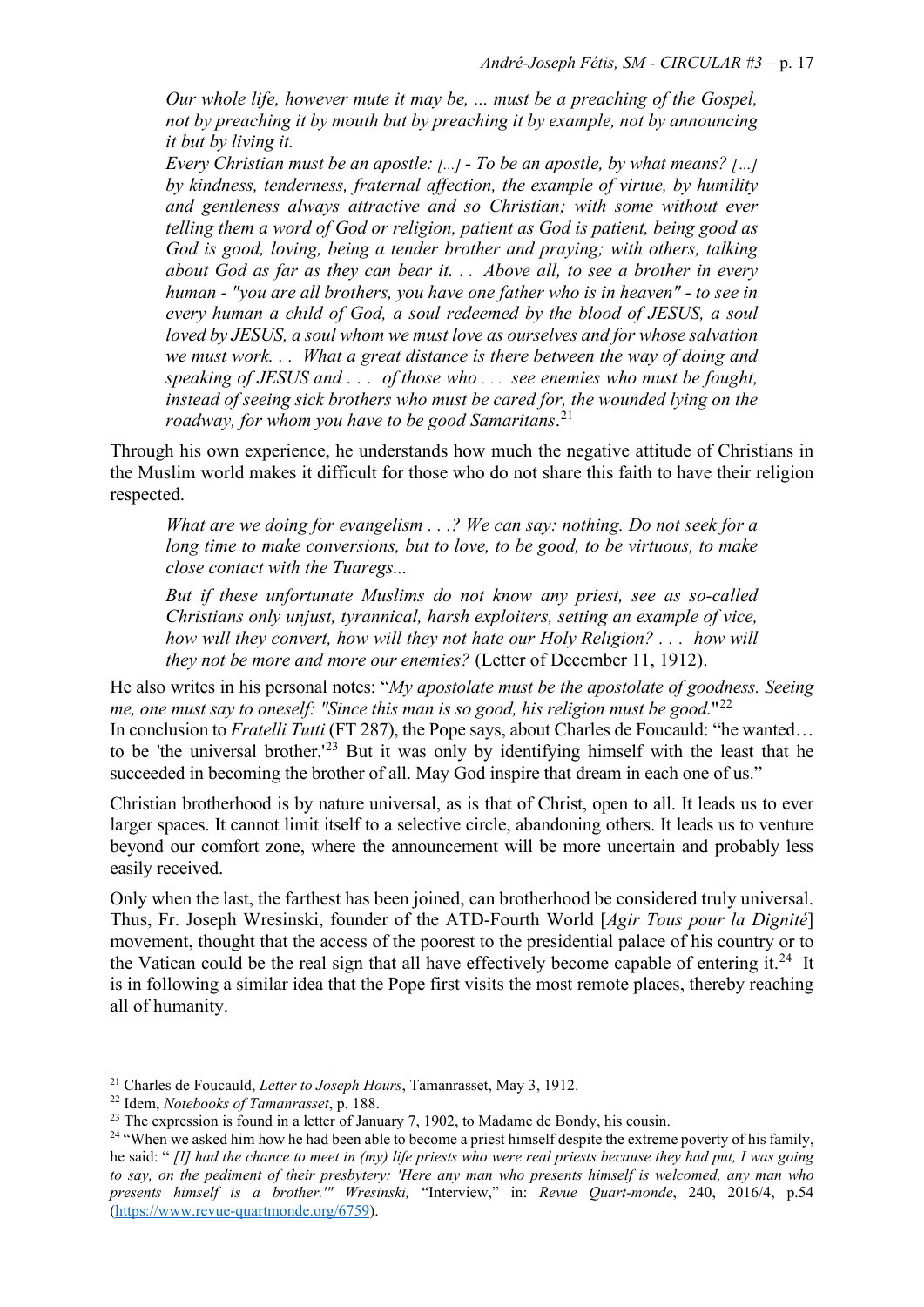#### <span id="page-17-0"></span>**2. MAKE VISIBLE THE FACE OF CHRIST THE BROTHER**

The community of Brothers manifests in that way the universality of the brotherhood begun by Christ, for it is not based on natural bonds but on the power of the Holy Spirit, living principle of love among human beings. Authentic community life represents a living sign of the essential reality that the Brothers have to announce. The love that God has shown to humanity in Jesus Christ becomes a uniting principle for human beings among each other: "May they be one so that the world may believe" (Jn 17:21). Building on faith, the community makes real the ministry of revealing the love of the Triune God by means of the communion that reigns in it.<sup>25</sup>

Making visible the love of God and the face of Christ the Brother is the mission of religious life.<sup>[26](#page-17-3)</sup> It contributes to this by its very structure. Let's look at a few aspects that contribute to this.

#### <span id="page-17-1"></span>**a. The vows, path of fraternity**

The fraternity of consecrated persons is not expressed solely by the quality of their human relationships. It is also intimately linked to the vows that characterize it.<sup>27</sup> By basing ourselves in particular on what our *Rule* says about it, it is easy to perceive it. Let us contemplate the vows as a path to others.

**Poverty** has a strong fraternal dimension since "W**e** *form a new family, based on the gospel of the Lord, in which we share in common . . .*" (RL 35; cf. Acts 4:32b). The pooling of goods is at the root of fraternal life. Thus, as stated in the Acts: "There was not a needy person among them" (Acts 4:34a). Poverty helps us to free ourselves from an egocentric use of goods to share them among ourselves and with those who lack them and thus make them an instrument of

<span id="page-17-2"></span><sup>25</sup> Congregation of Institutes of Consecrated Life and Societies of Apostolic Life [CICLSAL], *Identity and Mission of the Religious Brother in the Church,* 2015, No. 21.

 $^{27}$  15. (...) In every time and place consecrated persons show their contemporaries the traits of Jesus with which he himself had made clear that the mystery of the Kingdom of God had broken into history. Visibility is achieved by a way of being present which reveals the charism of each religious family in the *here and now*. Therefore consecrated people should frequently ask themselves how to be witnesses of the Lord today. What kind of presence should we live so that the Lord Jesus can be seen, experienced, by people today? Consecrated life is called to be "a living memorial of Jesus' way of living and acting as the Incarnate Word in relation to the Father and in relation to the brethren." In particular, the Religious Brother, and also the Religious Sister, make visible in the Church the face of brother Christ, "*firstborn among many brothers*" (Rom 8:29), creator of a new brotherhood which he established with his teaching and with his life. [Library: Identity and Mission of the Religious Brother in the Church](https://www.catholicculture.org/culture/library/view.cfm?recnum=11348)  [| Catholic Culture](https://www.catholicculture.org/culture/library/view.cfm?recnum=11348)

<span id="page-17-4"></span><span id="page-17-3"></span><sup>28</sup> CICLSAL, *Fraternal life in community*, 1994. No. 10. "As experts in communion, religious are, therefore, called to be an ecclesial community in the Church and in the world, witnesses and architects of the plan for unity which is the crowning point of human history in God's design. Above all, by profession of the evangelical counsels, which frees one from what might be an obstacle to the fervour of charity, religious are communally a prophetic sign of intimate union with God, who is loved above all things. Furthermore, through the daily experience of communion of life, prayer and apostolate -- the essential and distinctive elements of their form of consecrated life -- they are a sign of fraternal fellowship. In fact, in a world frequently very deeply divided and before their brethren in the faith, they give witness to the possibility of a community of goods, of fraternal love, of a programme of life and activity which is theirs because they have accepted the call to follow more closely and more freely Christ the Lord who was sent by the Father so that, firstborn among many brothers and sisters, he might establish a new fraternal fellowship in the gift of his Spirit."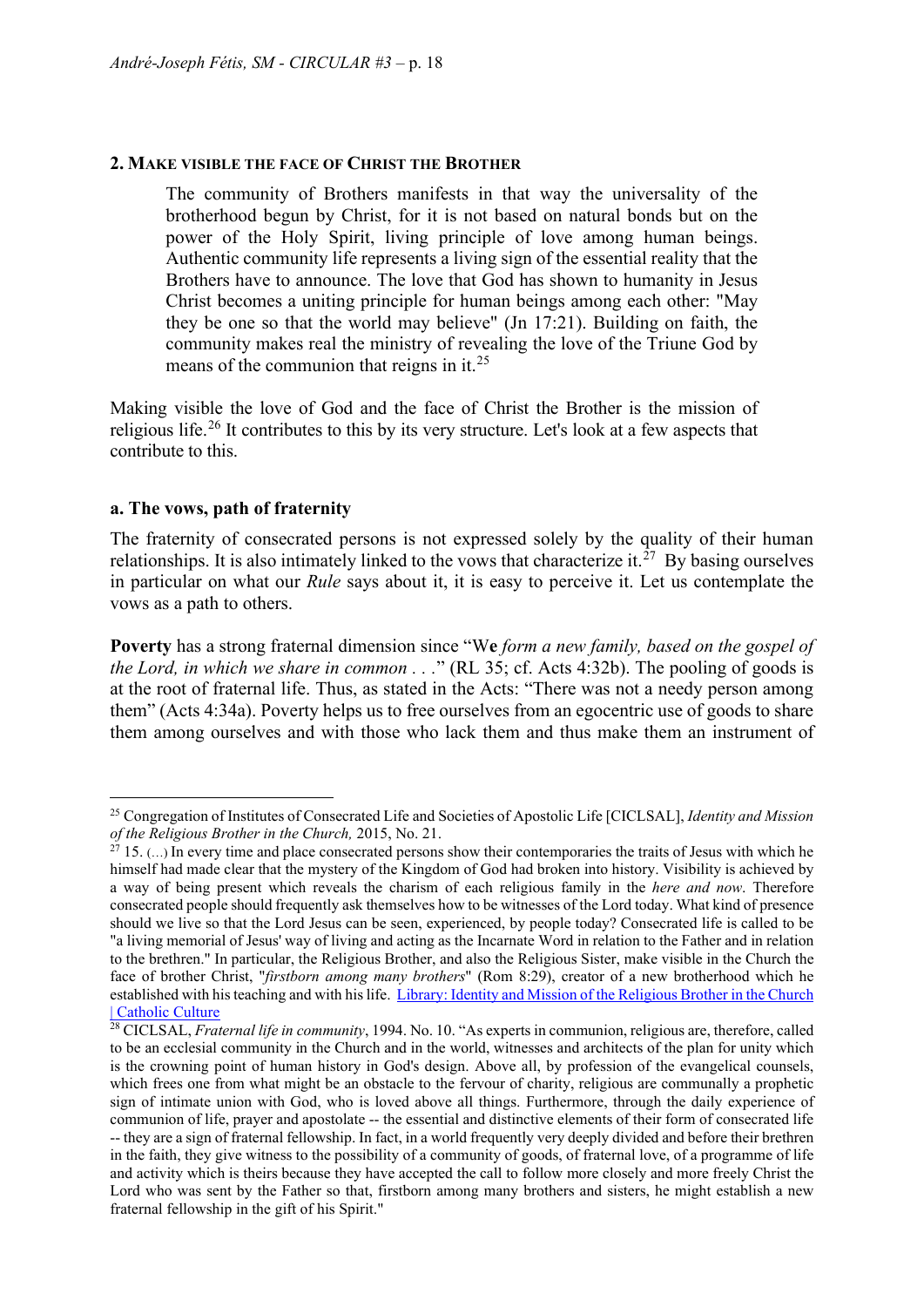internal and external fraternity (cf. RL 27-28). It reveals "the universal destination of the world's goods" (cf. LS 158).

**Chastity** has an obvious fraternal dimension. Fraternal love will "strengthen our apostolic dedication" (RL 38). It is a source of availability (RL 2.2). We want our heart to be "a rich source ... of unselfish, universal love" (RL 18), especially for our brothers (RL 21), for the poor (RL 27) or for young people.<sup>[28](#page-18-1)</sup>

Without **obedience** there can be no brotherhood. Obedience makes it possible to unify hearts around the same objective which is no longer mine, but that which has been given to us as a community, Unit, congregation, Church. Through obedience, I enter into this greater and common reality which allows me to come out of my narcissistic vision of life, to give myself to the community, to the Society of Mary (RL 29) and to "overcome selfishness" (RL 31).

In *Fratelli Tutti*, the Pope affirms that *"Today there is a tendency to claim ever broader individual – I am tempted to say individualistic – rights. Underlying this is a conception of the human person as detached from all social and anthropological contexts, as if the person were a "monad" (monás), increasingly unconcerned with others… Unless the rights of each individual are harmoniously ordered to the greater good, those rights will end up being considered limitless and consequently will become a source of conflicts and violence"* (FT 111). The vow of obedience helps us to free ourselves from a possible tyranny of the "I" to make ourselves available to all the calls received.

Because "Through our vows, we take up a way of life like that of Jesus and Mary" (RL 16), we follow in their footsteps, on a path of progressive conversion, imitating their fraternity and letting ourselves be challenged and inspired by it.

# <span id="page-18-0"></span>**b. The superior, servant of the fraternity**

Fraternity is embodied in the structures that govern the community. It needs those points of support which are born of experience.

From the origins of monastic life, Pachomius understood the need for a superior to guide his brothers and as an instrument of unity. Without it, the strongest will prevail, without allowing the rich diversity of the community to express itself. The superior sees to it that everyone takes his place in the community. The proper exercise of authority is a source of peace, harmony, and unity. In his book *Life Together*, Dietrich Bonhoeffer comments with insight on the account of the rivalry of the disciples of Jesus: "Now a thought came into their minds, to know which of them was the greatest" (Lk 9:46):

*We do not know enough that no Christian community can be formed without this thought immediately arising as the seed of division. As soon as men are together, they must begin to observe each other, to judge each other, to regulate each other. It follows that, from the beginning, a Christian community can become the scene of a terrible struggle, which decides its life or its death, but which remains invisible and often unconscious. "Now a thought came into their minds..." - that is enough to destroy the community. Any Christian community will therefore understand that it is vital for it to be able, from the first moment, to face the enemy who threatens it, in order to exterminate it. (…)*

*Here are gifted people and people without talents, simple people and complicated people, pious people and less pious people, sociable people and individualists: will they not seek from the outset to ensure their respective positions to the* 

<span id="page-18-1"></span><sup>28</sup>According to Article 259 of the *Constitutions* of 1839, when a brother is called upon to form pupils, then "however numerous they may be, he expands his heart to make them enter there and carry them there unceasingly."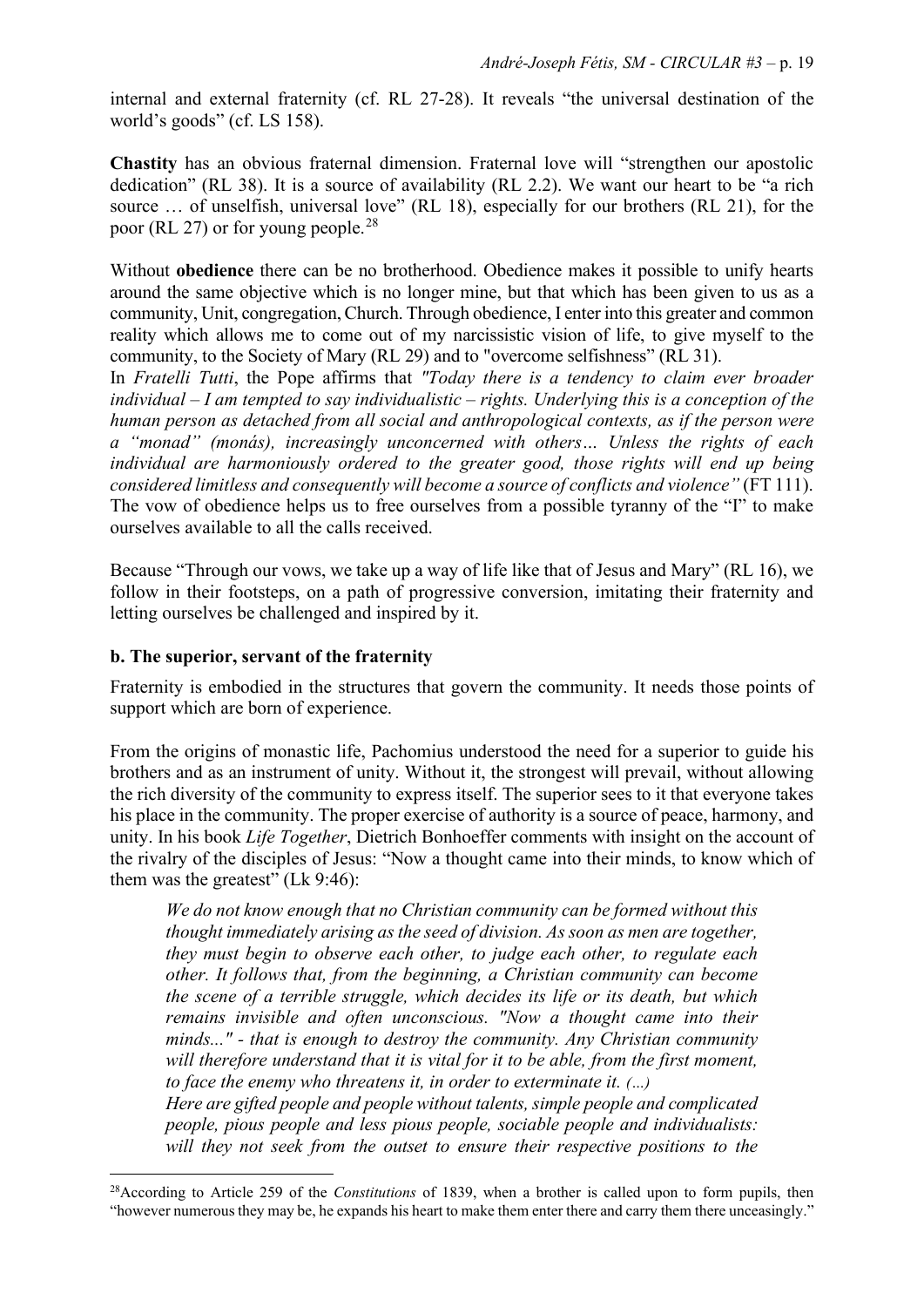*detriment of others, and to impose their way of being? You wouldn't have to be a man not to instinctively seek to occupy a safe and defensive position in relation to others, for which you will fight with all your might, and which you will not want to give up at any price. This tendency to assert itself can assume the most courteous and pious forms, it is nevertheless important that a community clearly realizes that at every moment it finds itself in the situation described by the words: "A thought came into their minds*, to know which of them was the greatest." *The most effective means of combating our harmful thoughts is to absolutely refuse to speak to them.*[29](#page-19-1)

In the Gospel, Jesus reverses this attempt by speaking of service, the only path of the disciple of Christ. The superior is a true servant of the fraternity.

## <span id="page-19-0"></span>**c. The community meeting, an exercise in communion**

The community meeting is especially important for building unity and brotherhood. It is an essential time for sharing, discerning and building, and also for repairing or reconciling. It makes it possible to tackle difficult questions with more freedom than in an informal way: without this framework, certain debates can easily degenerate into personal conflicts or opposition between factions. It is everywhere and always necessary that it take place on a regular and fairly frequent basis, in a form adapted to the reality of the community. Informal exchanges do not replace it.

Its effectiveness is linked to its good organization: clarity of the agenda, respect of schedules, minutes, circulation of speech, etc. But it must above all be a moment of meeting for all, allowing information, reflection-formation, discernment, by opening a real sharing of each one on his joys, his worries or his aspirations.

Article 68 of the *Rule* mentions: ". . . the community as such should always be a unified apostolic body, which supports, guides, and evaluates the work of each member." We too rarely use this opportunity to make the community a place of discernment.<sup>[30](#page-19-2)</sup> Other articles encourage this:

42. *Under the guidance of superiors, important directives for community life are determined after a sincere effort by all the members to discern the will of God through prayer and discussion. This process of discernment is sometimes painful, but it will succeed in the measure that the members are mature and remain open to the Lord as he speaks through their brothers*.

6.18. *Community conferences and meetings* … *may … take the form of a meeting in which the members of the community share group or individual concerns in order to discern God's will and to formulate community goals, policies, and programs of action.*

The dynamism of our life plays out in particular in the realization of these calls. In such a changing era, if we do not know how to reread our life and adapt it to current calls, then we will content ourselves with repeating what we have always done, or else we will let ourselves be carried away by current fashions or by each one's personal ideas. What is at stake here is whether or not each of our communities can be guided by the Spirit and respond to its calls in a creative way, in accordance with its mission and our tradition, echoing the word of God heard together and the situations experienced. Our fruitfulness and our present and future *raison d'être*

<span id="page-19-1"></span><sup>29</sup> Dietrich Bonhoeffer, *De la vie communautaire,* (Paris: Delachaux and Niestlé, 1968)*,* pp*.* 91-92.

<span id="page-19-2"></span><sup>30</sup> Article 2.23 of our *Rule* supports this dimension: "*Each member should submit activities for which he is personally responsible to the advice and evaluation of his superiors and fellow Brothers. Community meetings and regular interviews with the director facilitate this accountability*."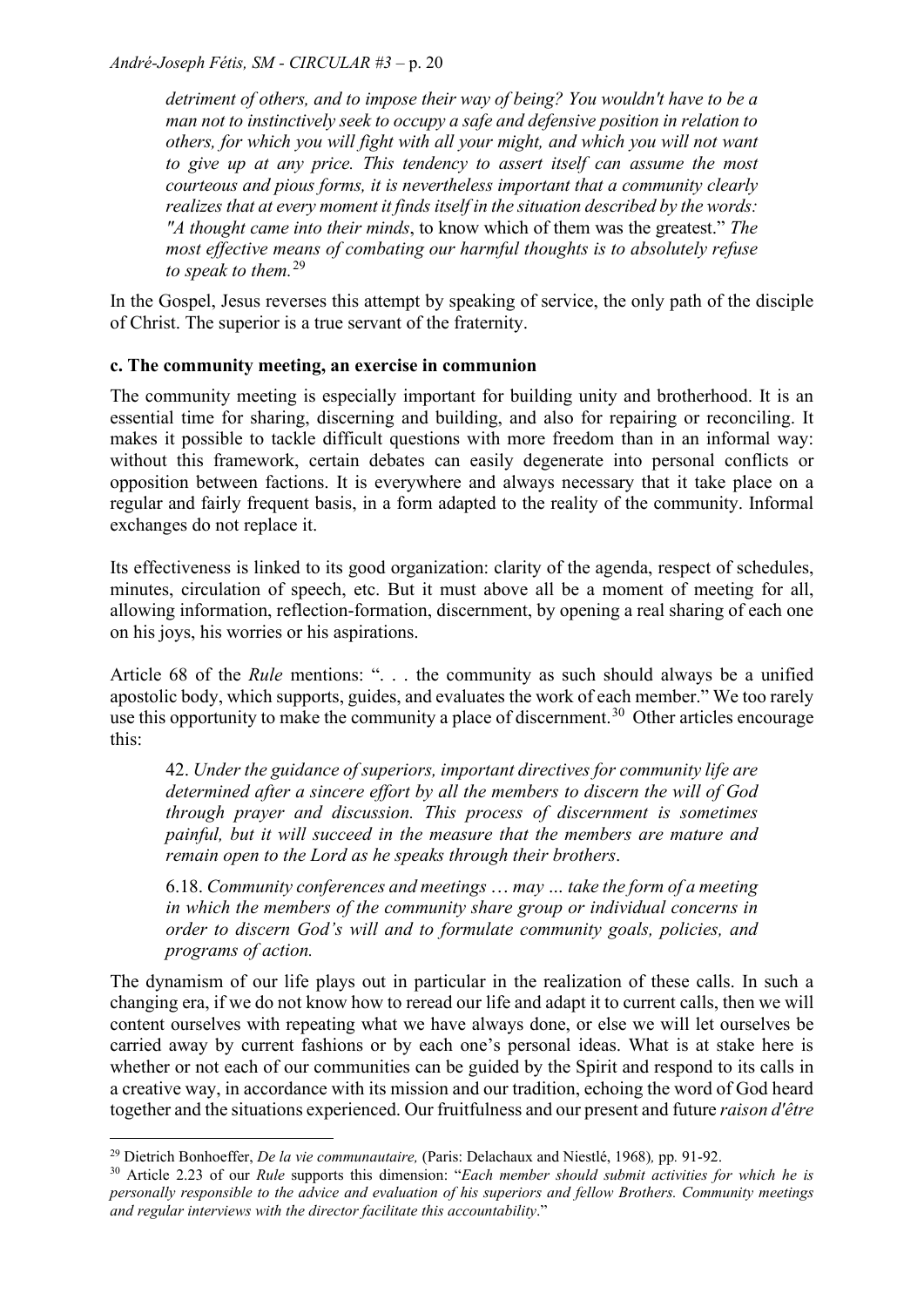are played out particularly on this point. Are we giving it due attention? When do we discern in community? A community that is content to do its duty will not be radiant, unlike a community that allows itself to be guided by the Spirit. May the example of Mary inspire us, as she "treasured all these words and pondered them in her heart." (Lk 2:19; cf. Lk 2:59b).

One of the most important fruits of this reflection is the community mission project, which guides the life and mission of all its members and serves as a common point of reference for them. It is the sign that the community really feels in a state of mission in response to its context of life and to the calls it receives there. This project allows everyone to review his own life and to evaluate and then adjust its practical implementations. For this, it is a real community cement, a major instrument of fraternity. As is verified by experience, the absence of such a project runs the risk of leading each member to seek his way independently, which will cause the loss of the strength of common action and witness.

The community meeting is also a space for dialogue when tensions or conflicts arise. That difficulties can be discussed together is a sign of maturity. Article 3.10 of the *Rule* recalls that "*We are a community of men marked by sin, with its consequences of discord, division, and selfishness in all its forms*." So, in addition to the fraternal correction which makes it possible to struggle with *our individual and collective weakness, . . . We make suggestions for our collective improvement during community meetings. . .*" Dialogue makes it possible "*to create a many-faceted polyhedron"* that is also a community. *"A polyhedron can represent a society* [a community] *where differences coexist, complementing, enriching and reciprocally illuminating one another, even amid disagreements... Each of us can learn something from others. No one is useless and no one is expendable"* (FT 215).

In all this, we must remember the strength of our fraternal witness because "*The community itself is a primary instrument to fulfill our mission. We know that the quality of our life has greater impact than our words*. *Therefore together we seek ways to bear living witness to our shared faith*" (RL 67). *"We need a community that supports and helps us, in which we can help one another to keep looking ahead. How important it is to dream together!*" (FT 8).

# <span id="page-20-0"></span>**IV. MARIANIST PATHS OF FRATERNITY**

Fellowship has a special flavor for us Marianists, we have our own motivations in favor of it and we particularly emphasize some of its aspects. This is what we are called to, but also what we offer according to our sensitivity. It is therefore a responsibility that is specific to us and to which we must be particularly attentive.

# <span id="page-20-1"></span>**1. AN EVANGELIZING FRATERNITY**

From the origins of our Family, great importance has been given to fraternity. Blessed Chaminade highlighted it particularly as one of the constituent dimensions of Christian life. He especially emphasized its importance for evangelization. A fraternal community evangelizes each of its members, at the same time as it attracts and convinces those who are not yet part of it, thanks to the "contagion  $\ldots$  of example."<sup>31</sup> It facilitates the mutual formation of the members, and it evangelizes through its witness. These aspects appear frequently in the writings of the founder.

*Although collective perfection essentially results from individual perfection, it is still true that the* esprit de corps *contributes admirably to the support, progress* 

<span id="page-20-2"></span><sup>31</sup> W. J. Chaminade, Letter 89, March 19, 1817 to Mother de Trenquelléon, Agen.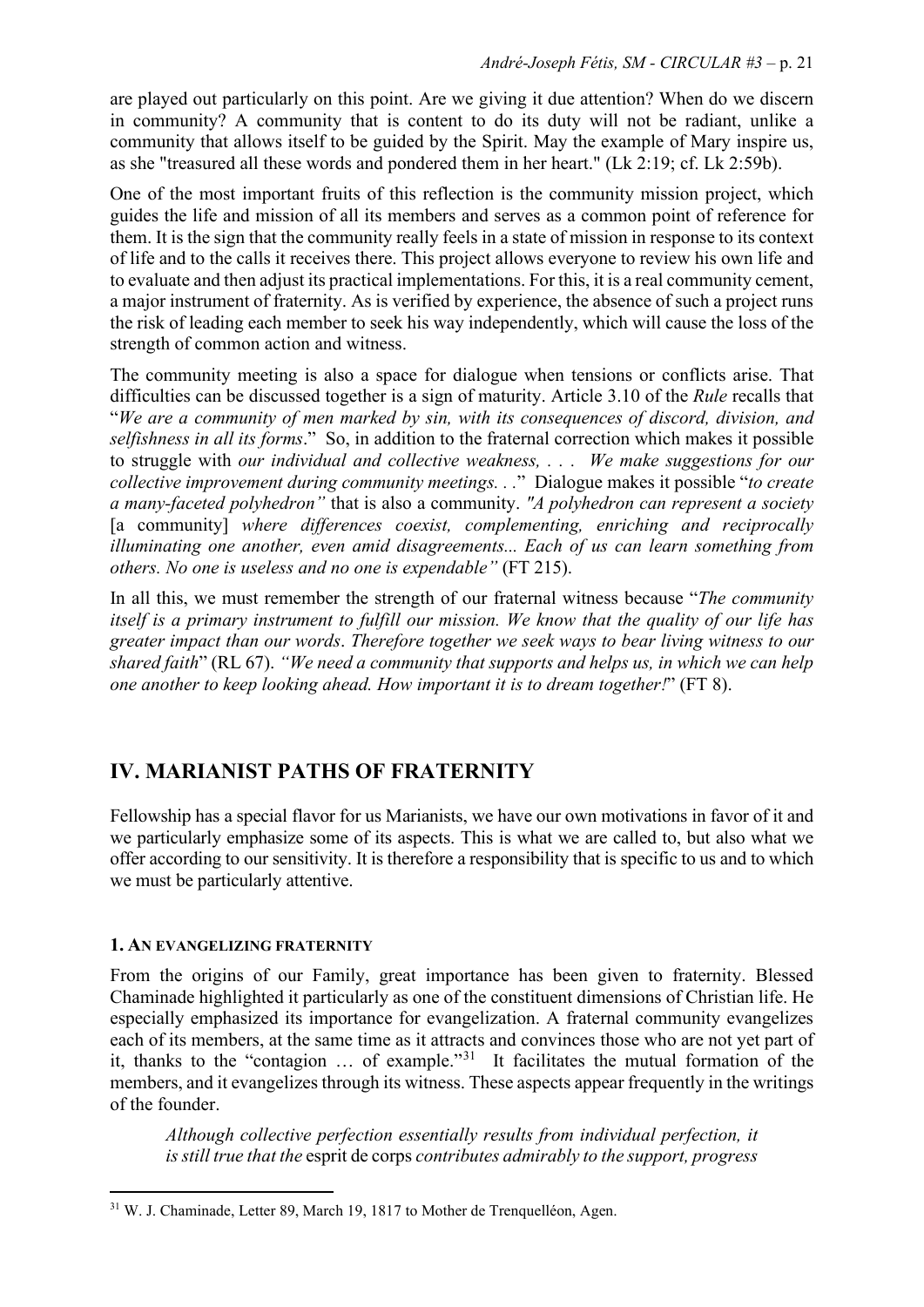*and perfection of the entire Society through the interest it inspires for one another among the individuals, so that the resulting harmony and edification may never be lacking.* [32](#page-21-0)

The spirit of zeal and propagation*. In the old sodalities about the only concern* was supporting pious Christians in the right paths by means of mutual edification. *But in this century, at the moment of renewal in which we find ourselves, religion requires something else of its children. It wants all of them, together, to second the zeal of its ministers and, guided by their prudence, to work at restoring it. This is the spirit which the new sodalities take care to cultivate. Each director is a permanent missionary; each Sodality, a perpetual mission*. [33](#page-21-1)

*… a few men may indeed be religious and upright. But separated and isolated, they will provide a very weak example compared to the needs of all young men who are, so to speak, surrounded by a massive collection of dangers.*[34](#page-21-2)

*It is of little value for a single person to appear virtuous. Usually, it will be said of him that he is beyond imitation. . .. Only a group of virtuous men can lessen or dispel this unfortunate prejudice .* . . *If the gathering is large and numerous, it will attract all the more attention; it will open more doors to those who are asking what religion is all about.* [35](#page-21-3)

In 1804, from the château of Trenquelléon, the young Adèle launched the project of the *Little Society* which brought together young women with a view to supporting them in Christian life and making them missionaries. The convergence of views led this group to unite in 1808 with the Sodality of Bordeaux. Here again, friendship and fraternity were at the heart of the project of life and missionary action of the *Little Society*.

*Let us …help each other to win hearts for Jesus Christ and his holy Mother!*[36](#page-21-4)

*10* ° - *Each associate will choose as mentor in the ways of the Lord her best friend, the one in whom she has the most confidence. They will point out their failings and support one another in correcting them*.

*11* ° - *Each associate will, as much as possible, seek out another young woman, trying to win her over to God and inspiring her with the desire to serve him and to save herself*. [37](#page-21-5)

*How thankful I should be to God for giving me friends whose examples and advice can contribute to my sanctification*. [38](#page-21-6)

*Oh, may this friendship serve to promote the love of God in us. Let us bind ourselves to God for life and be his completely*. [39](#page-21-7)

*Let us adopt the motto of St. Ignatius: "For the greater glory of God!" Our Society should be totally devoted to it.*

<span id="page-21-0"></span><sup>&</sup>lt;sup>32</sup> Idem, "The Institute of the Society of Mary," *The Chaminade Legacy* [CL] VII.18 [2] (in "Cahier D", traditionally dated between 1828 and 1838.

<span id="page-21-1"></span><sup>33</sup> Idem, **"**Answer to the Objections Usually Raised against Sodalities…", CL I.154 [9-10].

<span id="page-21-2"></span><sup>&</sup>lt;sup>34</sup> "Instruction for Chief Officers of Divisions," CL I-43, [32-33].

<span id="page-21-3"></span><sup>35</sup> Ibid., [34-36].

<span id="page-21-4"></span><sup>36</sup> Adèle de Batz de Trenquelléon, Letter 97, March 15, 1809 to Agathe Diché.

<span id="page-21-5"></span><sup>37</sup> Idem, "Rule of the 'Little Society,'" *Letters*, Vol. I, 324-26.

<span id="page-21-6"></span><sup>38</sup> Idem, 21, September 26, 1805, to Agathe Diché.

<span id="page-21-7"></span><sup>39</sup> Idem, Letter 99, April 11, 1809, to Agathe Diché.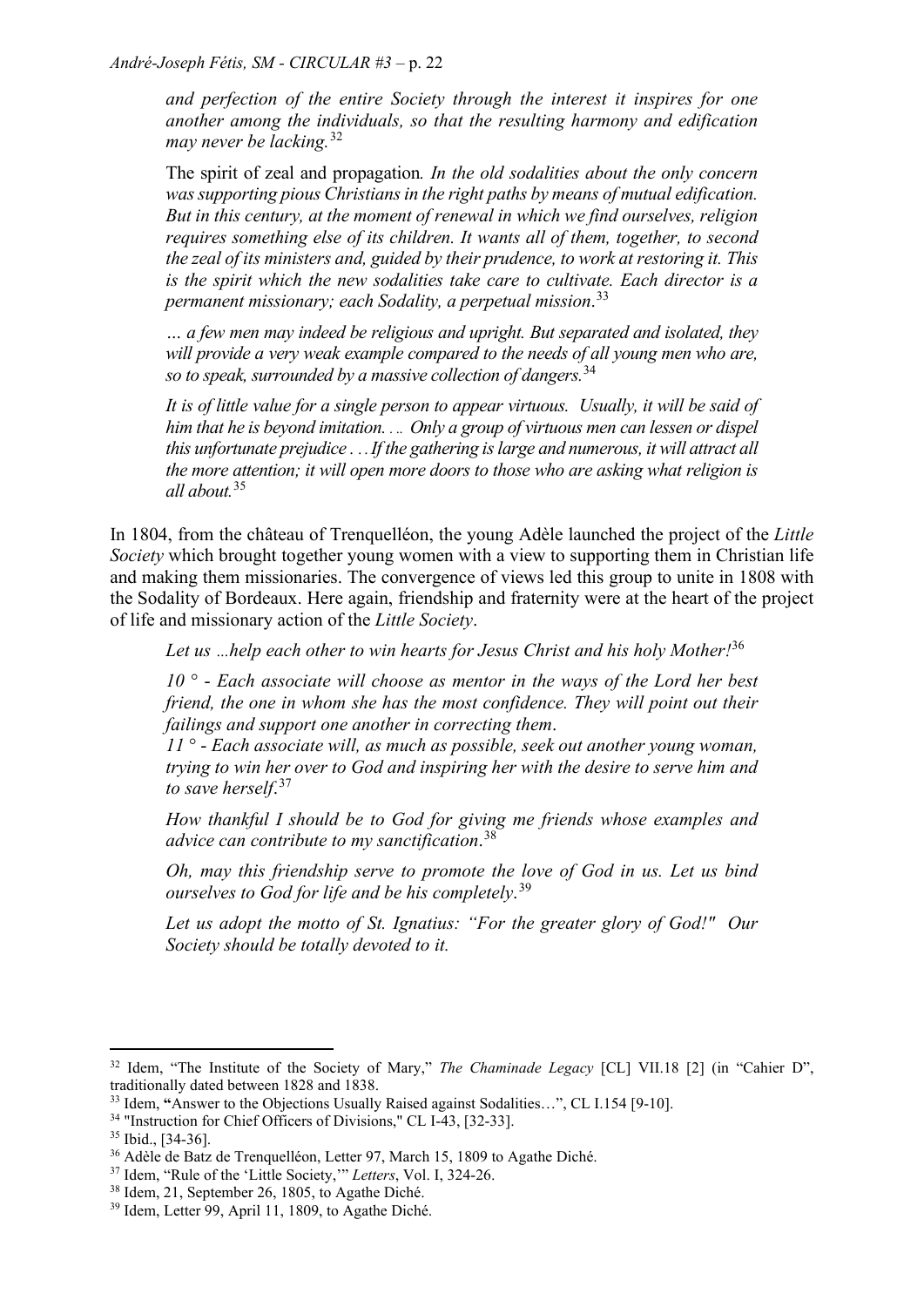*Let us try to procure this glory by all the means in our power. Let our devotion be meek and loving; let us reform our characters so as to draw all hearts to Jesus Christ*. [40](#page-22-1)

#### <span id="page-22-0"></span>**2. IMITATE THE COMMUNITY OF JERUSALEM**

The first community of Christians, as described in the Acts of the Apostles, was a fairly frequent reference among religious communities. In particular, it inspired the model of community life that Saint Augustine proposed and then codified in his *Rule*, a *Rule* used in a large number of orders and congregations including the numerous Dominican foundations, the Premonstratensians, the men and women Assumptionists, … This reference is therefore far from being unique in religious life.

This ancient testimony also fascinated Fr. Chaminade. It is found in his writings on numerous occasions and at all stages of his foundations. Thus, in 1806, still in the first period of establishment of lay Marian Sodalities, he wrote:

*The union of the first Christians and that which must ought to exist among sodalists, are both founded on charity. Charity is both the principle and the bond of such union. Its model is the very union of the three adorable Persons of the Most Holy Trinity.*

*This union of spirit and hearts in some way makes of all souls a single soul in different bodies. It allows Christians, in their assemblies on earth, to have a foretaste of that happiness of the Blessed...*<sup>[41](#page-22-2)</sup>

The same reference is found more than thirty years later, in the *Constitutions* of 1839:

131. *The name of Brother which the religious give to one another expresses but imperfectly the union and charity that should exist among them. The Holy Spirit gives testimony to the first Christians that they had one Heart and one soul. All that is implied in the Rule of the religious on this point is contained in these two words.*

The call to have "**one heart and soul,**" like the first disciples (Acts 4:32), is present in these two references and in many others throughout these years. This is one of Fr. Chaminade's favorite quotes to exhort his followers. Even if the line of tradition is not assured, we know that the formula was already used by the Jesuit Marian Sodalities, those which Fr. Chaminade was conscious of following when he founded the Marian Sodalities of Bordeaux.

On a more general level, Blessed Chaminade placed great importance on **unity**. On January 4, 1834, he wrote to his brothers: ". . .we shall prosper, if we always remain intimately united and if you are all really regular.… Let us all work together, my dear children, in perfecting our Society*.*" [42](#page-22-3) And he also warns: " *the spirit of disunion can be the ruin of the Society and of several of the members who have provoked it.*"[43](#page-22-4) In fact, and particularly at the time of this letter, the divisions had been significant. For him, unity was a condition not only favorable, but even necessary because it allows members to encourage each other<sup>[44](#page-22-5)</sup> but also to testify to the

<span id="page-22-1"></span><sup>40</sup> Idem, Letter 105, June 15, 1809, to Agathe Diché.

<span id="page-22-2"></span><sup>41</sup> W. J. Chaminade, *Concerning the Sodalities under The Title of the Immaculate Conception of Mary, The Mother of* God, 1806, CL I-58 [5].

<span id="page-22-3"></span><sup>42</sup> Idem, Letter 720 January 4, 1834 – Circular for the Entire Society.

<span id="page-22-4"></span><sup>43</sup> Idem, Letter 555, October 25, 1830, to M. Lalanne, at St-Remy.

<span id="page-22-5"></span><sup>&</sup>lt;sup>44</sup> This is the motivation he presented, in 1819, to the parish priest of Libourne to convince him to accept the foundation in his parish of a Marian Sodality of lay people. He wrote: "it is necessary to announce to the faithful the necessity or the very great need of their remaining united, so as to keep themselves on the right path. They will find in union the power which Jesus Christ has promised to those who would be gathered in his name." Letter 119–To Father Rouquet, Pastor of Libourne, and Father Maural, Diocesan Missionary.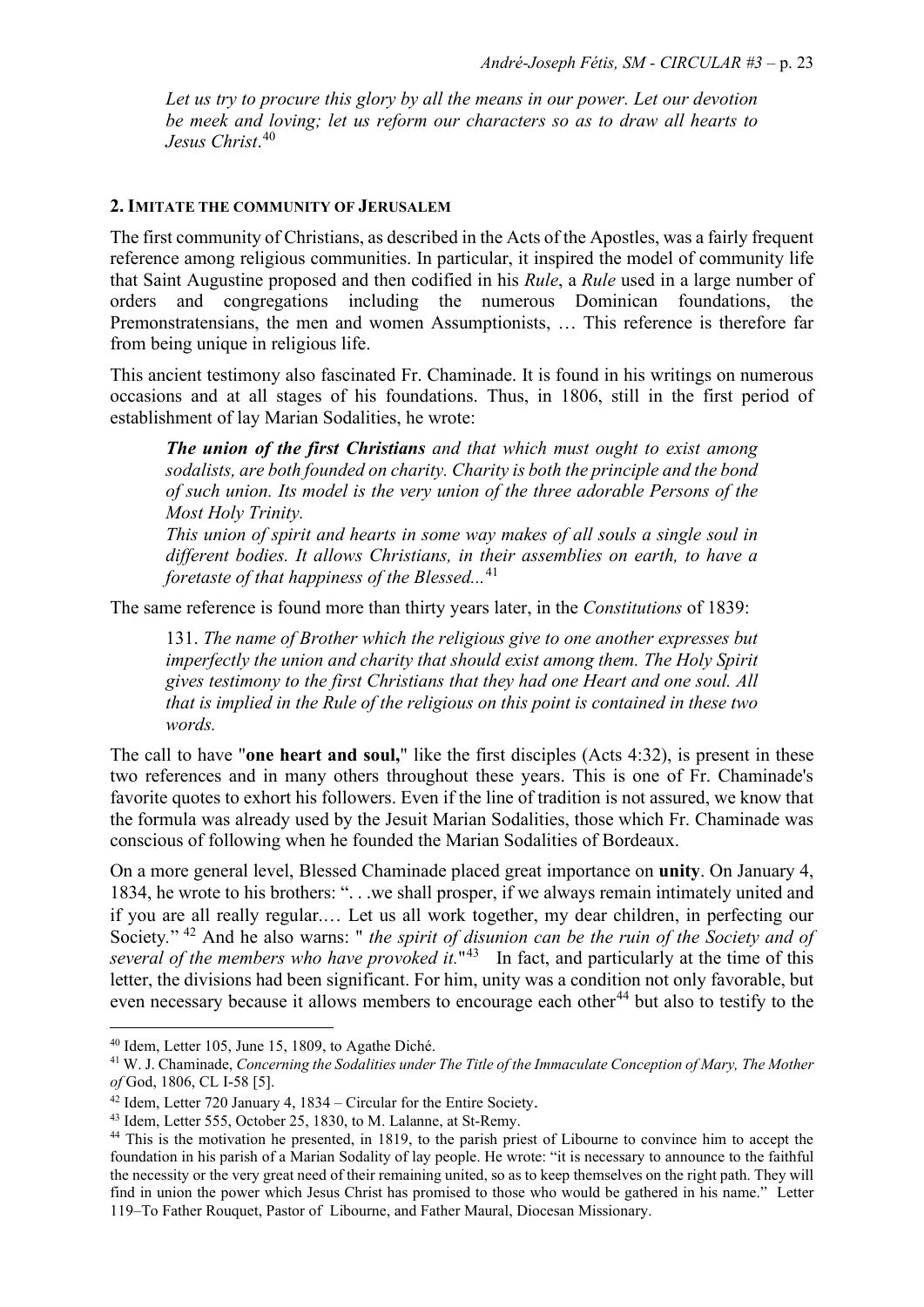value of the gospel. If there is unity, "*good works will thus be carried out with charity, with order, all in competition and by a spirit of emulation. The effects that result from these first conditions are easy to deduce*." It is interesting<sup>[45](#page-23-0)</sup> to note that later in this text, Fr. Chaminade sees the source of unity in a common belonging to Mary through consecration.<sup>[46](#page-23-1)</sup>

The same call to unity, with the same motivations, is found in our *Rule*, in particular in Articles 37 and 38:

37 […] *By this shall all know that you are my disciples, that you love one another.*

38. *The whole of our community life is inspired by this new commandment of love. If we forget it, our life together will be a source of ruin; if it directs our actions, community life will rekindle joy, inspire love and esteem for our vocation, attract others to share in our life and strengthen our apostolic dedication*.

Here too, the motivations and benefits are both internal and external and the source of unity is interior: "It is Christ present among us, who gives inspiration and strength to community life and makes it a sign for those around us" (RL 37).

It is of course necessary to remember the basis of the testimony of the first community. As the Acts of the Apostles mentions:

*2 42 They devoted themselves to the apostles' teaching and fellowship, to the breaking of bread and the prayers.… <sup>44</sup> All who believed were together and had all things in common*.

Any community can rely on these foundations to build and develop: a common faith received, fraternal life, the Eucharist, prayer, the pooling of goods. The text adds:

*2 47[They were] praising God and having the goodwill of all the people. 48And day by day the Lord added to their number those who were being saved*.

The community develops and grows stronger by actively collaborating in the gifts received and God plays his part in it by giving it growth. From his experience and the history of his order, the Cistercian André Louf gives an interesting and enlightening illustration of this text:

*The sight of brothers or sisters celebrating the liturgy together, praying and working together but in silence, and living under the same roof, apart from the world, this is the image which has been the starting point of many Cistercian vocations. In such a community, we recognized the attraction that dwelt in our hearts and we chose to join it.* (…)

*In fact, such a choice was not ours. Once again was going to be realized in the Church what Saint Luke noted about the first Christians: "<sup>48</sup>And day by day the Lord added to their number those who were being saved*.*" (Acts 2:47). We didn't really have to choose. We had been chosen. Not by the members of this community, moreover, who did not know us, but by the Lord himself who had chosen this community for us and had chosen us for it. Given to each other, as a free gift from the Lord, it is henceforth through this gift and the beginning of communion that he established, that we would have to wait and hasten our encounter with him.*

<span id="page-23-0"></span><sup>45</sup> W. J. Chaminade, *Introduction to the state of a Sodalist*, CL I.93 [23]. This document is found in the *Manual of the Servant of Mary* of 1815.

<span id="page-23-1"></span><sup>&</sup>lt;sup>46</sup> In another text, probably from 1817, Fr. Chaminade also writes: "By their consecration to Mary, the sodalists form among themselves bonds which no distance in space, no difference in time, and no change of social condition can break." *In*: "The Sodality," CL I.106 [2].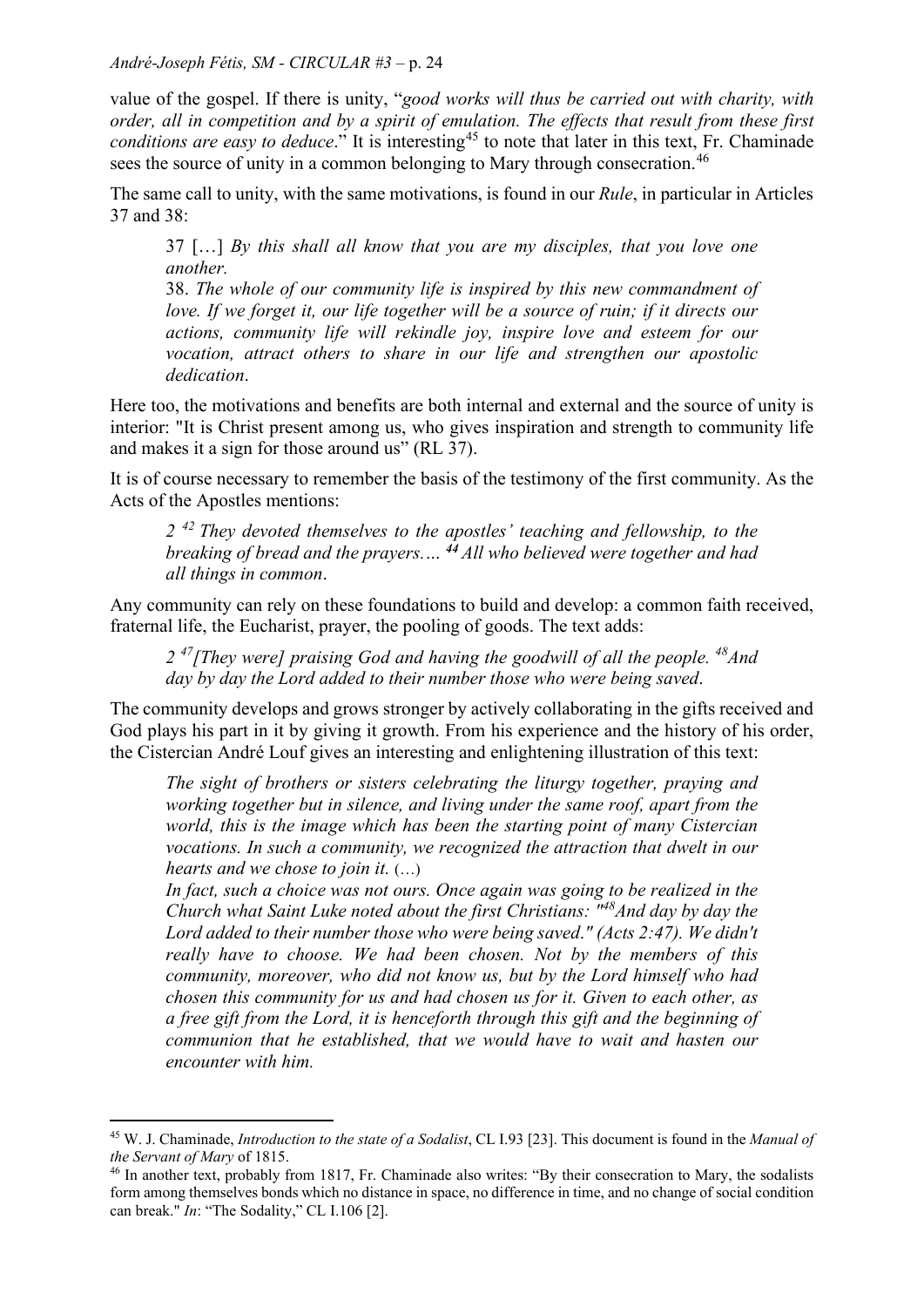This comment deserves to be heard, in particular for vocation ministry, the latter being as much the fruit of the fervor and unity of the community as of the work of God who calls freely whom he wills. The call of God has no reason to be lacking when the testimony of the community is not lacking either!

## <span id="page-24-0"></span>*A common path*

If the community of Jerusalem is offered by Fr. Chaminade as a source of inspiration in each of his foundations, <sup>[47](#page-24-2)</sup> he even happens to extend it to several of them.

*One of the reasons which led to the institution of the Society of Mary was to renew in France, or rather in the world, the spectacle of an emerging church, the church of Jerusalem. For that purpose and with the same inspiration, two Orders were founded, one of religious men and the other of religious women, and in both of these all states and all conditions may enter without confusion through a wise organization and good General and Particular Regulations. Although collective perfection essentially results from individual perfection, it is still true that the* esprit de corps *contributes admirably to the support, progress, and perfection of the entire Society through the interest it inspires for one another among the individuals, so that the resulting harmony and edification may never be lacking*. [48](#page-24-3)

Here, the community of Jerusalem is presented to the two religious congregations as a source of inspiration and testimony: it is together that they give this edifying spectacle. This is an interesting note which corresponds well to the vision, of Chaminadian origin, of the same religious institute in two branches, animated by the same spirit incarnated in a way specific to each of them. The Founder notes the variety *of "states and* [of] *conditions*" that subsist there. This should probably be interpreted above all as a description of the internal variety of the congregations, composed of teaching and working brothers and priests, for the Society of Mary, or of mothers, assistants and companions for the Daughters of Mary.<sup>49</sup>

This commentary from our Founder is valuable for our current reflection on the Marianist Family. The Jerusalem community can be a common source of inspiration for our entire Family; it is an important perspective to explore further to help us develop it and reveal all its fraternal and missionary potential.

#### <span id="page-24-1"></span>**3. ASSIDUOUS IN THE BREAKING OF BREAD AND IN FRATERNAL SERVICE**

Among the reasons for unity of the first community was regular attendance at " **the breaking of the bread.**" The Eucharist was very quickly perceived by Christians as the meal of unity. Paul says, "*The cup of blessing that we bless, is it not a sharing in the blood of Christ? The bread that we break, is it not a sharing in the body of Christ? <sup>17</sup> Because there is one bread, we who are many are one body, for we all partake of the one bread.["](https://www.biblegateway.com/passage/?search=1%20Corinthians+10&version=NRSVACE)* (1 Cor 10:16-17). Communion with the body of Christ, and thereby with Christ himself, makes us one body.

<span id="page-24-2"></span><sup>&</sup>lt;sup>47</sup> The use is infrequent with regard to the Daughters of Mary, nevertheless, it is found, for example, at the very beginning of "The Institute of the Daughters of Mary," a text from 1816. Cf. CL V.5 [1] .

Adèle had written herself in 1813 to her friends in the *Little Society*: "Let us all form but one heart and one soul which belong to God alone, following the example of the first Christians." Adèle de Batz de Trenquelléon, Letter 178 to Agathe Diché. See also, in the same spirit, Letter 81.3

<span id="page-24-3"></span><sup>48</sup> W. J. Chaminade, CL VII.18 [1-2], "The Institut of the Society of Mary." Document also taken from *Notebook "D,"* traditionally dated between 1828 and 1838.

<span id="page-24-4"></span><sup>&</sup>lt;sup>49</sup> For these distinctions, see articles 325 to 329 of the 1839 Constitutions of the Daughters of Mary (CL VII.29). Article 330 specifies: "Whatever exterior difference these distinctions make among the religious, they are all equally Daughters of Mary."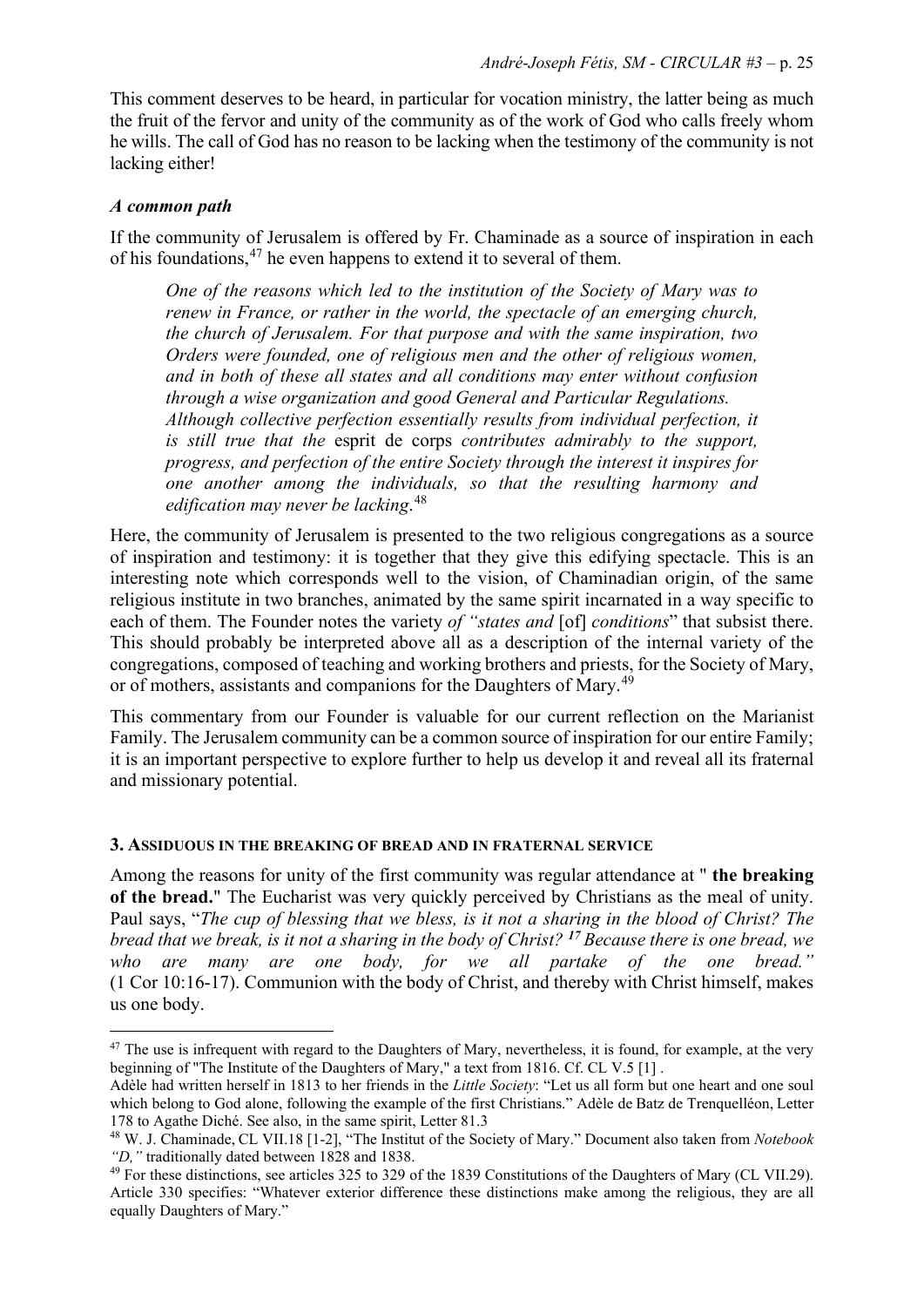Saint John Damascene comments:

*This sacrament is called a Koinonia and indeed it is; for by receiving the flesh of Christ we commune with Christ who shares in his flesh and his divinity and we commune and are united with one another and we come to unity. The one bread, in which we partake, makes of all of us the one Body of Christ, his one blood. It makes us members of one another, co-corporals of Christ*. [50](#page-25-2)

Cardinal Ratzinger wrote about this:

*The Eucharist is the sacrament by which Christ constitutes himself in body and makes us one bread, one body. The content, the event of the Eucharist, is the union of Christians from their separation in the unity of the one bread and one body. The Eucharist … is the living event that sustains the Church in her future.* 

*The Church is the Eucharistic community. It is not just a people: from the many peoples that make it up, it becomes one people through the one table that the Lord sets up for all of us.* The Church is, so to speak, a network of Eucharistic communities and is continually united by the one body which we all receive.<sup>[51](#page-25-3)</sup>

Finally, let's not forget that the Eucharist is the moment of the washing of the feet, when "*Jesus … Having loved his own who were in the world, he loved them to the end"* (Jn 13,1). Having washed the feet of his disciples one by one, including Judas, he said to them: "*So if I, your Lord and Teacher, have washed your feet, you also ought to wash one another's feet. <sup>15</sup> For I have set you an example, that you also should do as I have done to you"* (Jn 13:14-15),

The Eucharist nourishes fraternal communion in two ways: through communion in the one body of Christ and through Christ's supreme act of service. The consequences are immense. Our daily experience of the Eucharist is not too much to allow us to take full measure of the gift and the call: it is a privilege and a responsibility. For this reason:

The celebration of the Eucharist, which renews our share in the paschal mystery, is central in our daily life. … Sharing together the bread of life and the cup of salvation we form a single body" (RL 50).

# <span id="page-25-0"></span>**4. THE UNION OF DIVERSITY**

# <span id="page-25-1"></span>**a. Union without confusion**

One of the Chaminadian peculiarities of brotherhood is the union of diversity. The lay Sodality already brings together Christians of "*all states, all conditions and all ages* ..."[52](#page-25-4) Father Henri Lebon interprets it as a permanent characteristic of the different foundations:

*. . . the spirit of Christian brotherhood,* . . . *in "a* union without confusion*,*" *brought together the different classes of young men at the Madeleine. The presence of this characteristic, very much heralded by the world at the beginning of the 19th century , showed that Father Chaminade sensed the needs of the times, …* [Here is, on this subject]*, an extract which Father Lalanne wrote for the* Dictionnaire des Ordres Religieux *on the Society of Mary. "The Sodalities of Father Chaminade were organized on the model of the former lay sodalities which the Jesuits established and directed in their colleges, with this exception, that in the former persons of every class and age were received and then grouped* 

<span id="page-25-2"></span><sup>50</sup> St John Damascene, *De fide orthodoxa*, 4, 13.

<span id="page-25-3"></span><sup>51</sup> Joseph, Card. Ratzinger, *Il Dio Vicino*, 2008, San Paolo, pp. 121-122. [English version: *[God Is Near Us: The](https://www.amazon.com/God-Near-Us-Eucharist-Heart/dp/0898709628/ref=sr_1_1?crid=GBKDT6829XYV&keywords=ratzinger+god+is+near+us&qid=1655663822&sprefix=ratzinger+the+god%2Caps%2C201&sr=8-1)  [Eucharist, the Heart of Life](https://www.amazon.com/God-Near-Us-Eucharist-Heart/dp/0898709628/ref=sr_1_1?crid=GBKDT6829XYV&keywords=ratzinger+god+is+near+us&qid=1655663822&sprefix=ratzinger+the+god%2Caps%2C201&sr=8-1)*. (San Francisco: Ignatius Press, 2003).

<span id="page-25-4"></span><sup>52</sup> W. J. Chaminade, *Answers to 7 questions or difficulties…*, CLVI.153 [2].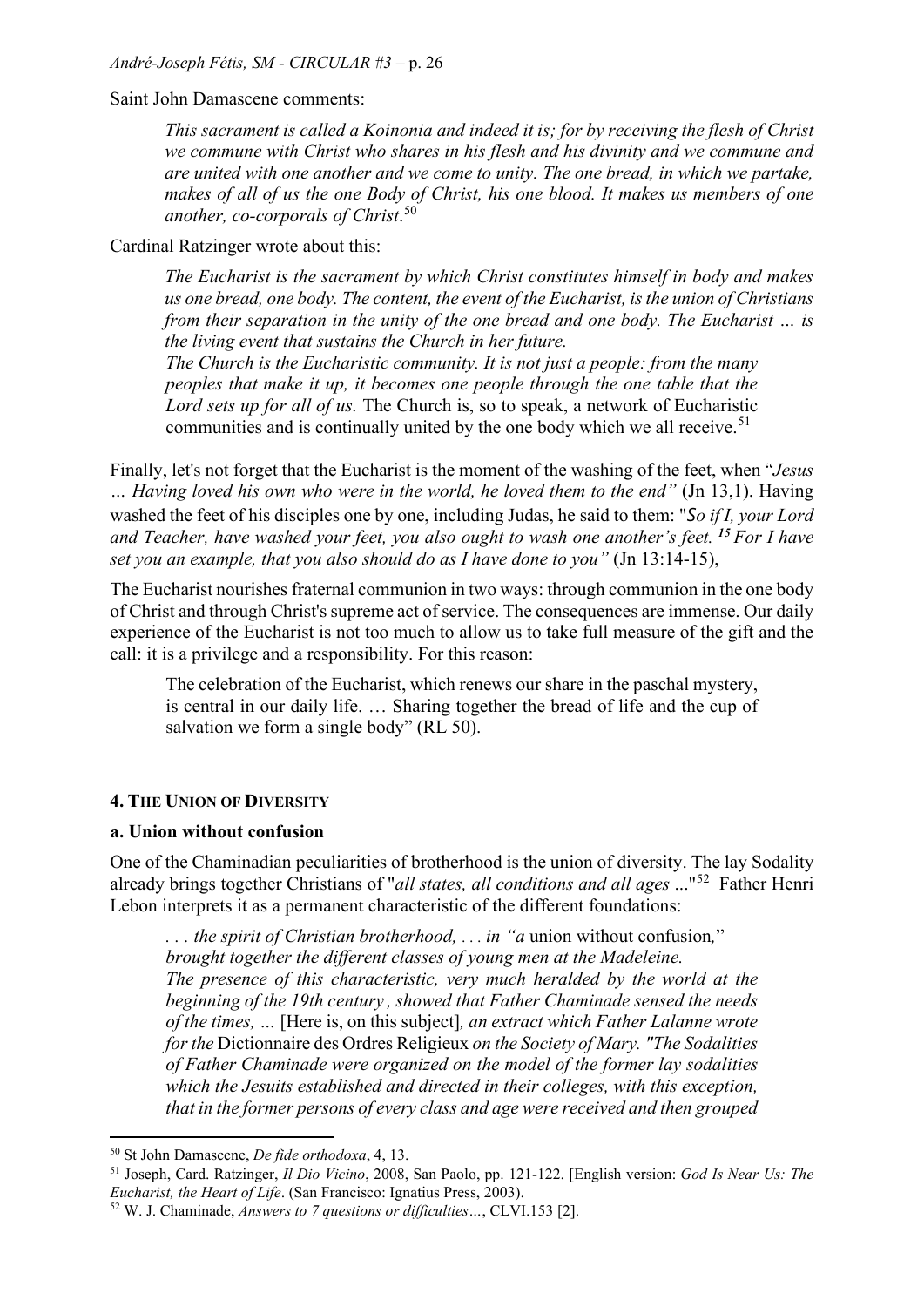*according to their rank and condition.* **Union without confusion**, *was the motto. The ideas and conditions of the times, when the word* **Equality** *was scribbled on all every wall, favored this manner of grouping in which there was nothing inimical to the spirit of Christianity. The sodalists were exhorted to be of assistance one to the other, the rich aiding the poor, and the strong the weak. Father Chaminade loved to point out this characteristic, to his more fervent disciples as an image of the primitive Church."*

*We are already aware that this trait of the Sodality was the point of departure in framing Constitutions of the Society of Mary*. [53](#page-26-1)

As Fr. Lebon shows, support and mutual aid affected all areas: religious, moral, educational, professional, etc. Intergenerational mutual assistance marked the pedagogy of the Sodality, all having at heart to support the youngest members. Frequent meetings and assemblies strengthen fraternity and make it visible, thus offering an attractive witness, capable of encouraging the Christian life of all.

This strong fraternal spirit, inaugurated in the lay groups, then manifested itself in the other branches, as they were born. It was always a union of diversity.[54](#page-26-2) "A*ll states and all conditions could enter without confusion by a wise organization* (…) *so that the resulting harmony and*  Those terms have aged, but not the concept of uniting. together, without confusion, men, and women of diverse origins in age, social extraction, or formation, living according to different states of life and dedicated to all types of missions. That was the situation, which is still to be found in our *Rule*, in No. 12:

12. *There is only one Marianist vocation, but we welcome as our members men of various background and training. All have the same rights and duties as religious. The one Spirit is manifest in a variety of complementary gifts and ministries.*

#### <span id="page-26-0"></span>**b. A body united**

This fraternal union is not of a sociological order. Blessed Chaminade does not seek first and foremost to create a new model of society, even though he undoubtedly knows that this contributes to it. Above all, he wants to give new strength to the fraternal witness to the Gospel. His motivation is above all ecclesial and missionary.

The deep source of fraternal union is the union of the members with Christ. Belonging to **the Mystical Body of Christ** – of which Christ is the head – creates the unity of the members. The Spirit unites Christians to Christ and to each other. Fraternal love is above all a fruit and a manifestation of Trinitarian love.

*Just as the Holy Spirit is a spirit of union and is the substantial charity of the Father and the Son in the Holy Trinity and unites the divine Persons among themselves, so also this Holy Spirit, spreading from the head into the members, being the same, unites the faithful to Jesus Christ. This means they form with* 

<span id="page-26-1"></span><sup>53</sup> [Lebon, Henri], *The Spirit of Our Foundation*, III – 137, pp. 141-142.

<span id="page-26-2"></span><sup>&</sup>lt;sup>54</sup> As mentioned, the Daughters of Mary included Mothers, Assistants and Companions, all also Daughters of Mary (Cf. articles 325 to 329 of the 1839 Constitutions of the Daughters of Mary; CL VII.29). Article 330 specifies: "Whatever exterior difference these distinctions place between Religious, they are all equally Daughters of Mary." The Society of Mary, for its part, included teaching brothers, worker brothers or priests, all religious in the same way.

<span id="page-26-3"></span><sup>55</sup> W. J. Chaminade, CL VII.18 [1-2], "The Institute of the Society of Mary." Document also taken from *Notebook D*, traditionally dated between 1828 and 1838.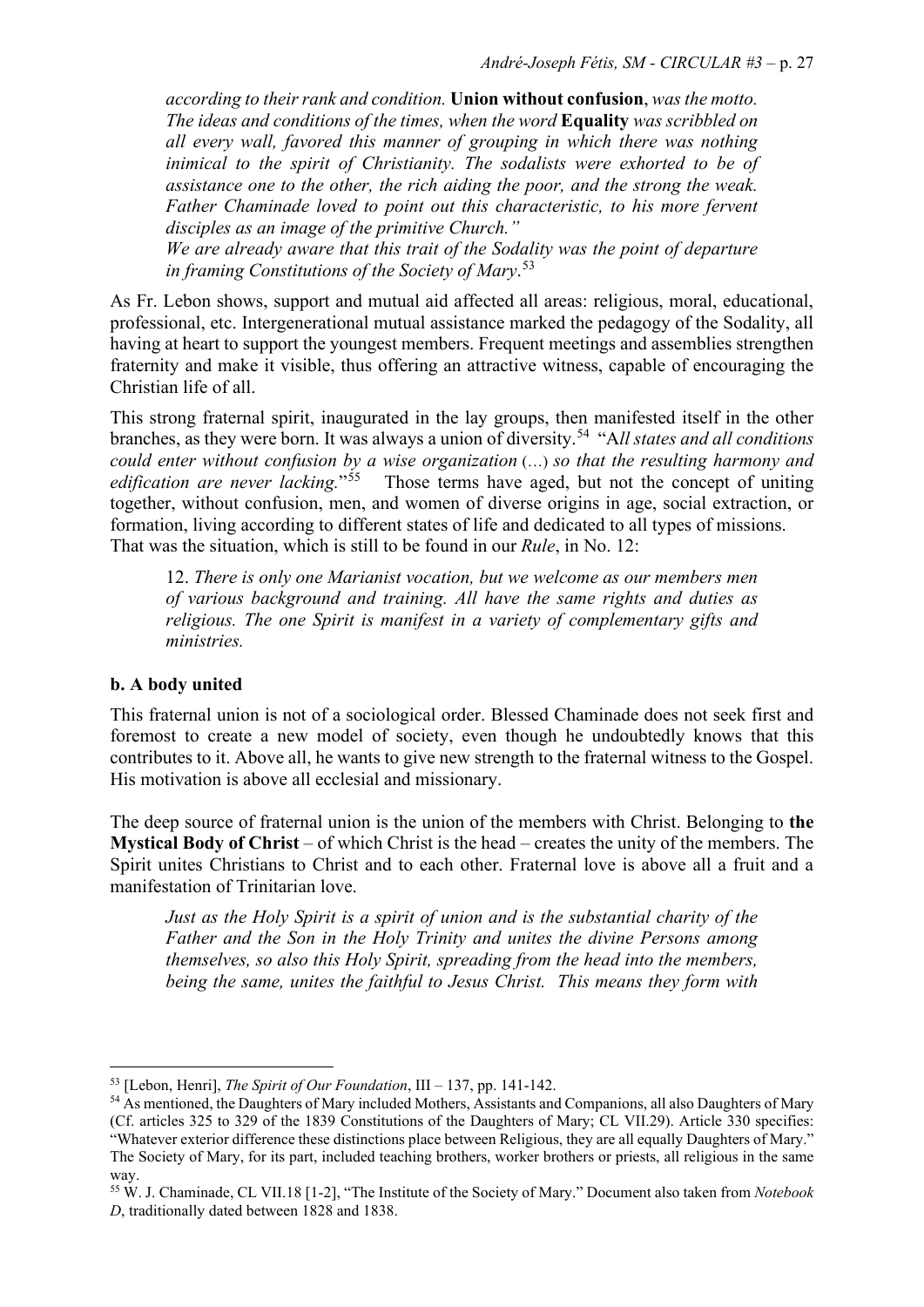*him a single body and a single person, and all together they have one heart and one soul*. [56](#page-27-0)

The image of the Church as the Mystical Body of Christ inspired Blessed Chaminade. He expressed it very clearly in the 22nd Meditation of the 1822 Retreat:

*I would hope that union between the members of the Institute*[57](#page-27-1) *was one of the distinctive marks of the Institute.*

*The new members who enter should be animated with the same spirit as the older ones. The grace which unites is a much stronger bond than nature. We must retrace in us the union of the Father with the Son, or the union of the Father with the Son and of the Son with the Father. This is the same as the union of Jesus Christ for us. We must love each other as Jesus Christ has loved us… All the predestined from the beginning of the world should form one same body which we call the Mystical Body of Jesus Christ, of which Jesus Christ is the head.*… *The love of Jesus Christ unites us. Let us ask for this fraternal charity from God. [58](#page-27-2)*

Fr. Chaminade liked Saint Paul's image describing the community or the Church as a **body composed of varied members** who complement, help and respect each other (1Cor 12:4-31a), all necessary for each other, from the biggest to the smallest. He also liked the Johannine image of the **vine**: everyone finds his vitality in union with the Vine which is Christ and from this union is born the union between all the members. A significant extract from the 7th letter to the Novice Master is worth reading:

*My respectable Son,* 

*In beginning this letter I return to … the necessity of our union with Jesus Christ. Christians are as truly united to the Mystical Body of Jesus Christ as the branches or shoots are united to the stock of a vine. Jesus Christ himself makes this comparison (Saint John, chapter 15).* I am the vine, you are the branches. You who abide in me and I in you, the same bear much fruit, for without me you can do nothing (Jn 15:5). *Two consequences immediately follow:* 

*1. Without this union the branches cannot bear fruit. …*

*2. By means of this union the branches bear much fruit. … Admirable union, divine union of Christians, and above all of religious with Jesus Christ! With him they form only a single and same body, a single and same vine. Jesus is the stock; we are the branches, From this divine stock, grace spreads itself into us like an exquisite sap and becomes our food, our growth, and our fruitfulness. What an abundance of fruit has been produced by the apostles, the martyrs, the saints, the true religious, and the fervent Christians! …*

*The beauty of the Mystical Body of Jesus exists:* 

*1. in the just proportion which exists between the members who compose it and the natural order in which each of them is placed, as we see it in the natural body. (…)*

*2. in the variety of the functions of each member. What deformity is brought to this beautiful body by those who, although they should be feet, wish to take on* 

<span id="page-27-0"></span><sup>56</sup> Idem, CL VII.18 [1-2], "The Institute of the Society of Mary." Document also taken from *Notebook D*, traditionally dated between 1828 and 1838.

<sup>56</sup> Idem, "6th Letter to a Master of Novices", CLVII.17 [42], Text written in 1834-1835.

<span id="page-27-1"></span><sup>&</sup>lt;sup>57</sup> For Fr. Chaminade, "the Institute" generally designates the two religious congregations. Here, it is possible that this is the case or that he speaks only of the Society of Mary.

<span id="page-27-2"></span><sup>58</sup> W. J. Chaminade, "Retreat of 1822, 22nd Meditation," CL VI.22 [259]-[261].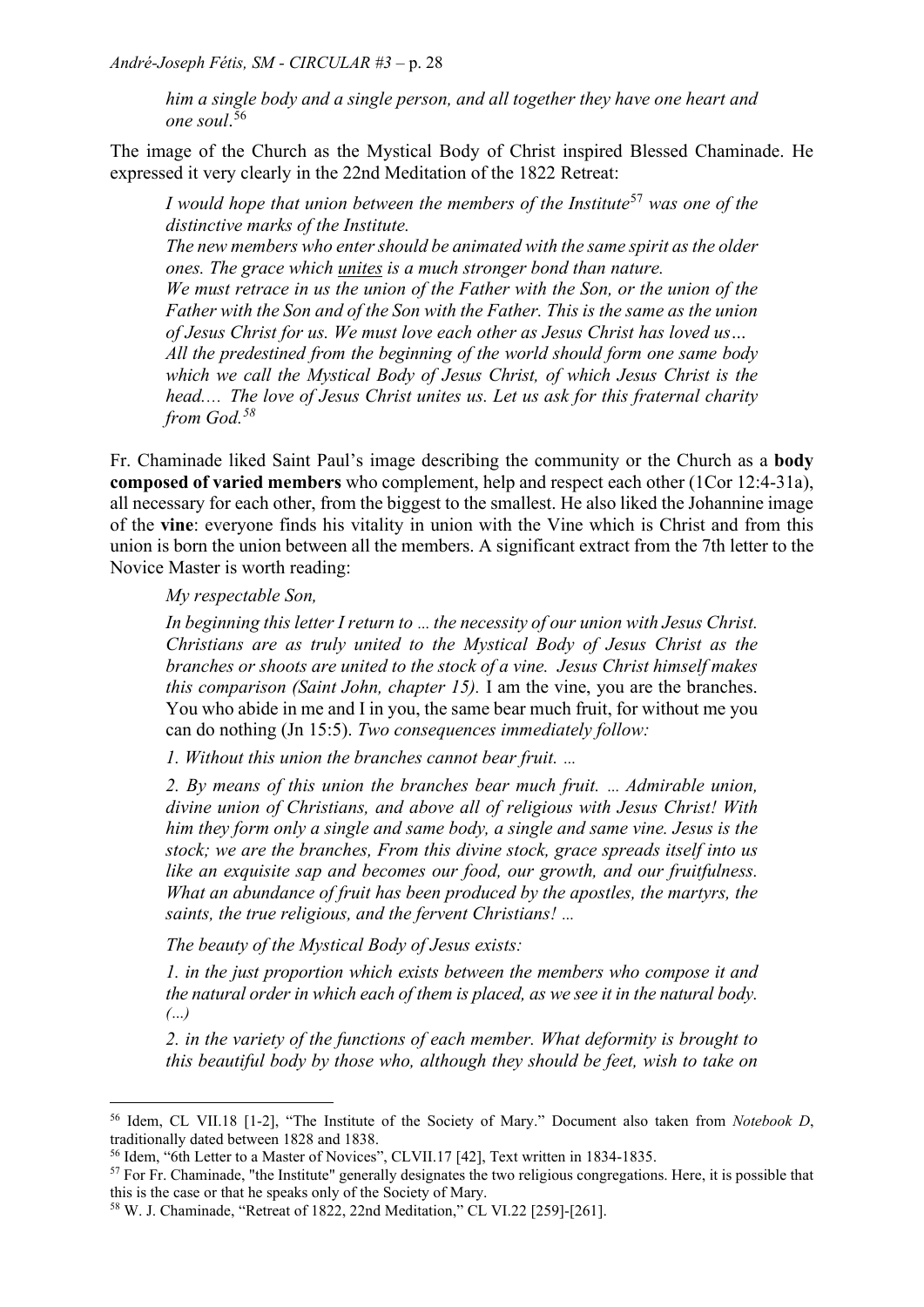*the functions of the hands! Should they expect to be moved by the Holy Spirit who animates the body?* 

*3. Its beauty consists above all in the holiness of the head who governs it, of the Spirit who animates it, and the communion of goods and troubles which exists among the members and the head... (...)*

*[We have the] duty to do everything and to suffer everything in order to preserve the union of all the members and never to break this. This duty should extend itself to preserving the union among all the members of the Society of Mary, and especially in the same community*. [59](#page-28-1)

The 6th and 7th Letters to a Master of Novices are two key documents for understanding the ecclesiology that underlies the thought of Fr. Chaminade. It is a vision of great theological, spiritual, and pastoral depth. It is this last aspect that particularly interested him. Our Founder was not a theoretician; he sought answers to the practical questions that would arise. He wanted to be able to rely on reliable theological data and recognized authors. Our Founder read and studied a lot, selecting his readings very carefully; even in the busiest times, he never sacrificed this activity.

The type of fraternity that the Founder wished to see grow among his disciples arose from his contemplation of the Church and the needs of the mission. To seek only an efficient organization, a sympathetic atmosphere, or even a type of life attractive to vocations, we would go astray: such was not the aspiration of Blessed William Joseph. He wanted to offer to as many people as possible, by making it attractive, the visible witness of an authentically evangelical life giving them access to eternal beatitude. This reality occupied a large place in the thought of his time, whereas it is very neglected today. Now that our lives are longer, would eternity feel shorter and less worthy of our attention? Father Chaminade was not indifferent to earthly happiness, but he certainly considered it more as a fruit than as a primary end. *"But strive first for the kingdom of God and its righteousness, and all these things will be given to you as well,"* the Gospel tells us (Mt 6,33). Fraternal joy was for him a useful, and therefore important, instrument at the service of the mission, to make the Gospel and the Gospel life attractive.

#### <span id="page-28-0"></span>**c. The mixed composition**

Our **mixed composition** is also related to this conception of a body united in the diversity of its members, each having a function necessary for the whole body.

Above all, we must remember one of the fundamental principles of Fr. Chaminade:

*In what concerns the organization and the government, I always have in mind approaching as much as possible the organization and government of the Catholic Church. The more we will get away from this plan, the less will there be solidarity and stability in the Society*."[60](#page-28-2)

It is in this perspective that the Society of Mary is composed of clerics and laymen and that their responsibilities are varied.

The 1971 Chapter also highlights another aspect of mixed composition:

8.14. *In founding the Society of Mary, Father. Chaminade sought to attract men from all walks of life. Faithful to its tradition, the Society of Mary reflects the composition of the Church by having priests and lay religious; it also attempts to reflect the composition of civil society by maintaining an explicit openness to all classes of persons without distinction of occupation, race, or social origin*.

<span id="page-28-1"></span><sup>59</sup> Idem, "7th Letter to a Master of Novices", CL VII.17 [47… 51], Text written in 1834-1835.

<span id="page-28-2"></span><sup>60</sup> Idem, Letter No. 557, November 6, 1830, to Bro. Clouzet, Saint-Remy.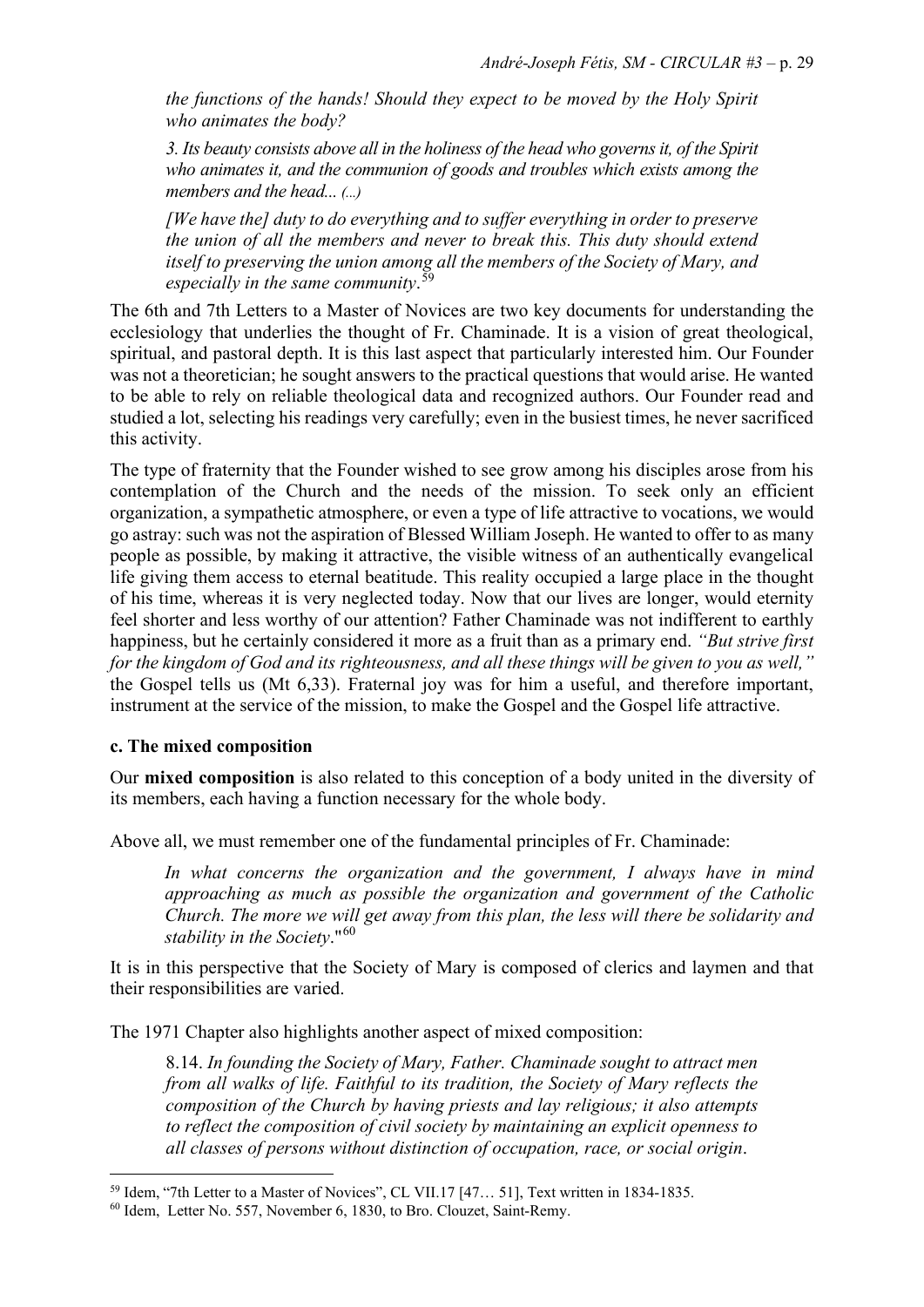8.15 *It was the mind* of *the Founder that each religious, according to his condition and profession, to be an apostle in his own milieu.* [In view of an] *apostolate of "like by like."*

A double influence makes itself felt and comes together in the mixed composition, that of the Church and that of the society in which the congregation is incarnated: each of the two has its own logic, so neither is eliminated by the other. This can result in certain tensions, depending on the influence that dominates the interpretation of each brother. Some desire a rather spiritual Society of Mary, and probably also more hierarchical, others accentuating, on the contrary, its incarnation in society, at the risk of a certain dilution within it.

To avoid that Manichaeism, it may be useful to remember the decisive interview of Father Chaminade with Jean-Baptiste Lalanne, as the latter recounted it, many years later.<sup>[61](#page-29-0)</sup>

*A person can be a religious while looking like a secular person. The wicked will take less offense; it will be more difficult for them to place obstacles in the path. The world and the Church will not be less edified. Therefore, let us form a religious association with the three vows of religion, but without a name, habit, or civil existence insofar as possible:* nova bella elegit Dominus [The Lord has chosen new ways of fighting (Judg 5:8, Vulgate)]. *Let us place the entire venture under the protection of Mary Immaculate, to whom her divine Son has reserved the final victory over hell:* Et ipsa conteret caput tuum [And she will crush your head (Gen 3:15 Vulgate)]. "*Let us, my son," he said with an enthusiasm not usual for him, "in our humility, be the heel of the Woman*."

This text reconciles the two aspects: the foundation is inspired by the very structures of the Church, but manifests itself under secular appearances to make evangelization easier. The end of the story, with its abrupt language, demonstrates that this was not a compromise with the world: Fr. Chaminade burned with ardor for the mission in order to draw the greatest number to Christ. [62](#page-29-1)

Our mixed composition is innovative. It strengthens the internal fraternity based on the complementarity of the states of life and the corresponding sensitivities. It also promotes an external fraternity allowing us to approach any man, any woman, by getting as close as possible to his/her life situation and activity.

In this vision, two characteristics of the ecclesial community come into balance and tension: the hierarchical dimension introduced by the priesthood and the fraternal dimension favored above all by the brothers. Each enriches the other and corrects what an overly one-sided vision of his vocation could generate: the priest welcomes the fraternal dimension of the priesthood, and the brother develops the baptismal priesthood. Just as in the Church the laity dominate, the brothers are in the great majority in the Society of Mary and the common baptismal vocation is central. The differences between the states of life are not accentuated, although they must remain to bring their own flavor. There is a single fraternal vocation which will be brought to its full bloom by lay consecrated life for some, priestly for others. Thus, one of the most obvious signs of the call to the priesthood in the Society of Mary is that this call and its realization through ordination will make the religious even more aware of his fraternal identity. It will then be very easy for him to make his priestly action a source of fraternity and unity in the

<span id="page-29-0"></span><sup>61</sup> Jean-Baptiste Lalanne, *Historical Note on the Society of Mary of the Sodality of Bordeaux*, 1858, p. 6-7, in CL V.17 [7], pp. 365-366.

<span id="page-29-1"></span><sup>62</sup> On Fr. Chaminade's vision of the Church let us listen to him again: "*The Church is not a purely political body like other societies which are bonded only by a moral union and by external ties--that is to say, by the same laws and the same government. The Mystical Body, whose members are interiorly and truly united by the same Spirit, forms in them a love among and a penchant for, one another*. CL IV-10-[28] "Enmity," p. 21.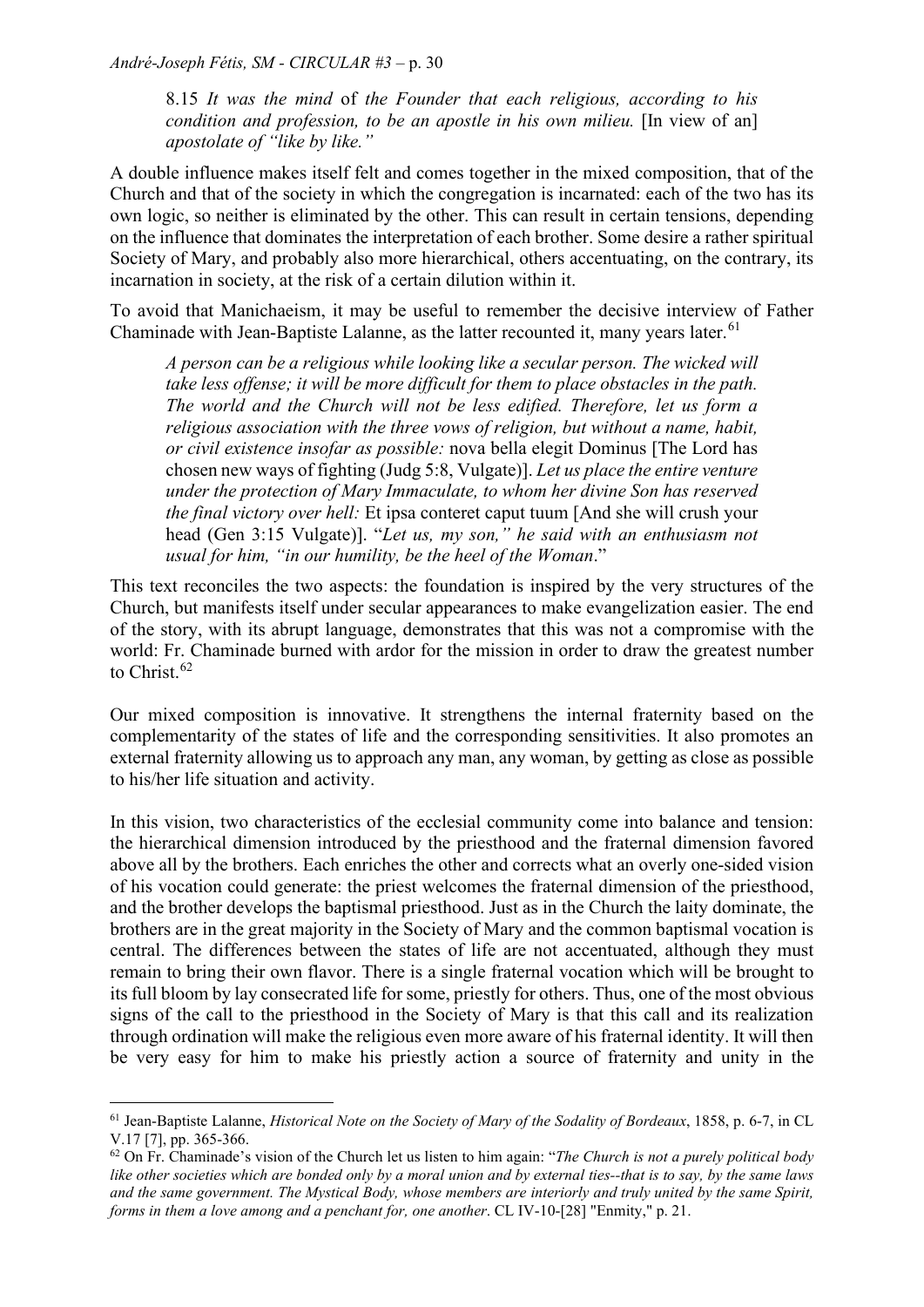community. If, on the contrary, he is inclined to distinguish, separate, prioritize, and to invite others to do so with him, it will be with much more difficulty that these two dimensions will unite in him, and the unity of the community will require greater efforts to achieve. The spirit of unity and complementarity explains why we generally do not encounter anticlericalism among us, whereas it is easily felt in other congregations of only brothers.

Let us also remember the affirmation of Canon Law (588.1), taken up in *Vita Consecrata* (60):

*According to the traditional doctrine of the Church, the consecrated life by its nature is neither lay nor clerical. For this reason the "lay consecration" of both men and women constitutes a state which in its profession of the evangelical counsels is complete in itself. Consequently, both for the individual and for the Church, it is a value in itself, apart from the sacred ministry.* 

I believe the end of this article is worth quoting:

*By living in a special way this aspect of Christian and consecrated life, Religious Brothers are an effective reminder to Religious Priests themselves of the fundamental dimension of brotherhood in Christ, to be lived among themselves and with every man and woman, and they proclaim to all the Lord's words: "And you are all brothers" (Mt 23:8).* 

#### <span id="page-30-0"></span>*A favorable time for renewal*

When Fr. Chaminade proposes that the Society of Mary imitate the structure of the Church, he makes a proposal rich in spiritual and practical consequences. But pay attention: listening to this proposal, what type of Church are we thinking of? If it is a very hierarchical church, if we imagine the priests far above the lay faithful, teaching them from the height of their dignity, then such a model will do our mixed composition no good and will make our life and mission much more difficult. When we encounter, in a region or a country, such concept of the Church, we must have the lucidity and the courage to free ourselves from it in order to remain faithful to our charism: this is the gift that we offer to this local Church. If that freeing, sought for the sake of fidelity, were to prove impossible, then the inevitable consequences would have to be drawn: it would be a sign that we are not called to work in that country. The Society of Mary must never agree to sacrifice its charism for the benefit of the number of entries into the novitiate. It is a human ambition that Fr. Chaminade would never have tolerated.

It happens that this difficulty is encountered in Units still in the process of full establishment. The first priests in these countries may be inclined to identify with the diocesan priests who are well integrated into the local traditions. But what is good for them is not good for us and, while respecting local particularities, it is imperative to find a style of priesthood that is our own, generally less hierarchical, and more fraternal. Successful completion of this delicate step will bring the Unit concerned into its maturity. In this process, the accompaniment of older Units is valuable and should not be neglected by newer Units; their youthful energy should not deceive them: each new step requires careful initiation. Our charism is a natural antidote to clericalism. This is one of the graces that we receive from our mixed composition and that we offer to the Christian people. This is often one of the reasons that makes our communities attractive to them.

The difficulties encountered should not prevent us from noticing that the current evolution of the Church includes several aspects that are very favorable to mixed composition.

One of them comes from the action of Pope Francis who invites the Church to abandon all forms of clericalism. On March 19, 2016, he wrote to Cardinal Marc Ouelette:

*It does us good to remember that the Church is not an elite of priests, of consecrated men, of bishops, but that everyone forms the faithful Holy People*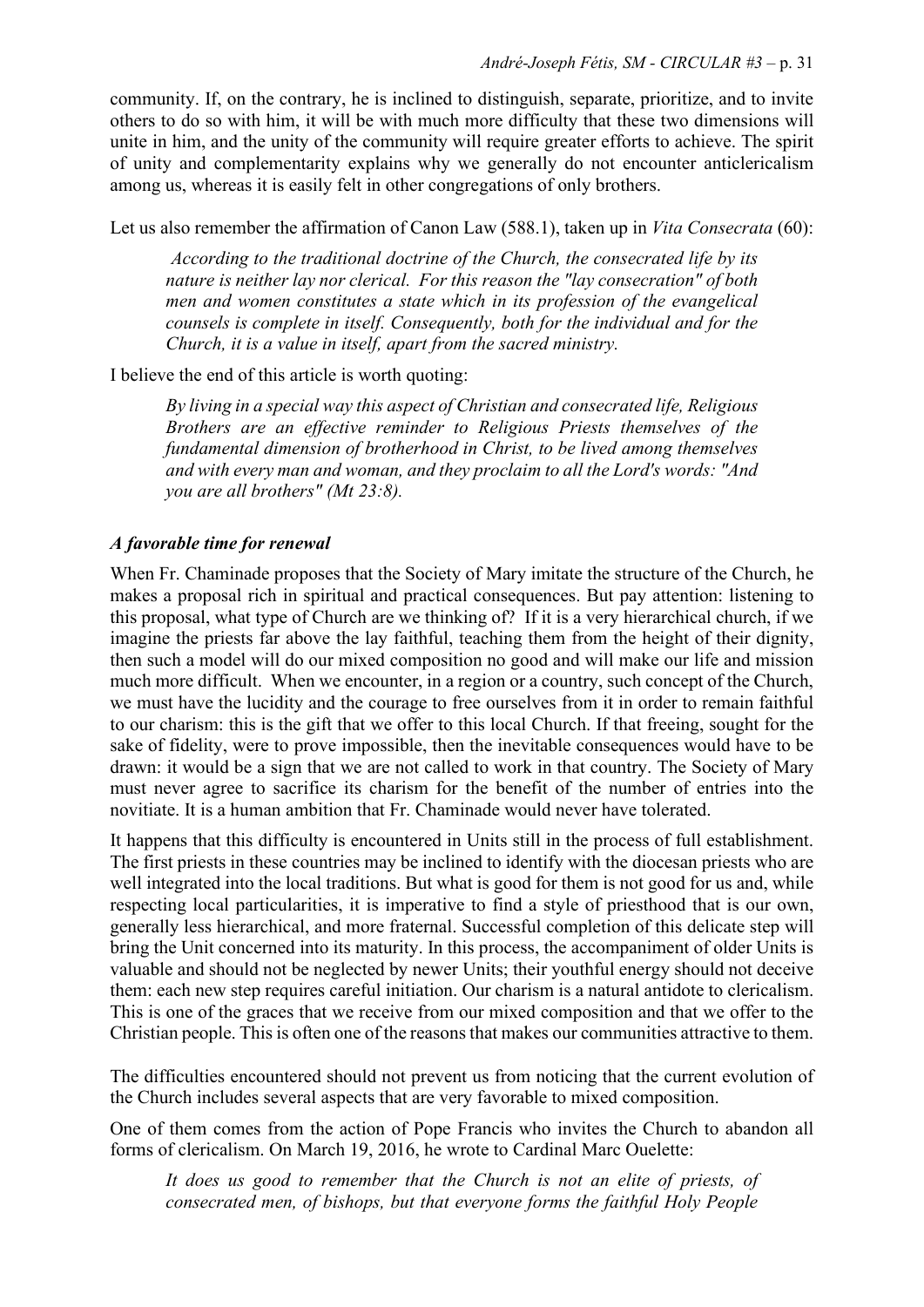*of God. To forget this carries many risks and distortions in our own experience, be they personal or communitary, of the ministry that the Church has entrusted to us.* 

Let us also think of the new *Constitution* of the Church which shows that ecclesial responsibilities are not linked to the priesthood – except when this is justified –, but to baptism and to personal qualities and skills.<sup>63</sup> For this reason, certain responsibilities of government must be open to the laity.

Synodality is also a great encouragement since it engages all the people of God on a common path, each fully exercising their responsibility as baptized according to their state of life and according to the place they occupy, in a complementarity and a fellowship of all.

*The meaning of the journey to which we are all called is above all that of discovering the face and form of a synodal Church, in which "everyone has something to learn. The faithful people, the college of bishops, the Bishop of Rome: all listening to each other, and all listening to the Holy Spirit, the 'Spirit of truth' (Jn 14:17), in order to know what He 'says to the Churches' (Rev 2:7)." The Bishop of Rome, as the principle and foundation of the Church's unity, asks all the Bishops and all the particular Churches, in which and from which the one and only Catholic Church exists (cf. LG, no. 23), to enter with confidence and courage into the path of synodality. In this "journeying together," we ask the Spirit to help us discover how communion, which brings together in unity the variety of gifts, charisms, and ministries, is for the mission: a synodal Church is a Church "going forth," a missionary Church "whose doors are open" (EG, No. 46). [64](#page-31-3)*

*Synodality ought to be expressed in the Church's ordinary way of living and working. This modus vivendi et operandi works through the community listening to the Word and celebrating the Eucharist, the brotherhood of communion and the co-responsibility and participation of the whole People of God in its life and mission, on all levels and distinguishing between various ministries and roles.[65](#page-31-4)*

These are openings in which the disciple of Fr. Chaminade feels spontaneously at ease, happy to find there an opportunity to strengthen his specific vocation, and proud to be able to offer it as a significant contribution to the multifaceted life of the Church.

# <span id="page-31-0"></span>**V. TWO ICONS OF MARIANIST FRATERNITY: THE COMMUNITY OF PENTECOST AND THE WEDDING AT CANA**

Let us be inspired by two biblical episodes which are two images for our fraternity.

#### <span id="page-31-1"></span>**1. PENTECOST: REUNITED WITH MARY AND FILLED WITH THE HOLY SPIRIT**

34. The Marianist community aims to be an image of the first community of Jesus' disciples, united with Mary and filled with the Holy Spirit. We give ourselves to community life in order to bear witness to God's love, to attain holiness, and to fulfill our apostolic mission.

<span id="page-31-2"></span><sup>63</sup> Cf. Pope Francis, Costituzione apostolica *Predicate Evangelium*, March 19, 2022, § I.10; II.7.

<span id="page-31-3"></span><sup>64</sup> Synod of Bishops, *For a Synodal Church: Communion, Participation and Mission. Preparatory Document*, No. 15. The quotation inside the text is from Pope Francis, *Speech for the Commemoration of the 50th Anniversary of the Institution of the Synod of Bishops.*

<span id="page-31-4"></span><sup>65</sup> International Theological Commission, *Synodality in the life and mission of the Church*, 2018, No. 70a*.*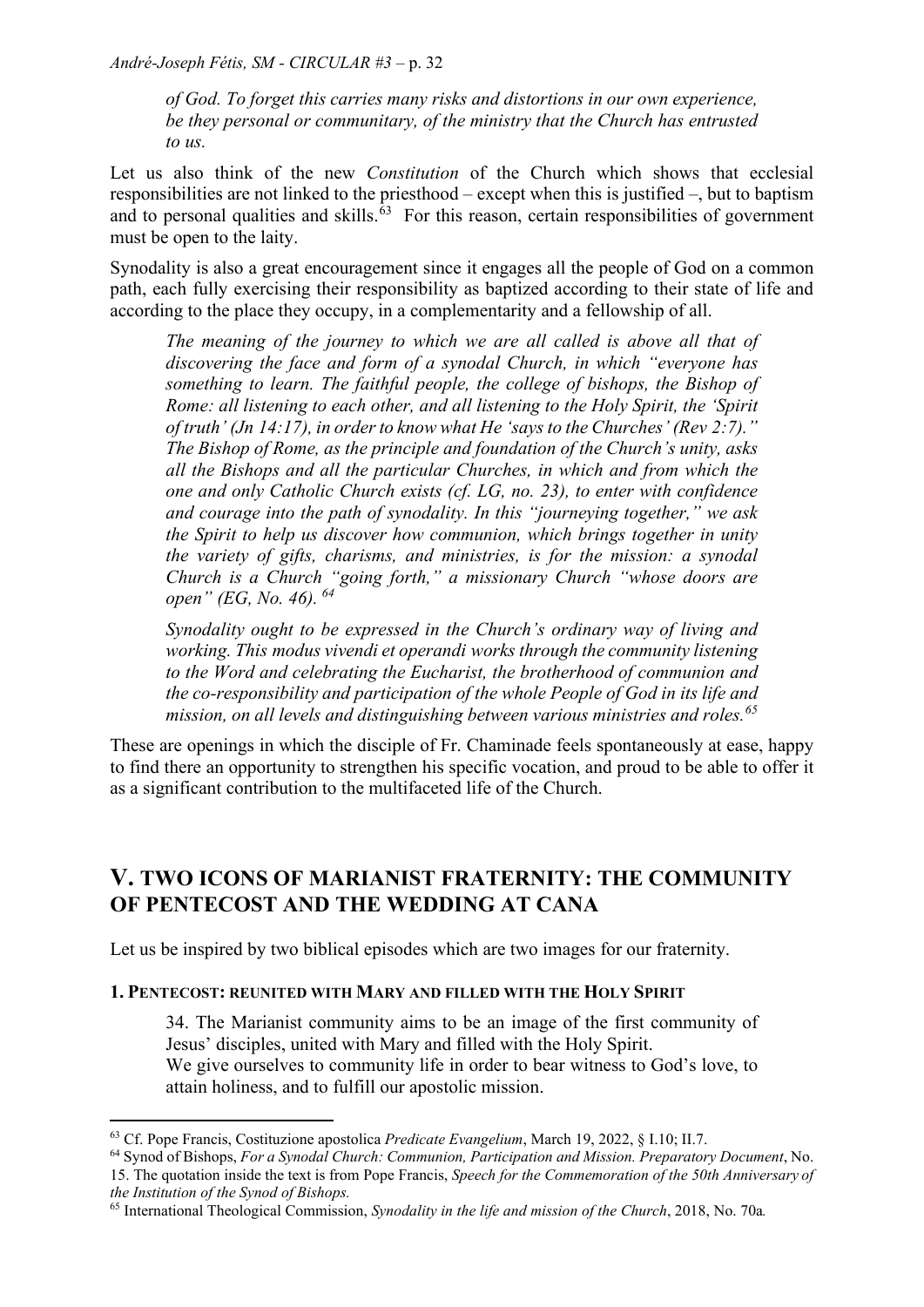Here we are again invited by the *Rule of Life* to put ourselves at the school of the community of Jerusalem, this time at its very beginning. Of course, it does not escape us that Article 34 extrapolates the biblical text. In the Acts, the presence of Mary with the disciples is attested only before Pentecost (Acts 1:14), with the eleven and "certain women," all "constantly devoting themselves to prayer." The interpretation of the *Rule* does not contradict the biblical given, it interprets it. In fact, it is logical to think that Mary was with the disciples at the time of the reception of the Holy Spirit, and doubtless at certain other times thereafter. The rich iconographic tradition concerning this episode always represents Mary with the disciples at the time of Pentecost.

.

In the *Rule*, Article 34 opens the chapter on "The Marianist Community," with the first subtitle "Union in Christ." The emphasis here is on spiritual union with Mary and with Jesus and its missionary consequences. Article 35 supports this, in a more concrete way, always with reference to Jerusalem and to the text of the Acts, while emphasizing the Marian atmosphere of the community. Fraternal life is both a constitutive part of the mission and its best preparation. The community's testimony questions, teaches, and influences. Article 37 specifies that "*It is Christ present among us, who gives inspiration and strength to community life and makes it a sign to those around us."*

Because they are signs that speak, the communities often benefit from many contacts with their neighbors or with their friends or, in connection with the works, with the collaborators or beneficiaries who are there. The fact of living in the work or very close to it favors these contacts. For this reason, this option was often preferred to living in another location. Unfortunately, despite this proximity, the community is often difficult to access from the outside. When this is the case, it must be remedied so that the community once again becomes an effective sign, opening times of prayer or certain spaces of encounter.

The community of disciples gathered with Mary is a model for us. First, it is because of the communion established between Mary and the apostles. Her presence gives their assembly a Marian character that we too want to experience. Secondly, it is because of the spiritual role that Mary exercises at this time. Mary, who received the fullness of the Holy Spirit at the Annunciation, helps the apostles, and each one of us, to make ourselves available to receive him. She collaborates in the action of the Spirit by exercising in our regard a spiritual motherhood which began with the incarnation within her of the Son of God, the new Man; she then contributed to our regeneration. This collaboration was confirmed on Calvary when Jesus called her to be our Mother and asked Saint John, and us after him, to take Mary as Mother. The collaboration reached its full blossoming at Pentecost when Mary brought her human support to the divine work of the Spirit to strengthen our likeness to Christ.

*It is a truth, that Jesus Christ was born of Mary,* ex qua natus est Jesus (cf. Mt 1:16)…

*We have all been conceived in Mary, we are to be born of Mary and formed by Mary to the resemblance of Jesus Christ so we may live only of the life of Jesus Christ, that with Jesus Christ we may be another Jesus, son of Mary.* One Christ, with Christ. *In keeping with this principle, what devotion to Mary and confidence in Mary the director should inspire in his pupil, and thus through Mary he will obtain even more fully the marks of conformity with Jesus Christ which the Spirit of Jesus Christ will produce*…

… *As the spirit of truth, the Holy Spirit or the Spirit of Jesus Christ … will lead us to God with ardor and will unite us with God so intimately that we will be completely one with God. This Spirit will consummate us perfectly to the resemblance of Jesus Christ, who is consummated in his Father...*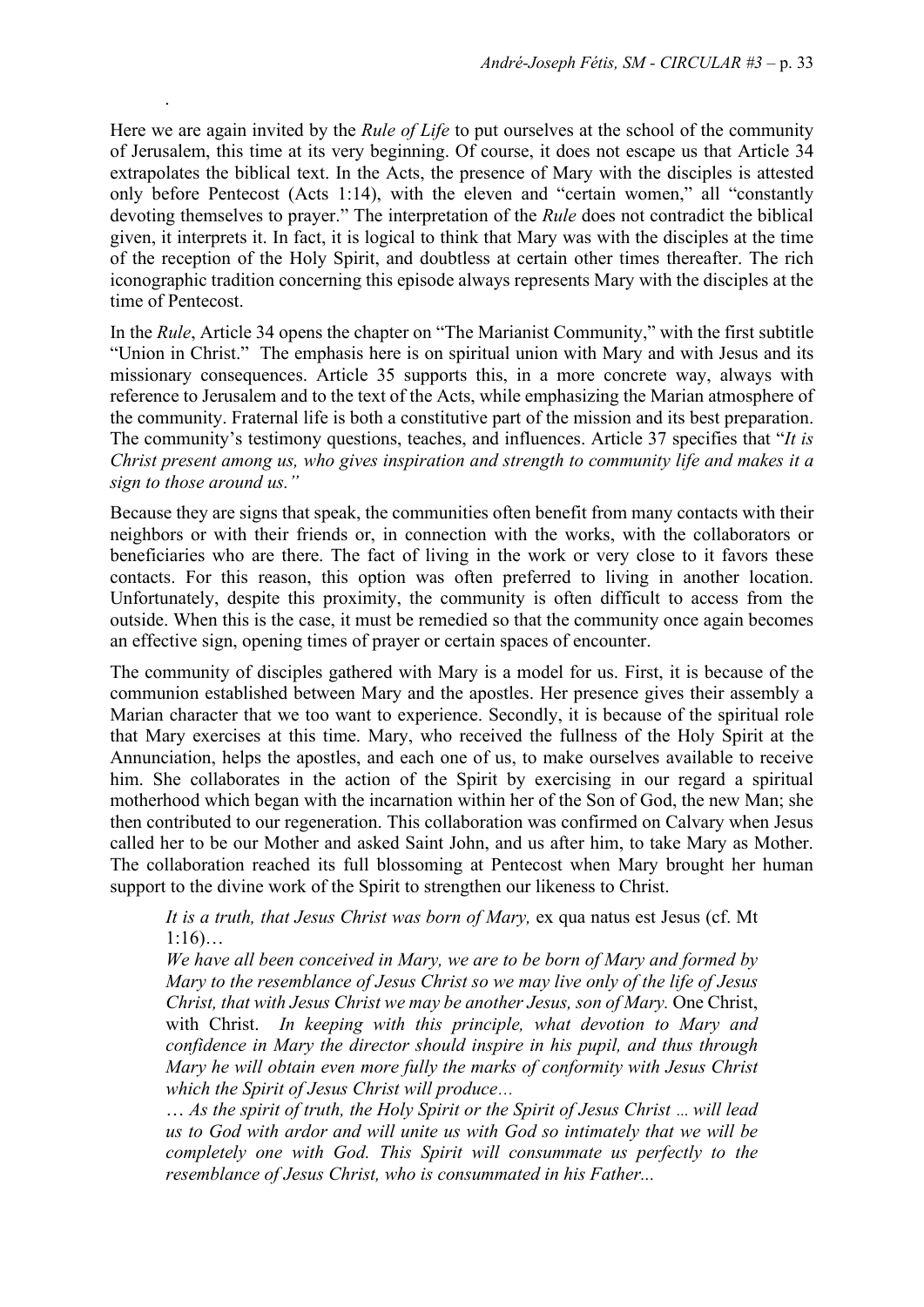… *Thus, this same Spirit gives us grace to participate in and render us similar to Jesus Christ resurrected. . .*[66](#page-33-2)

*Mary was… the first to be conceived in Jesus Christ according to the Spirit, as Jesus Christ was himself conceived according to nature in her virginal womb. That is, Mary was formed interiorly to the resemblance of Jesus Christ, her adorable son, and she was associated thereafter in all his mysteries, both in what they contain as exterior and what they contain as interior, so that her conformity was the most perfect possible--or rather that there was all the* "uniformity" *possible*.

*So it is that Jesus Christ is the first of the predestined; so it is that there will be no predestined except those who will be conformed to Jesus Christ, and that all the predestined will have been conceived and formed in Mary*. Your belly is like a heap of wheat (Song 7:3).<sup>[67](#page-33-3)</sup>

Finally, thirdly, the community awaits the Holy Spirit as the source of its missionary impulse. He will make of them ardent missionaries, understood by all, united in the same spirit. We want to be united with Mary to receive the Holy Spirit who sends us out on the roads of the world.

# <span id="page-33-0"></span>**2. INVITED TOGETHER TO THE WEDDING AT CANA**

Mary's call to the servants at Cana resonates deeply within us: it is associated with the universal character of our mission. This is what Article 10 of our *Rule* recalls. [68](#page-33-4) In the letter of August 24, 1839, Blessed Chaminade inserts the "do whatever he tells you" in his commentary on the teaching vow. For this reason, we consider the episode of the Wedding at Cana above all from a missionary point of view. However, we can also see it as an icon of Marianist fraternal life. This is what I would like to comment on now, emphasizing the characteristics of fraternity evident in this Gospel account.

# <span id="page-33-1"></span>**a. Brothers in the heart of the world**

The first image of brotherhood is the presence of the community of disciples (John does not use the term apostles here) within the much larger community of wedding guests. The community of disciples is fully united with all, while remaining identifiable. It is the simplest and most universal form of brotherhood: to be with others and to share everything with them without losing our identity. It is very simple, but very important and we must be attentive to it: to be with others by sharing with them joys and sorrows. To be there with our particularity as Christians and religious which is our way of being and of sharing with them. To be there with Jesus and Mary, the "Mother of Jesus," and to find in this communion with them one more reason to be close to everyone in their own way and according to their own style. It is the brotherhood of everyday life, of being next door, of being with. It is the brotherhood of Jesus, Mary and Joseph in Nazareth. The longest period of the life of Jesus which expresses only one thing: his universal friendship towards all of us.

As simple as it is, this form of fraternity delivers several messages. The Gospel does not isolate us, does not separate us, on the contrary, it makes us more eager to be with everyone, it even enriches the way of living fraternity. Celebration is one of the natural frameworks of this fraternal life. It also celebrates the presence of God in our midst. The God of Christians is the

<span id="page-33-2"></span><sup>66</sup> W. J. Chaminade, "Manual of Direction," *CL* VII.22 [35-37], pp. 266-270.

<span id="page-33-3"></span><sup>67</sup> Idem, "Principles of Direction", *CL* VII.23 [45], p. 278. These texts are inspired by Jean-Jacques Olier, *Introduction à la vie et aux vertus chrétiennes*, (Paris : Migne, 1856), col. 51.

<span id="page-33-4"></span><sup>68</sup> RL 10. "We find inspiration in Mary's word to the servants at Cana: *'Do whatever He tells you*.' We remain open as a Society to all means of evangelization and we dedicate ourselves to the apostolic activities to which Providence calls us, according to the needs of time and place."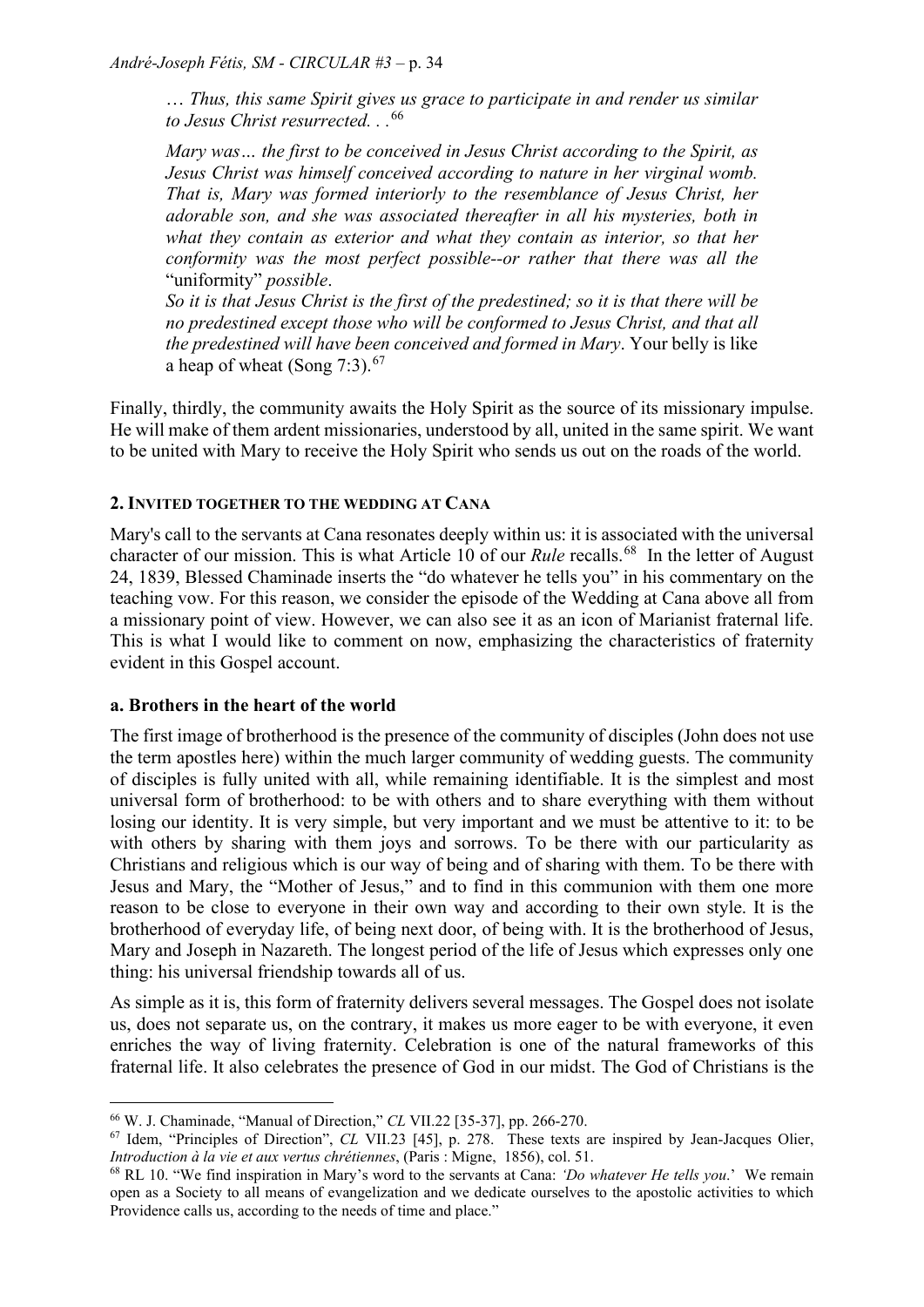God of the covenant, of weddings, and he desires to establish this covenant with everyone, personally and collectively. Mary is present with us and supports God's plans and those of human beings to come closer to each other and to God. She lived this brotherhood in Nazareth and wherever God's plans led her, in all times and all places.

## <span id="page-34-0"></span>**b. Fraternal solidarity: opening the eyes, the mind and the heart**

When Mary realizes the shortage, which she will then express to her Son by saying to him: "They have no more wine," she introduces us to a second form of fraternity. This no longer consists only in being with but also in entering into empathy with others through the eyes, the ears, the heart and the mind. This attitude makes it possible to see reality from the experience of others. By putting oneself in their shoes, it becomes possible to understand their situation and the impact it has on them. Many times, because we remain too distant to experience it, the situation of others remains hidden from us and difficult to understand. Many attitudes of indifference start from there.

Clearly, Mary is deeply touched by what she sees. She understands the serious consequences this can have on this couple if the celebration goes wrong: what should be the founding experience of their lives will be marked by the hurt of not having been able to offer the welcome they wanted to their guests, and we know how sensitive this point is in the Middle East. This failure can cause desolation, disappointment and shame in a moment that should be dedicated to joy, with the worry of having lost part of their reputation with those who are closest to them.

It is also possible that this "fault" had other "culprits" than the organizers. According to studies reported by the biblical scholar Raymond Brown, it seems that at that time, the guests were responsible for bringing the wine to the wedding, each one with a share.<sup>[69](#page-34-2)</sup>

Some therefore seem not to have fulfilled their duty. Would it not be, precisely, Jesus and his disciples that the poverty of their condition could prevent from incurring such an expense? This would then give Mary one more reason to be alarmed. But in the end, this problem, whether it is related to them or not, is likely to generate embarrassment, shame, and undoubtedly tensions. This must not happen on such an occasion. Mary knows it, she understands it and she acts.

Living fraternity in the manner of Mary means putting oneself in the place of others, understanding their situation and how to come to their aid. "They have no wine"; they have no accommodation, the house is too small; they don't have enough to feed their families; it is war, they have no peace, they are in danger; their child is sick, he is not healthy, they cannot treat him; they have no love and their family is divided; ... Understanding life with the gaze, the heart and the mind of others is the first step towards changing the world. Then, like Mary, we can intercede and then act.

What Mary sees are also our own shortfalls: shortfalls of the wine of brotherhood; shortages caused by our habits of overconsumption, forgetful of others; indifference to the sufferings of our neighbors and to their cries; … "They have no wine" then becomes, on Mary's part, an invitation to a burst of humaneness: "Wake up! Open your eyes, your heart, your mind and your hands."

#### <span id="page-34-1"></span>**c. Break the silence of ignorance and indifference**

But the fraternity of Mary is further accentuated at the moment of her dialogue with Jesus. The action takes place in two acts. The first is to speak with her Son and let herself be inspired by him, despite the apparent difficulties; the second is to call others to answer calls addressed to them.

<span id="page-34-2"></span><sup>69</sup> Raymond E. Brown, *Giovanni. Commento al Vangelo spirituale*, (Assisi: Cittadella, 1979) 3rd ed, p. 132.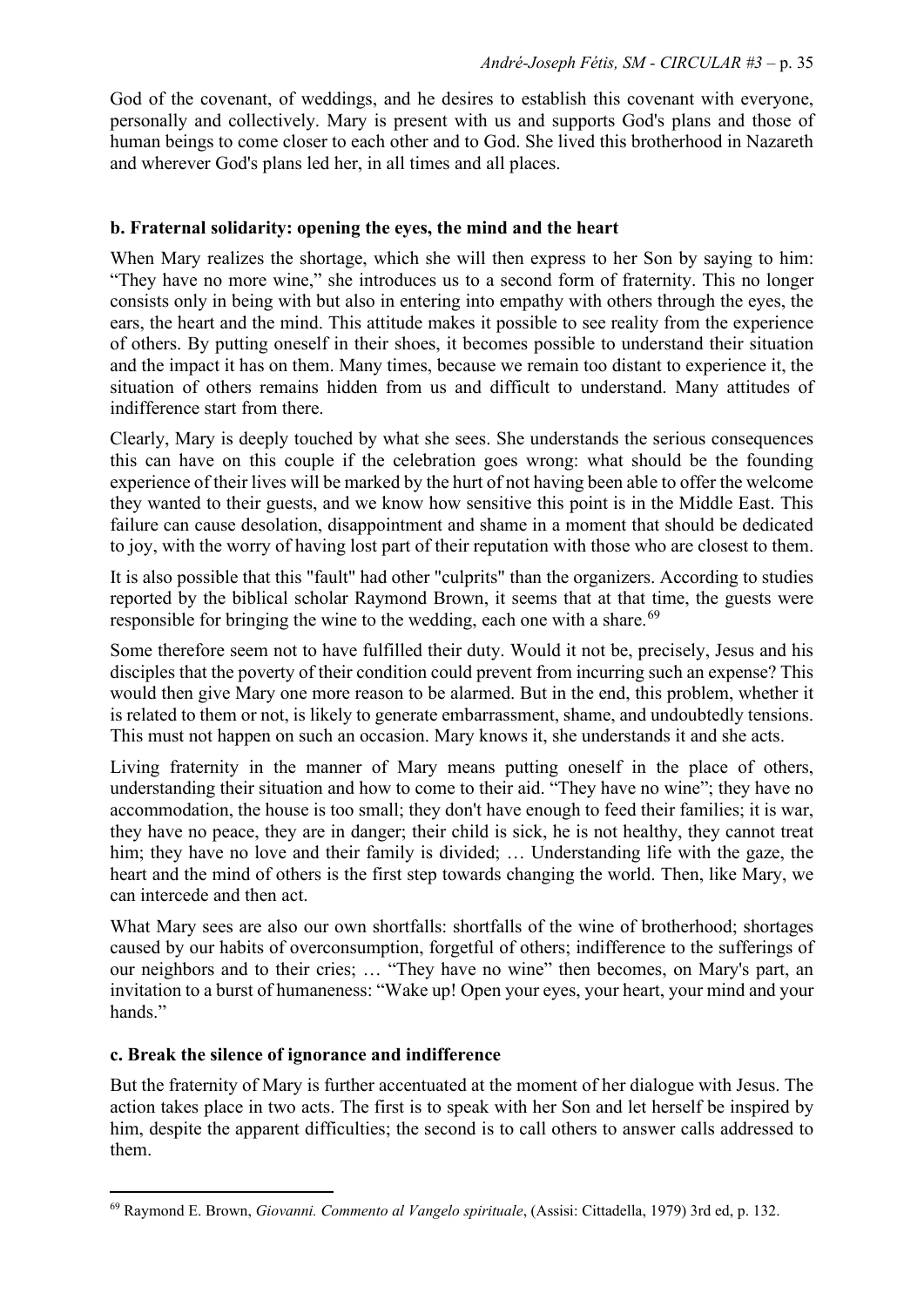Mary does not content herself with seeing: she speaks to her Son and entrusts the matter to him. Mary breaks the silence, she speaks. Immense distress will never find a solution until someone breaks the silence. During the winter of 1954, in France, when the temperature reached  $-15^{\circ}$ Celsius [+5° Fahrenheit], a priest, Abbé Pierre, went on radio and television to shout his indignation for the suffering and death of many homeless people. His appeal had an immense impact and provoked a wave of national solidarity. As long as no one broke the silence, that suffering was ignored and neglected. That day began what Abbé Pierre called "the insurrection of kindness." Mary at Cana began the insurrection of kindness by alerting not only her Son but the servants. To speak, to make known, to denounce is an act of fraternity. Mary did it.

Mary turned to her Son, no doubt with the idea that he would find a solution. As many commentators point out, however, it is quite unlikely that Mary intended to ask for a miracle: Jesus had never performed one. But she entrusts the case to him, with the idea, no doubt, that he will do something. She relies on his active compassion.

## <span id="page-35-0"></span>**d. Let yourself be challenged by the Master of time and history**

Unexpectedly, Jesus, far from seeming to support Mary's request, initially brings resistance to it. "Woman, what concern is that to you and to me? My hour has not yet come" (2.4). At first glance, the answer seems to be: "No, don't count on me." But the greatness of Mary is to persevere. She does not stop. Jesus' answer puts the situation and Mary's request in their context: he is the master of history, it is up to him to decide whether he should act, inspired by the Father who determines the hour, the time and how to do it. "Jesus said to them, "My food is to do the will of him who sent me and to complete his work." (Jn 4:34); "whatever the Father does, the Son does likewise" (Jn 5:19); "My Father is still working, and I also am working" (Jn 5:17); "The works that the Father has given me to complete, the very works that I am doing, testify on my behalf that the Father has sent me" (Jn 5:36); "I have come down from heaven, not to do my own will, but the will of him who sent me" (Jn 6:38); "the Father who dwells in me does his works." (Jn 14:10).

Jesus reserves the authority to decide when and how. Later, he will also say to "his brothers" (Jn 7:3): "My time has not yet come, but your time is always here" (Jn 7:6). Mary must pass from the time of men, determined according to their understanding, their limited and sometimes erroneous judgment, to that of God, to the time of the Father manifested by Jesus. This is our task still today: in the current challenges, to reread our situation and our actions according to the perspective and the will of God. To pass from our time "which is always here," to that of God which must be discerned and welcomed.

At the school of Mary, fraternity must be transformed by the encounter with her Son, in particular by means of prayer. The example of Mary tells us that it is by this means that the ability to serve according to God's desires is born, in this dialogue where Jesus encourages us or corrects us: "my Hour has not come." We can believe Mary, "the servant of the Lord": she knows how to listen and respond, her whole being and her whole life tell us so. She entered into the hour of her Son, through her attentive listening and her collaboration enlightened by faith. She thus arrives at the Hour of his Passion-glorification, these two inseparable moments in Saint John, when the will of the Father and of the Son are fully revealed. It is then also that Mary will receive a full revelation of her vocation and of her place in the plans of the Father and the Son. This is the culmination of his human service. She will fully become the Woman destined to serve the projects of the Father with her Son and her definitive "Yes" will make her fully enter into her vocation of maternity with regard to all men, with regard to the Mystical Body of her Son.

Mary probably cannot understand all this at Cana. Today we are given the whole itinerary of Christ's life and all his teaching. At Cana, she does not know them yet; we are privileged in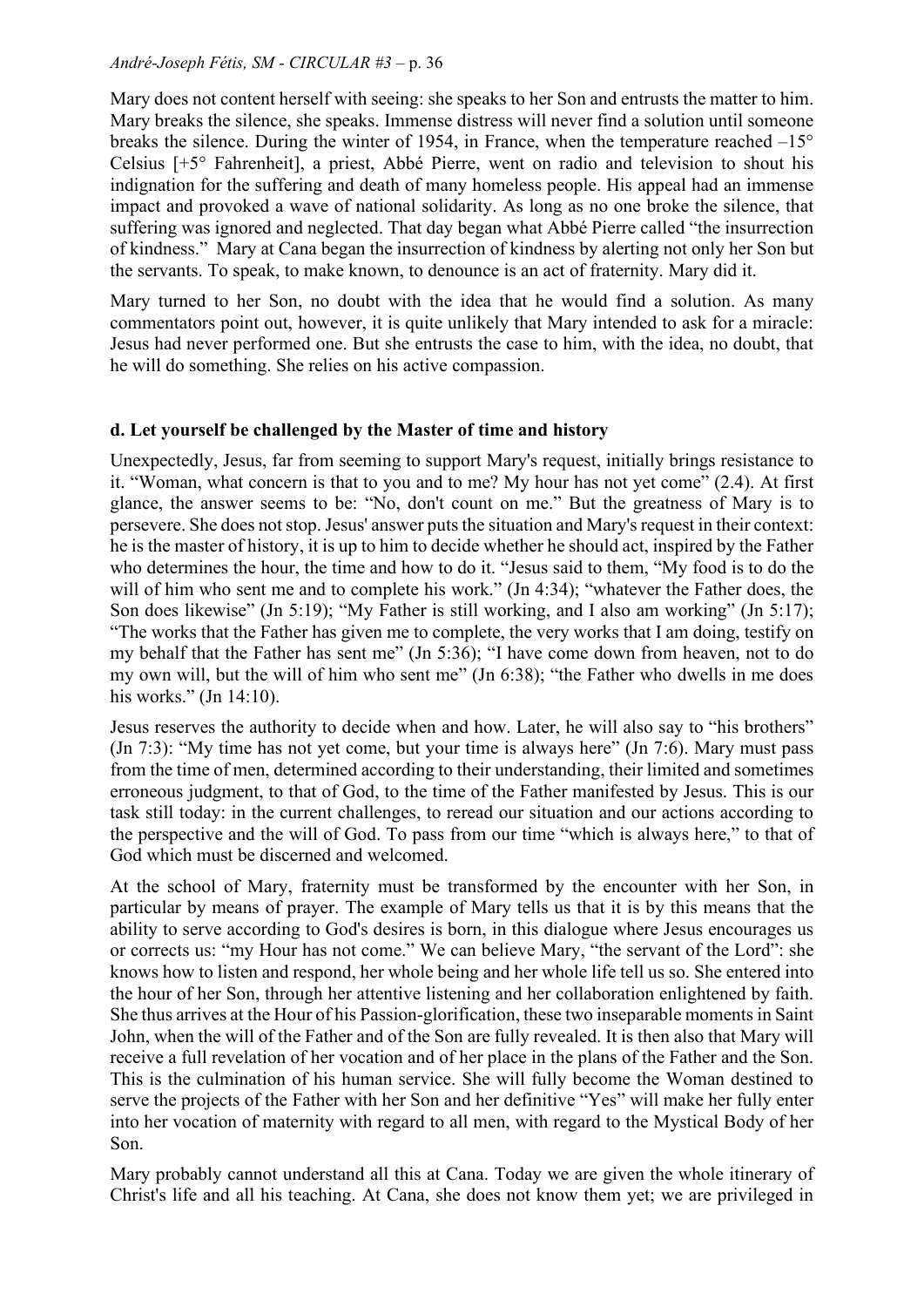comparison to her at that moment. However, she allowed herself to be guided by God, by the intuition of her intelligence enlightened by faith, and she moved on to her second commitment to fraternity.

#### <span id="page-36-0"></span>**e. Do whatever he tells you**

Mary's other commitment is to speak to the servants and associate them with her request to her Son. Those servants represent us, all the disciples of his Son. Mary focuses their attention on him and on his word and, in a few words, she shows them three attitudes: listening, obedience, and action. The Servant trains the servants and tells them her own method: listen, obey, act: "Here am I, the servant of the Lord; let it be with me according to your word" (Lk 1:38).

Encouraged by Mary, the servants carry out his instruction perfectly. At the word of Jesus, they fill the jars to the brim. We can admire their promptness and their generosity which manifests itself twice. They act immediately and fully, "to the brim," and beyond the reasonable limits of their service: "Now draw some out and take it to the chief steward." Their response to such a strange request is an act of trusting collaboration with Mary and Jesus. Their listening and their obedience allow them to know whence comes this good wine, kept until the end. They know their fraternal contribution to this event and the conditions that caused it to produce such abundance. By doing their part with generosity, they allowed God to do his and thus he "revealed his glory and his disciples believed in him" (2:11b). By their generous and obedient action, the servants opened the door to a much greater grace. Not only human needs have been met, but even more so those of the soul. God did much more than the essential, he responded to the real lack in a superabundant way. The wine of the new marriage is offered beyond that which had been planned. This is the form of collaboration that God expects of us. From human fraternal solidarity, God brings forth the new wine of his grace, the source of a new life and of a new fraternal union. This is the fruit he expects from our fraternal action.

Brotherhood is contagious and spreads. Mary's empathy provokes the collaboration of the servants and allows the birth of a new fraternity which is the work of God. Such is the strength of our humble acts of fellowship and daily service. Mary calls us to build fraternity with her and to collaborate each according to his talents as good servants. Following Mary's advice, in the innumerable needs and shortfalls of today, let us do all that he tells us, so that from our human fraternity God can bring to birth that which he is accomplishing thanks to the wine of the new marriage. May our humble service enable him to manifest his glory so that many may believe in him.

#### <span id="page-36-1"></span>**f. To know, to love, to serve**

Mary's fraternal attitude consists in seeing, understanding, and acting. Her attitude can be read according to the Chaminadian trilogy: to know, to love, to serve. She sees and understands, her heart is moved and filled with compassion, and she acts according to what her mind and her heart have told her. She does this without in any way postponing her response and her action, like her immediate "Yes" to the Annunciation, which was immediately translated into the service of the Visitation. Its greatness is to immediately go to the heart of the event and to respond immediately with one's whole being: mind, heart and will; from head to heart and from heart to hands: it's always her way of doing things; this is the greatness of her testimony. Each "Yes" opens and provokes the following one. She always takes the shortest path: that of "Yes" to the will of God.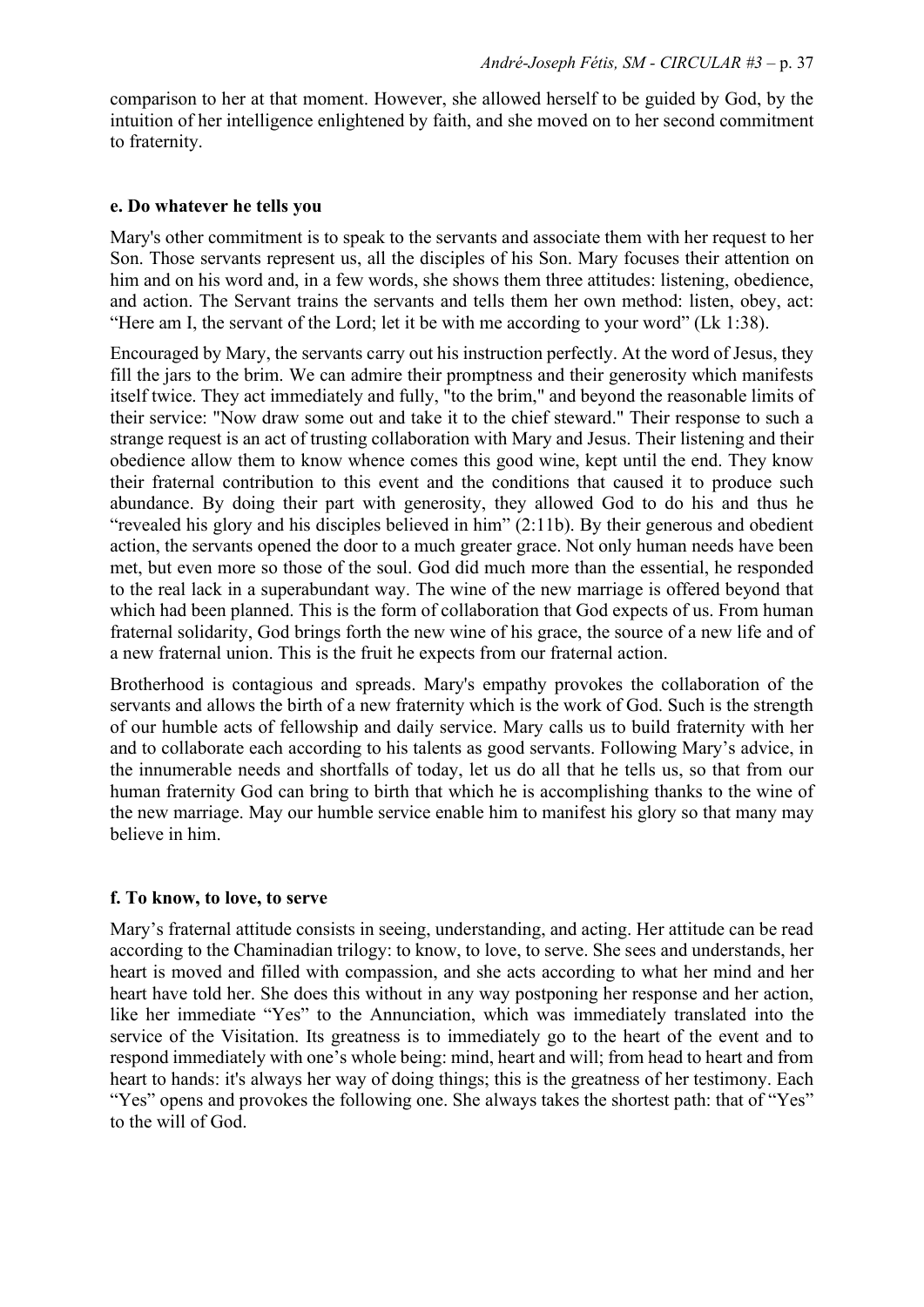# <span id="page-37-0"></span>**AND NOW…**

At the end of this journey, what should we remember?

Above all, let us be very aware of the critical need to build fraternity today. This urgent appeal always risks taking a back seat to our concerns. From this current need flows our particular duty to work actively at it, according to our vocation and with the means proper to our religious life.

## *Ten convictions for a Marianist fraternal commitment*

To inspire us on this path, let's take up some of the convictions that have emerged through our reflection.

The aspiration, the call and the capacity to live fraternity are inscribed in the heart of every human being, everywhere, in all places and all cultures, whatever their faith. The construction of fraternity is a common objective and a privileged ground for encounter among all. By giving it a new meaning, this immense context opens up a vast space of opportunity for Christian and religious fraternity.

Religions have the duty to facilitate fraternity among all and to oppose all that is contrary to it. Everyone's contribution is necessary and irreplaceable. The meetings in Assisi (1986, 2011, 2016) and Abu Dhabi (2019; cf. FT 5, 285) offer us inspiration.

Fraternity is at the heart of the teaching of Christ. Jesus is the universal brother, the one who broke down the walls between men, religions, eras, races. The Spirit builds fraternity in the complementarity of gifts and vocations, uniting without standardizing and diversifying without dividing. Christianity is a religion of brotherhood; Christians have a special duty to be an instrument of unity and understanding among all human beings. The universal call to fraternity opens to them a field of encounter and collaboration with all religions, cultures, and all of humanity.

Within the Church, religious are called to fraternal life by vocation. Their testimony and their action are necessary. The fraternal experience of each congregation is inspired by a way of being and acting that comes from its charism received by the Founder and developed by successive generations. These different ways of living fraternity complement and enrich each other. This fraternal vocation is a responsibility for each congregation in the Church and for the world.

Fraternity is the cement and one of the *raisons d'être* of spiritual families, allowing each one to grow and act in the harmony and the complementarity of vocations. Within them is fully expressed the fraternal message proper to each charism, in all its variety and richness. Each of these families offers, both as a gift and as a call, a particular and unique image of the Churchfraternity and of the ways by which it can be built.

Mary is by gift and vocation the Mother of unity for the whole human race that Christ brought together in himself by becoming incarnate in her womb. Her presence is a source of fraternity; her waiting for Pentecost with the community of Jerusalem is an illustration of this and a founding moment. Mary facilitates the work of the unifying Holy Spirit; she is the Mother of Christians whom she gathers and unites. It is a grace that many come to seek from her, of all denominations and even religions, beyond historical or ideological separations.

Mary perceives with empathy the human, material, and spiritual needs of humanity. She makes them known with clairvoyance and freedom. She exercises her mediation: she presents these shortfalls to her Son and invites us all to an attitude of active faith which finds a solution in total availability to fraternal service. The child of Mary cannot remain deaf, indifferent, or passive in the face of the sufferings of the world.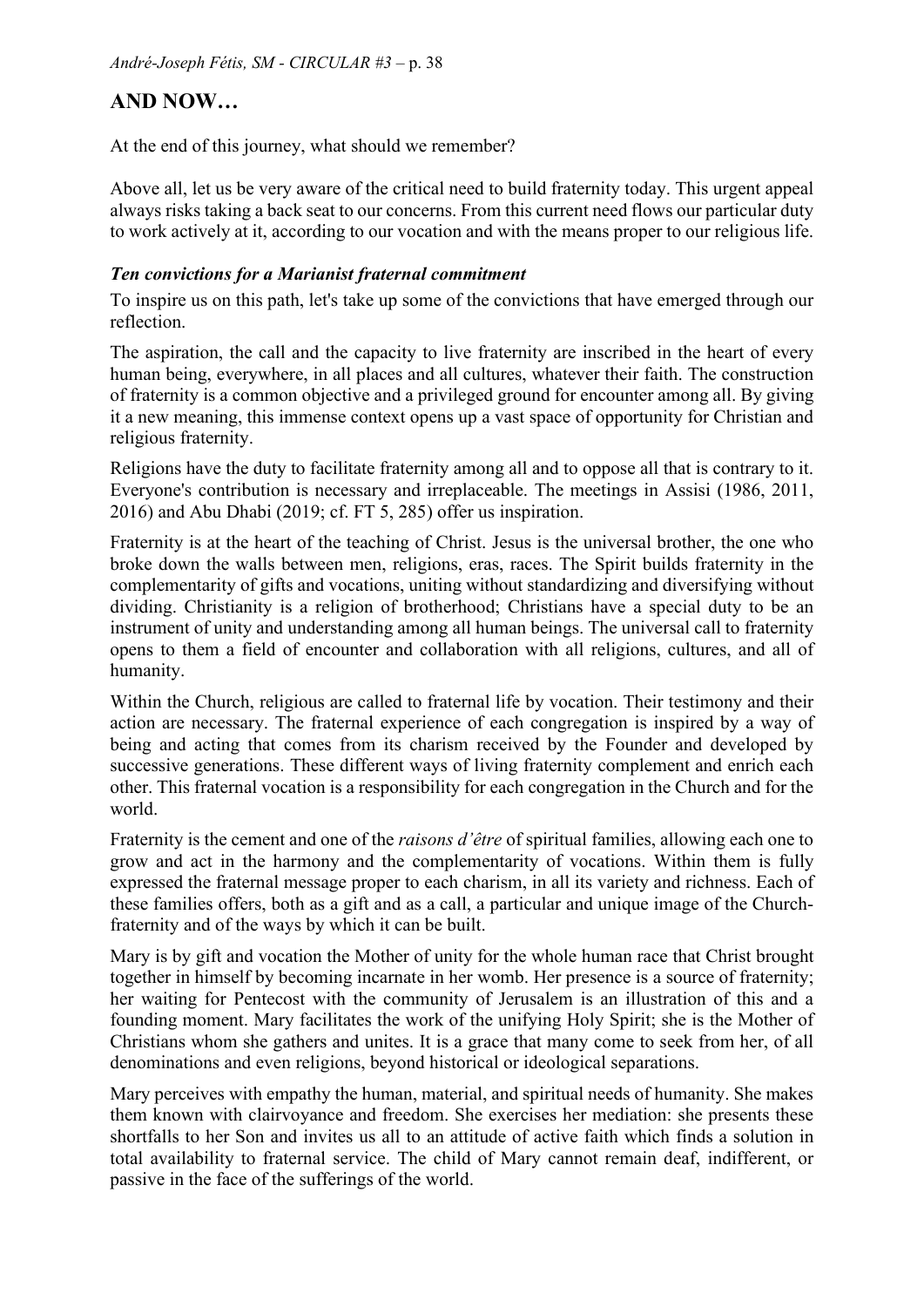The Marianist charism, received and transmitted by our Founders, insists particularly on the fraternal dimension as an essential component of Christian life and witness because it makes these two elements credible and attractive. The Marian nature of the Marianist charism also justifies this insistence: by their fraternal witness Marianists make more explicit the action and presence of Mary, make themselves her missionaries and arouse "love and esteem for [their] vocation" (RL 38). Divisiveness has the opposite effect.

Marianist fraternity is fully expressed in the Marianist Family, which is called to bear witness to Marian fraternity. Diversity is united in complementarity. Baptism is emphasized there as the common source of all vocations and of all missionary commitment. This peculiarity distinguishes the Marianist charism from a more hierarchical or more clerical vision. This specific form, inherited from Blessed Chaminade, contributes to a more synodal vision of Marianist life and mission. The Marianist Family is particularly prepared to live the current orientations of the Church. These latter are a special opportunity and responsibility for all its members.

All these reasons motivate us to value or revalue the call to fraternal life and all the concrete means that contribute to it. Living the fraternal life fully and creatively is an important part of our vocation as religious within the Marianist Family; it is our gift and our witness to the service of the Church and the world. To carry out this mission, we feel called to intensify and multiply the experiences and forms of our fraternal life in the Family. It is a path rich in perspectives, on which we must continue to advance with creativity, audacity, and determination. With the whole Marianist Family, we want to make a Marian contribution in response to the urgency of brotherhood in the world today. It is a responsibility, but above all a grace offered to us.

To support us in this, let us end with two prayers. In the first, attributed to Saint Francis, slightly adapted to our subject and expressed according to the communitarian "us," we ask that our fraternity can be a response to any perceived shortfall. With the second, the Trinitarian prayer which concludes *Fratelli Tutti*, we place ourselves in the momentum desired by the Pope in union with all men and women of good will (FT 6; 8). And let us never forget to invoke Mary, our sister and the Mother of fraternal unity.

*Lord, make us an instrument [of your brotherhood]* 

*Where there is hate, let us put love. Where there is offense, let us put forgiveness. Where there is discord, let us put unity. Where there is error let us put the truth. Where there is doubt, let us put faith. Where there is despair, let us put hope. Where there is darkness, let us shine your light. Where there is sadness, let us put joy. O Master, let us seek not so much to be consoled as to console, to be understood as to* 

*understand, to be loved as to love, for it is by giving that we receive, it is by forgetting that we find, it is by forgiving that we are forgiven, it is by dying that we are resuscitated to eternal life.*

#### *O God, Trinity of love,*

*from the profound communion of your divine life, pour out upon us a torrent of fraternal love. Grant us the love reflected in the actions of Jesus, in his family of Nazareth,*